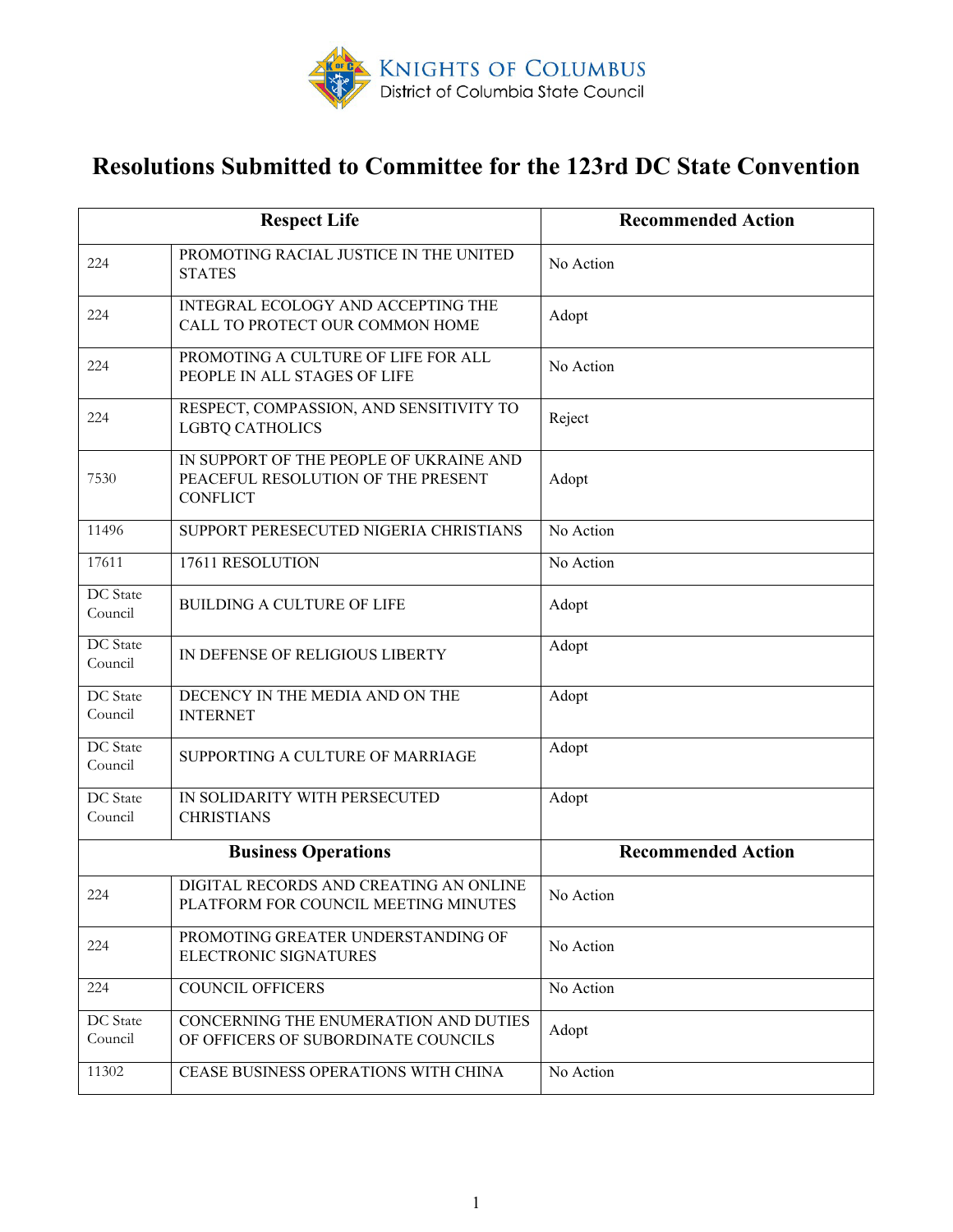

|                            | <b>Military</b>                                                                                            | <b>Recommended Action</b> |
|----------------------------|------------------------------------------------------------------------------------------------------------|---------------------------|
| 14823                      | THE CAUSE OF FATHER VINCENT R.<br><b>CAPODANNO</b>                                                         | Adopt                     |
| 14823                      | FELICITATIONS AND GRATITUDE TO THE<br>ARCHBISHOP OF THE MILITARY SERVICES,<br>USA, AND HIS BROTHER BISHOPS | Adopt                     |
| 14823                      | HONORING OUR ARMED FORCES                                                                                  | Adopt                     |
| DC State<br>Council        | IN RECOGNITION OF FOREIGN SERVICE<br>OFFICERS AND OTHER CIVIL SERVANTS                                     | Adopt                     |
|                            | <b>Bishops &amp; Priests</b>                                                                               | <b>Recommended Action</b> |
| <b>DC</b> State<br>Council | EXPRESSING SUPPORT FOR OUR BISHOPS AND<br><b>PRIESTS</b>                                                   | Adopt                     |
| DC State<br>Council        | FELICITATIONS TO THE ARCHBISHOP OF<br><b>WASHINGTON AND BROTHER BISHOPS</b>                                | Adopt                     |
| <b>DC</b> State<br>Council | CAUSE OF BLESSED MICHAEL MCGIVNEY                                                                          | Adopt                     |
|                            | General                                                                                                    | <b>Recommended Action</b> |
| 224                        | PROMOTING GREATER UNDERSTANDING ON<br><b>COLUMBUS DAY AND NATIVE AMERICANS</b>                             | No Action                 |
| DC State<br>Council        | IN HONOR OF CHRISTOPHER COLUMBUS                                                                           | Adopt                     |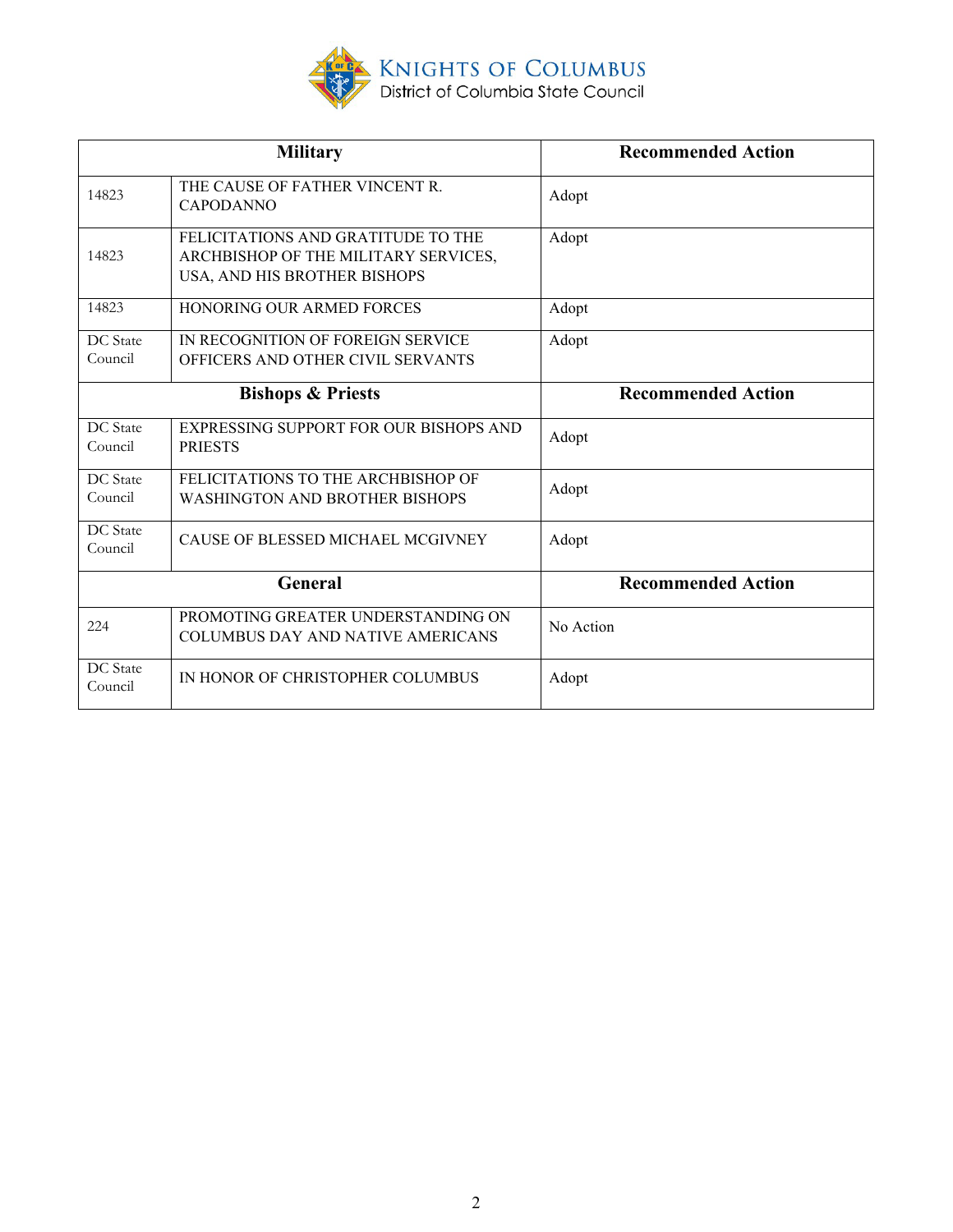

#### **RESPECT, COMPASSION, AND SENSITIVITY TO LGBTQ CATHOLICS**

<span id="page-2-0"></span>**THIS RESOLUTION**, is hereby executed, declared and made by the undersigned officers, on this day of \_\_\_\_\_\_\_\_\_, the Two Thousand and Twenty First Year of Our Lord (2021),

**WHEREAS,** the Washington Council #224, Knights of Columbus ("the Council"), founded on April 25<sup>th</sup>, 1897, is the oldest and continuous Knights of Columbus council in Washington, DC and supports Holy Trinity Catholic Church, Annunciation Catholic Church, St. Ann's Catholic Church, and the Shrine of the Most Blessed Sacrament. Furthermore, the Council's members dedicate themselves to serving these parishes and their needs in the spiritual principles and virtues of charity, unity, and fraternity;

**WHEREAS,** Christ teaches the members of his Church, "'You shall love the Lord your God with your whole heart, your whole soul, and with all your mind.' This is the greatest and first commandment. The second is like it: 'You shall love your neighbor as yourself.' On these two commandments the whole law is based, and the prophets as well." See Matthew 22: 35-40.; and

**WHEREAS**, the Catholic Church has long held that, "[men and women who experience an exclusive or predominant sexual attraction toward persons of the same sex] must be accepted with respect, compassion, and sensitivity." See Catechism of the Catholic Church § 2358.; and

**WHEREAS**, the Catholic Church has also long held that, "Sacred Scripture beings with the creation of man and woman in the image and likeness of God and concludes with a vision of 'the wedding -feast of the Lamb."" See Catechism of the Catholic Church § 1602. Moreover, the Catholic Church teaches that the sacrament of marriage shall be a "a baptized man and woman, free to contract marriage, who freely express their consent; 'to be free' means: not being under constrain; not impeded by any natural or ecclesiastical law." See Id. at § 1625; and

**WHEREAS**, Justice Anthony Kennedy who is Catholic wrote that "Liberty presumes an autonomy of self that includes freedom of thought, belief, expression, and certain intimate conduct. The instant case involves liberty of the person both in its spatial and more transcendent dimension." See Lawrence v. Texas, 539 U.S. 558, 558 (2003) (Kennedy, J., majority opinion). The Lawrence v. Texas case held that criminalizing same-sex conduct violates the Constitutional principle of substantial due process found in the 14<sup>th</sup> Amendment of the Constitution; and

**WHEREAS**, commencing from Lawrence, state legislatures and courts began legalizing same-sex marriage. Moreover, the USCCB and the Knights of Columbus opposed local legislation and judicial intervention recognizing same-sex marriage as it opposes Catholic teaching; and

**WHEREAS**, in July of 2013, Pope Francis responded to the question regarding gay priests, "If they accept the Lord and have good will, who am I to judge them? They shouldn't be marginalized. The tendency is not the problem…they're our brothers."; and

**WHEREAS**, our Past Supreme Knight Carl Anderson explained that, "Pope Francis is calling upon all Catholics to cast aside what he has described as a growing 'globalization of indifference' and instead to build 'a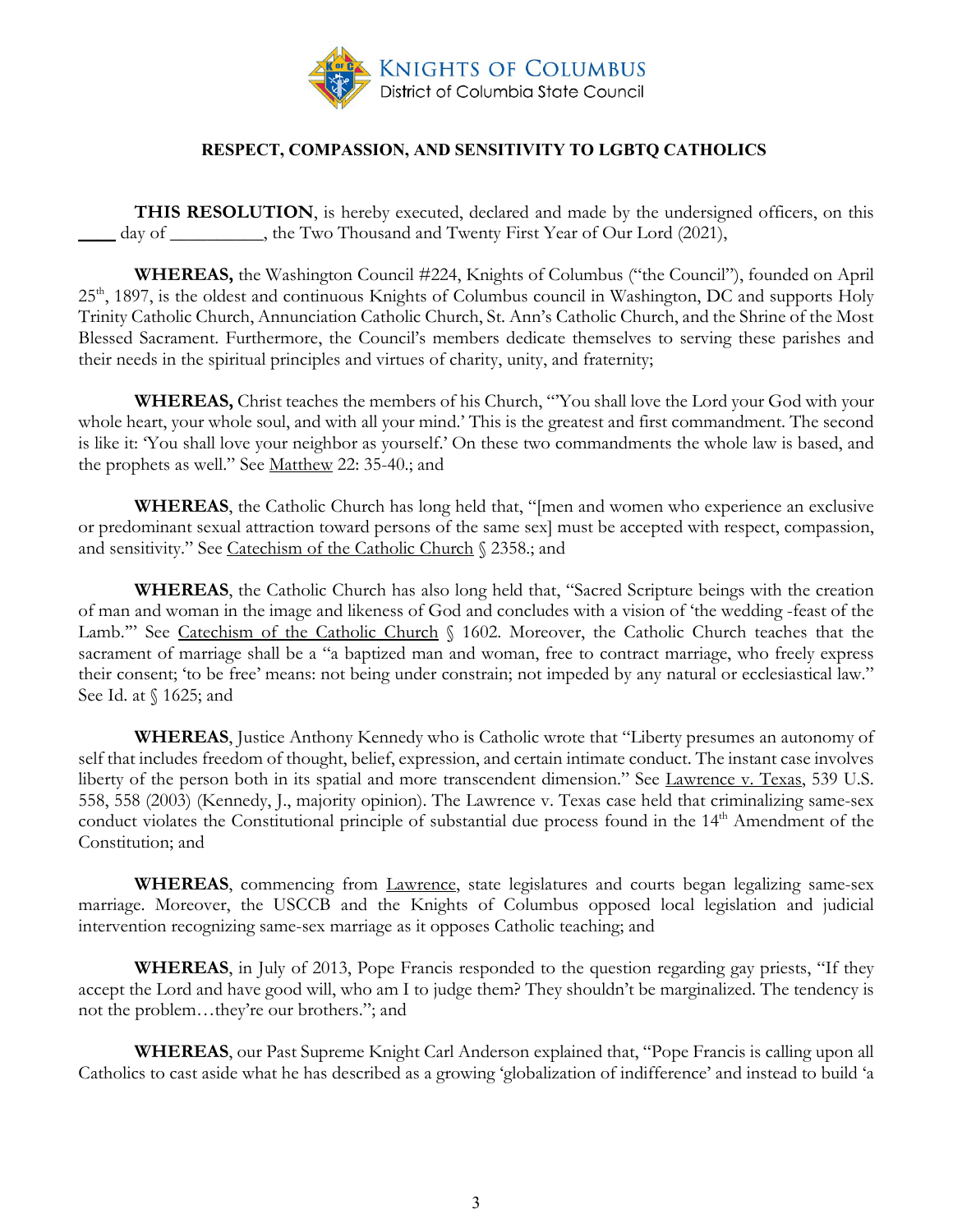

community of brothers and sisters who accept and care for one another.' This, he stated, is our 'vocation to fraternity." See Our Mission Statement by Supreme Knight Carl A. Anderson, September 1, 2014; and

**WHEREAS**, in December of 2014, Pope Francis said "We have to find a way to help that father or that mother to stand by their [LGBTQ] son or daughter." See Nuva Interview; and

**WHEREAS**, on June 26, 2015, the U.S. Supreme Court held that same-sex couples have a fundamental constitutional right to marriage. See Obergefell v. Hodges, 576 U.S. 644 (2015). Justice Anthony Kennedy, who authored the majority opinion, wrote that, "No union is more profound than marriage, for it embodies the highest ideals of love, fidelity, devotion, sacrifice, and family. In forming a marital union, two people become something greater than once the were…It would misunderstand these men and women [with same-sex attractions] to say they disrespect the idea of marriage. Their plea is that they do respect it, respect it so deeply that they seek to find its fulfillment for themselves. Their hope is not to be condemned to live in loneliness, excluded from one of civilizations' oldest institutions. They ask for equal dignity in the eyes of the law. They ask for equal dignity in the eyes of the law. The Constitution grants them that right. Id.; and

**WHEREAS,** the U.S. Constitution also maintains the fundamental rights of free speech which includes freedom of belief and opinions guaranteed by the First Amendment. Specifically, the U.S. Supreme Court has also held that persons with religious objections to performing service for same-sex weddings that violate that individuals religious and moral conscience are also protected by the Constitution. See Masterpiece Cakeshop v. Colorado Civil Rights Commission, 584 U.S. \_\_\_ (2018). Justice Kennedy further noted that the government cannot be hostile towards religious beliefs and must be remain neutral. See Id.; and

**WHEREAS**, the Knights of Columbus has long promoted the "Defense of Marriage" policy advocating that marriage is confined solely to one man and one woman; and

**WHEREAS**, Father James Martin has, S.J. called for greater respect for LGBT Catholics in his work Building Bridges: How the Catholic Church and the LGBT Community into a Relationship of Respect, Compassion, and Sensitivity based on the Catechism's teaching for "respect, compassion, and sensitivity" towards LGBT persons. Specifically, Fr. Martin encourages members in our Catholic Church to be practice "respect, compassion, and sensitivity" by finding common ground and avoiding decisive language that would alienate LGBT persons from the Catholic Church; and

**WHEREAS**, several American Catholic bishops, parishes, and religious orders have joined with the Tyler Celmenti Foundation "in standing up for at-risk LGBT youth in our country." See God is on your Side: A Statement from Catholic Bishops on Protecting LGBT Youth. The "God is on your Side" campaign calls on all people including Catholic "to help, support, and defend LGBT you; who attempt suicide at much higher rates than their straight counterparts; who are often homeless because of families who reject them; who are rejected, bullied and harassed; and who are the target of violent acts at alarming rates. See Id.;

**WHEREAS,** the Knights of Columbus has long supported the Catholic Church's call for a "Culture of Life" promulgated by St. Pope John Paul the Great. "Culture of Life" issues also pertain to mental health, school bullying, protecting vulnerable populations such the unborn, children, youth, disabled person, etc.; and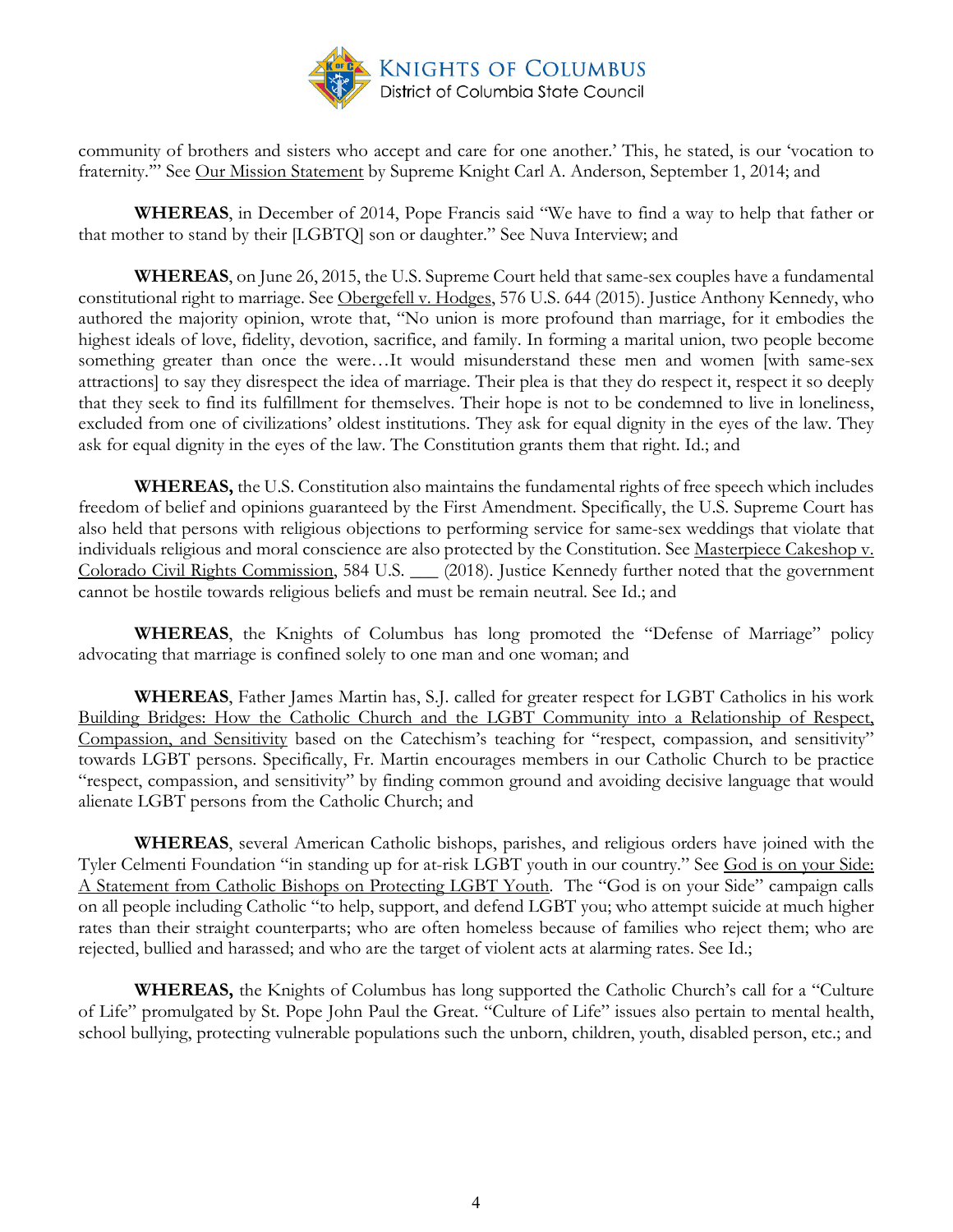

**WHEREAS**, LGBT Catholic youth and teens continue to struggle with mental health issues that result in suicide, drug abuse, homelessness, etc. Christ and his Church teach that LGBT Catholic youth are also to be loved and care for with "respect, compassion, and sensitivity."; and

**WHEREAS**, there is a need supported by Catholic Bishops, parishes and religious order to support LGBT teens who are suffering from mental health including suicidal thoughts, drug abuse, homelessness, etc.; and

**WHEREAS**, local parishes are establishing LGBT ministries in compliance with the Catholic Church's teaching of "respect, compassion, and sensitivity" towards LGBT Catholics without violating Catholic teaching on the requirements for the sacrament of marriage; and

**WHEREAS**, the "Defense of Marriage" policy position has become outdated in that same-same marriage is legal under the U.S. Constitution; however, religious organizations cannot be compelled to recognize or perform same-sex marriage as protected by the Constitution.

 **NOW THEREFORE**, in consideration of the forgoing premises which are incorporated herein, the Council declares, publishes and makes known that:

**RESOLVED,** that the Council recommends that the Supreme Convention abandon the "Defense of Marriage" position because said position is now outdated in light of the Obergfell and does not practice "respect, compassion, and sensitivity" for LGBT Catholics; and be it further,

**RESOLVED**, that the Council recommends that the Supreme Convention supports the joint statement of Catholic Bishops entitled God is On your Side: A Statement from Catholic Bishops on Protecting LGBT Youth as a Culture of Life issue; and be it further,

**RESOLVED,** that the Knights of Columbus maintains that Catholic LGBT youth and teens as created in the image of God are entitled to the dignity of the human person and "are to be treated with 'respect, compassion, and sensitivity'". Moreover, the alarming rate of LGBT youth suicide due to bullying and harassment go against a Culture of Life; and be it further,

**RESOLVED,** that the Knights of Columbus permit local Councils to support local parishes who have LGBT Ministries as approved by the local ordinary; and be it further,

**RESOLVED,** that the Council prays that our Church Leaders and Catholic Schools work towards ending bullying and harassment for all youth including LGBT persons so that LGBT youth are able to grow in their faith and contribute to our society and build towards the Kingdom of God.

Nicholas Shields Le Nguyen

State Advocate State Secretary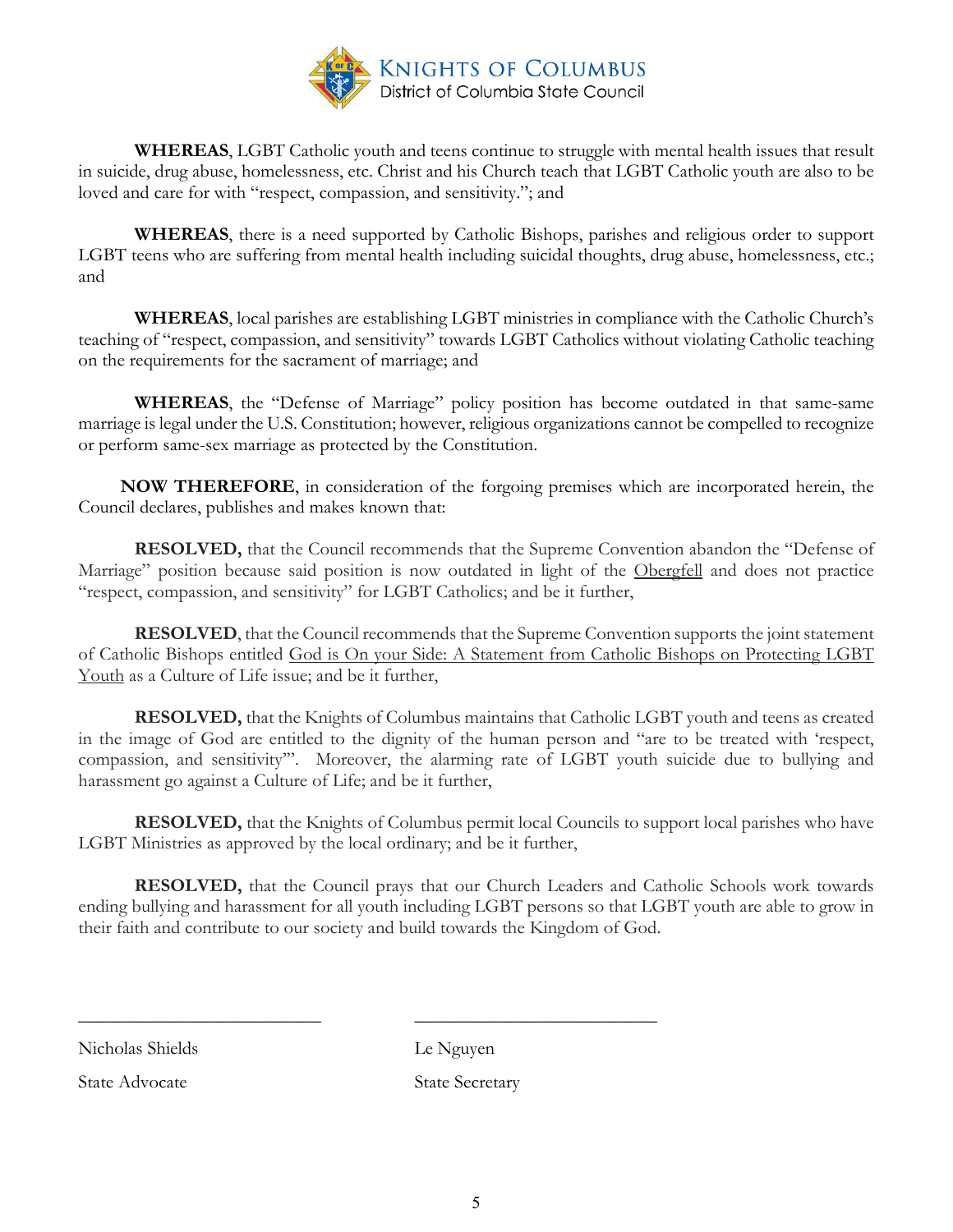

# **COMMITTEE ON RESOLUTIONS RECOMMENDATION**

| Adopt | Reject    | No Action | Refer to State Executive Committee |
|-------|-----------|-----------|------------------------------------|
|       | $\lambda$ |           |                                    |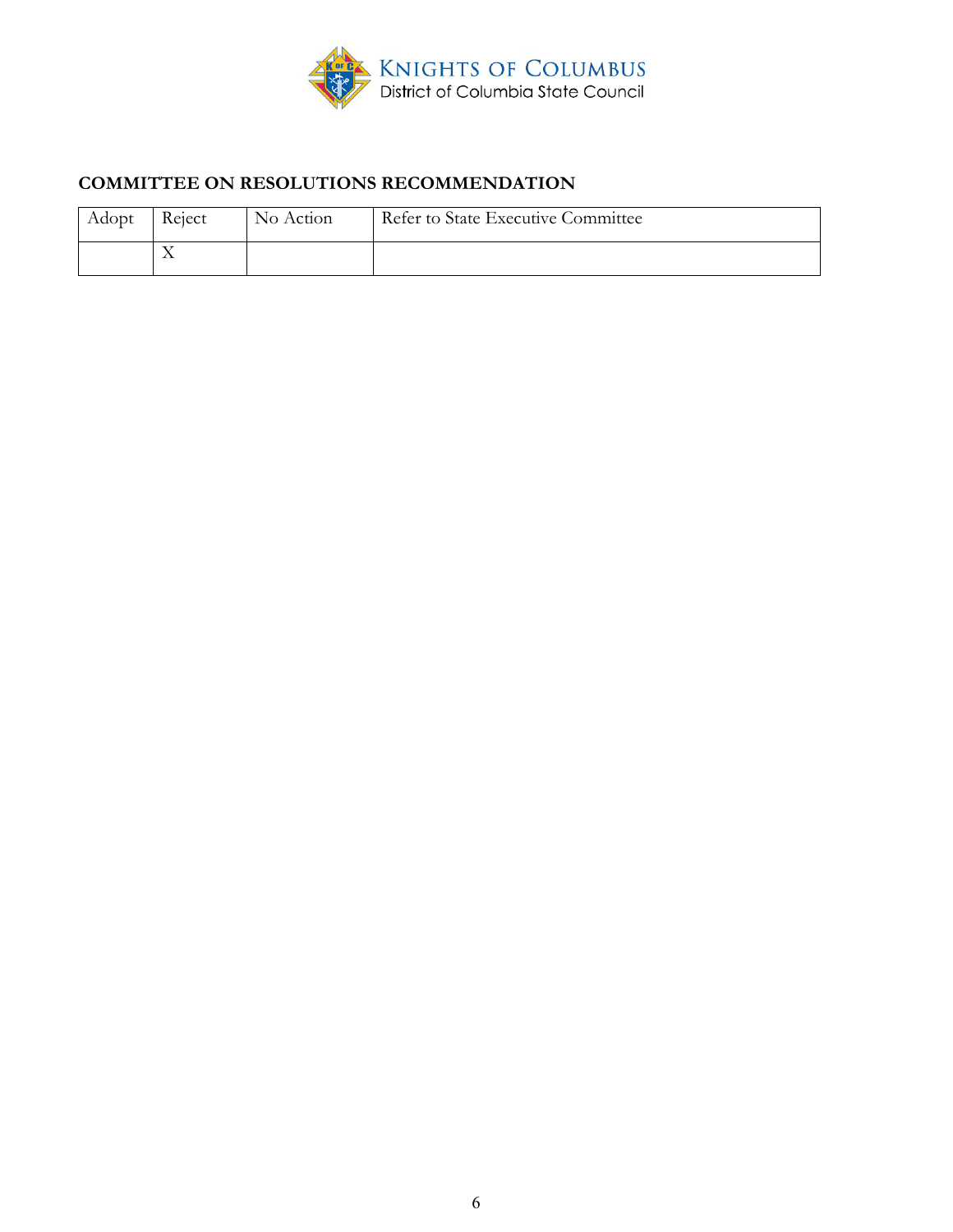

#### **PROMOTING RACIAL JUSTICE IN THE UNITED STATES**

<span id="page-6-0"></span>**THIS RESOLUTION**, is hereby executed, declared and made by the undersigned officers, on this 24th day of February, the Two Thousand and Twenty Second Year of Our Lord (2022),

**WHEREAS,** the Washington Council #224, Knights of Columbus ("the Council"), founded on April 25<sup>th</sup>, 1897, is the oldest and continuous Knights of Columbus council in Washington, DC and supports Holy Trinity Catholic Church, Annunciation Catholic Church, St. Ann's Catholic Church, and the Shrine of the Most Blessed Sacrament. Furthermore, the Council's members dedicate themselves to serving these parishes and their needs in the spiritual principles and virtues of charity, unity, and fraternity;

**WHEREAS,** the United States has a shameful history of racism starting form the slave trades from Africa by European settlers which resulted in the American Civil War.; and

**WHEREAS**, after the Union defeated the Confederates, the U.S. Congress and the States approved and ratified three important Amendments to the Constitution, i.e. the 13<sup>th</sup> Amendment which abolished slavery; the 14th Amendment which granted citizenship rights to former enslaved person and guaranteed all citizens with the rights of equal protection and due process under the law; and the 15<sup>th</sup> Amendment prohibits the states from discriminating the right to vote based on "race, color, or previous condition of servitude;" and

**WHEEREAS**, in 1896, the U.S. Supreme Court upheld the immoral doctrine of "separate but equal" that continued racial discrimination in Plessy v. Ferguson. "Separate but equal" gave way to the "Jim Crow Era laws" which enforced segregation in schools, buses, and public facilities and permitted the criminalization of interracial marriage; and

**WHEREAS**, the Knights of Columbus have long decried the sin of racism in American history and society. Moreover, the Knights of Columbus have supported Irish, Polish, and Italian immigrants when Catholic prejudices were on the rise; and

**WHEREAS**, in 1924, the Knights of Columbus commissioned and published W.E.B. DuBois's seminal work The Gift of Black Folk: The Negroes in the Making of America. DuBois work gave a compelling tale and history of the impact of black Americans to American society and culture; and

**WHEREAS**, the United States Conference of Catholic Bishops (USCCB) has long held that "Racism is an evil which endures in our society and in our Church. Despite apparent advances and even significant changes in the last two decades, the reality of racism remains. In large part it is only external appearances which have changed. In 1958 we spoke out against the blatant forms of racism that divided people through discriminatory laws and enforced segregation. We pointed out the moral evil that denied human persons their dignity as children of God and their God-given rights. (1) A decade later in a second pastoral letter we again underscored the continuing scandal of racism called for decisive action to eradicate it from our society. (2) We recognize and applaud the readiness of many Americans to make new strides forward in reducing and eliminating prejudice against minorities. We are convinced that the majority of Americans realize that racial discrimination is both unjust and unworthy of this nation." See Pastoral Letter on Racism 1979; and

**WHEREAS**, Father Bryan N. Massingale, S.J. writes "The society we live in is the outcome of human choices and decisions. There is nothing necessary or fated about racial hierarchies or white racial privilege. They are the result of human agency; it does not have to be so. What humans break, divide, and separate, we can –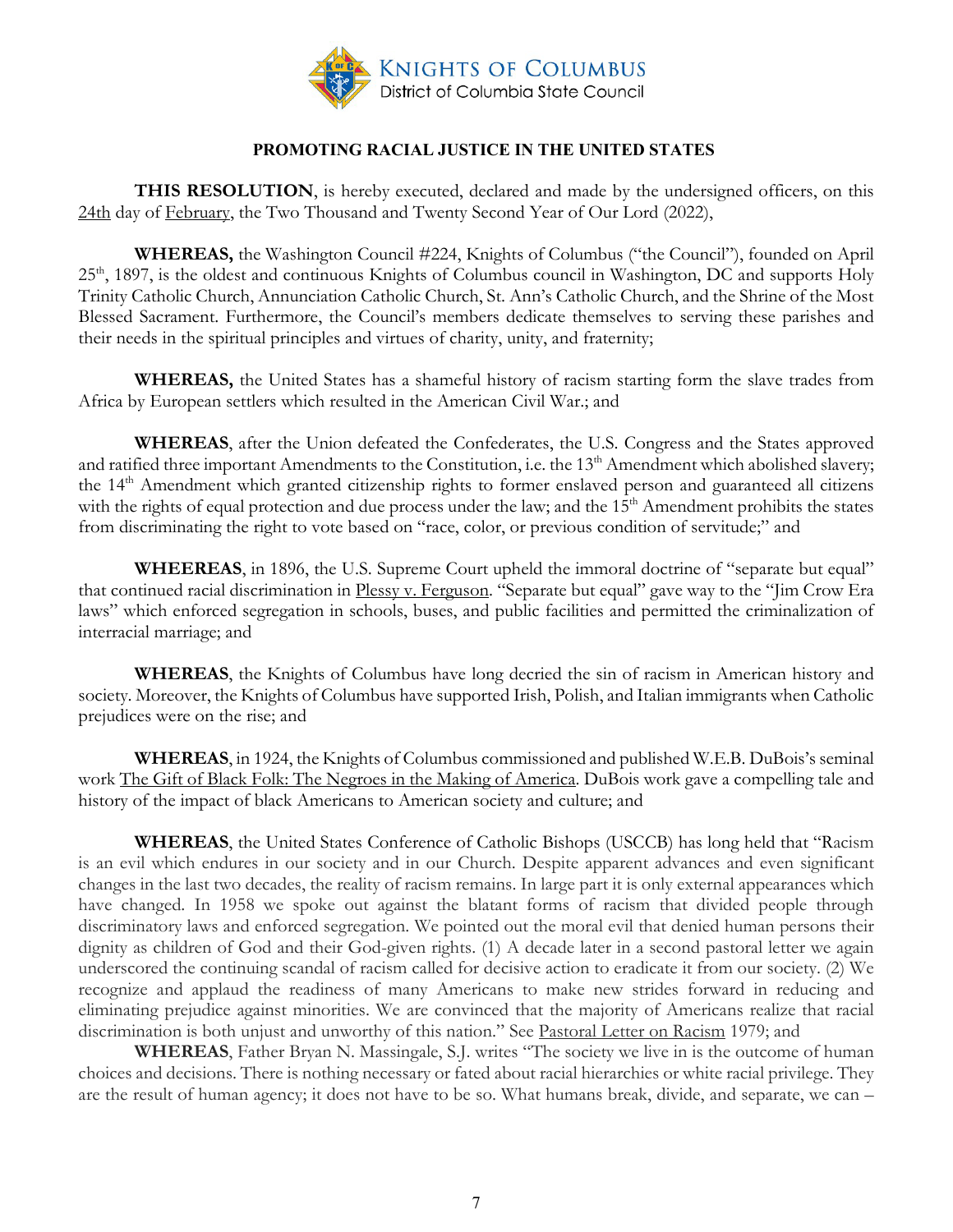

with God's help – also heal, unite, and restore. What is now does not have to be. Therein lies the hope. And the challenge." See Racial Justice and the Catholic Church, p.180; and

**WHEREAS**, recent support for the "Black Lives Matter" campaign has gained considerable traction due to its opaque support for equality for black Americans. However, the Catholic Church has expressed concern for the "Black Lives Matter" organization for its Fascist and Marxist positions which go against Catholic Social Teaching.

 **NOW THEREFORE**, in consideration of the forgoing premises which are incorporated herein, the Council declares, publishes and makes known that:

**RESOLVED,** that the Knights of Columbus unequivocally deplores the sin of racism in all its forms in the United States and abroad and continues its support for racial equality and justice for all Americans regardless of race, color, or ethnicity; and be it further,

**RESOLVED**, that the Knights of Columbus acknowledges the sin of racism as a violation of Christ's commandment to love your neighbor as yourself. The Knights of Columbus resolves to combating racial injustice within our Country and within ourselves; and be it further,

**RESOLVED**, that the Knights of Columbus supports Catholic Social Teaching that supports "Racial Justice" as the appropriate means to end racism. As Fr. Massingale explains the sin of racism is a culmination of individual choices that be avoided and changed; and be it further,

**RESOLVED**, that the Knights of Columbus continues to adhere to its non-discrimination policy based on race, color or ethnicity in its membership or other endeavors.

Nicholas Shields Le Nguyen

State Advocate State Secretary

#### **COMMITTEE ON RESOLUTIONS RECOMMENDATION**

| Adopt | Reject | No Action | Refer to State Executive Committee |
|-------|--------|-----------|------------------------------------|
|       |        |           |                                    |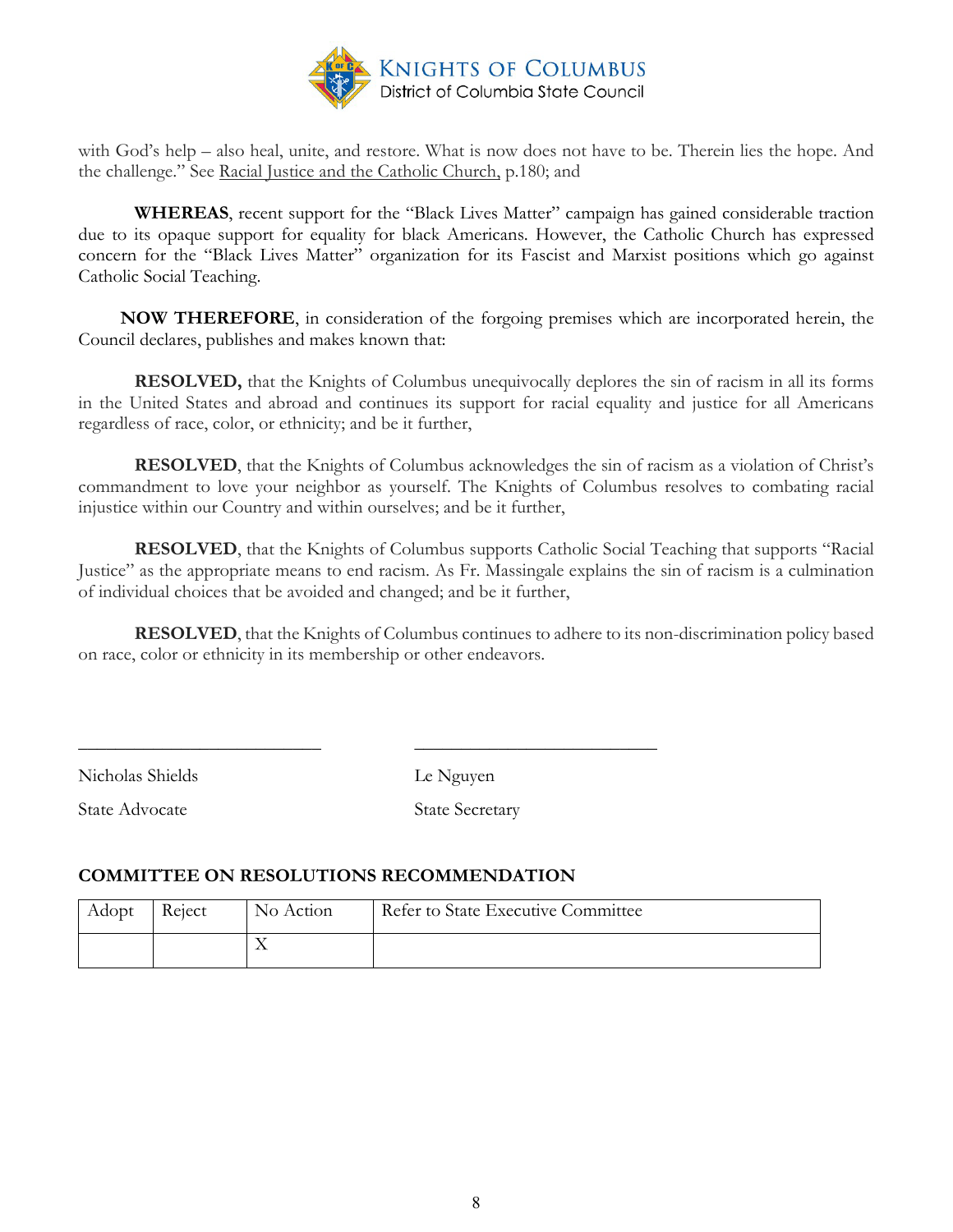

#### <span id="page-8-0"></span>**DIGITAL RECORDS AND CREATING AN ONLINE PLATFORM FOR COUNCIL MEETING MINUTES**

**THIS RESOLUTION**, is hereby executed, declared and made by the undersigned officers, on this 24th day of February, the Two Thousand and Twenty First Year of Our Lord (2021),

**WHEREAS,** the Washington Council #224, Knights of Columbus ("the Council"), founded on April 25<sup>th</sup>, 1897, is the oldest and continuous Knights of Columbus council in Washington, DC and supports Holy Trinity Catholic Church, Annunciation Catholic Church, St. Ann's Catholic Church, and the Shrine of the Most Blessed Sacrament. Furthermore, the Council's members dedicate themselves to serving these parishes and their needs in the spiritual principles and virtues of charity, unity, and fraternity;

**WHEREAS**, according to the Knights of Columbus' Constitution, "the Recorder shall keep a true record of the doings of his council upon books approved by the Board of Directors and furnished by the Supreme Secretary." See Sec. 138; and

**WHEREAS**, the approved green Record books and its predecessors have served Councils well since the Order's founding on March 29, 1882. Moreover, many councils are able to review their histories through written these written records; and

**WHEREAS**, previously, many Councils had home corporations which owned buildings where Councils could store these important records; and

**WHEREAS**, currently, many Councils have forgone having home corporations and now rent or lease space in their home parishes. Moreover, Councils with home corporations are running out of room to store these important historical documents; and

**WHEREAS**, modern technology provides online and electronic platforms to store important records; and

**WHEREAS**, the Knights of Columbus current "Officers Online Platform" already provides storage of Council's Bylaws, membership data, financial data, etc.; and

**WHEREAS**, since the COVID19 Global Pandemic, Councils have turned to hybrid or virtual meetings making it difficult for Councils to keep the written minutes in the approved books; and

**WHEREAS**, there is a need for Council's to retain their "doings" through minutes and reports in an online platform for historical preservation and organizational integrity.

 **NOW THEREFORE**, in consideration of the forgoing premises which are incorporated herein, the Council declares, publishes and makes known that:

**RESOLVED**, that the Council recommends that the Supreme Council authorize local councils to store Council Meeting Minutes and Records digitally in the cloud to be operated by the Supreme Council or by other appropriate electronic means to preserve the local council's records; and be it further,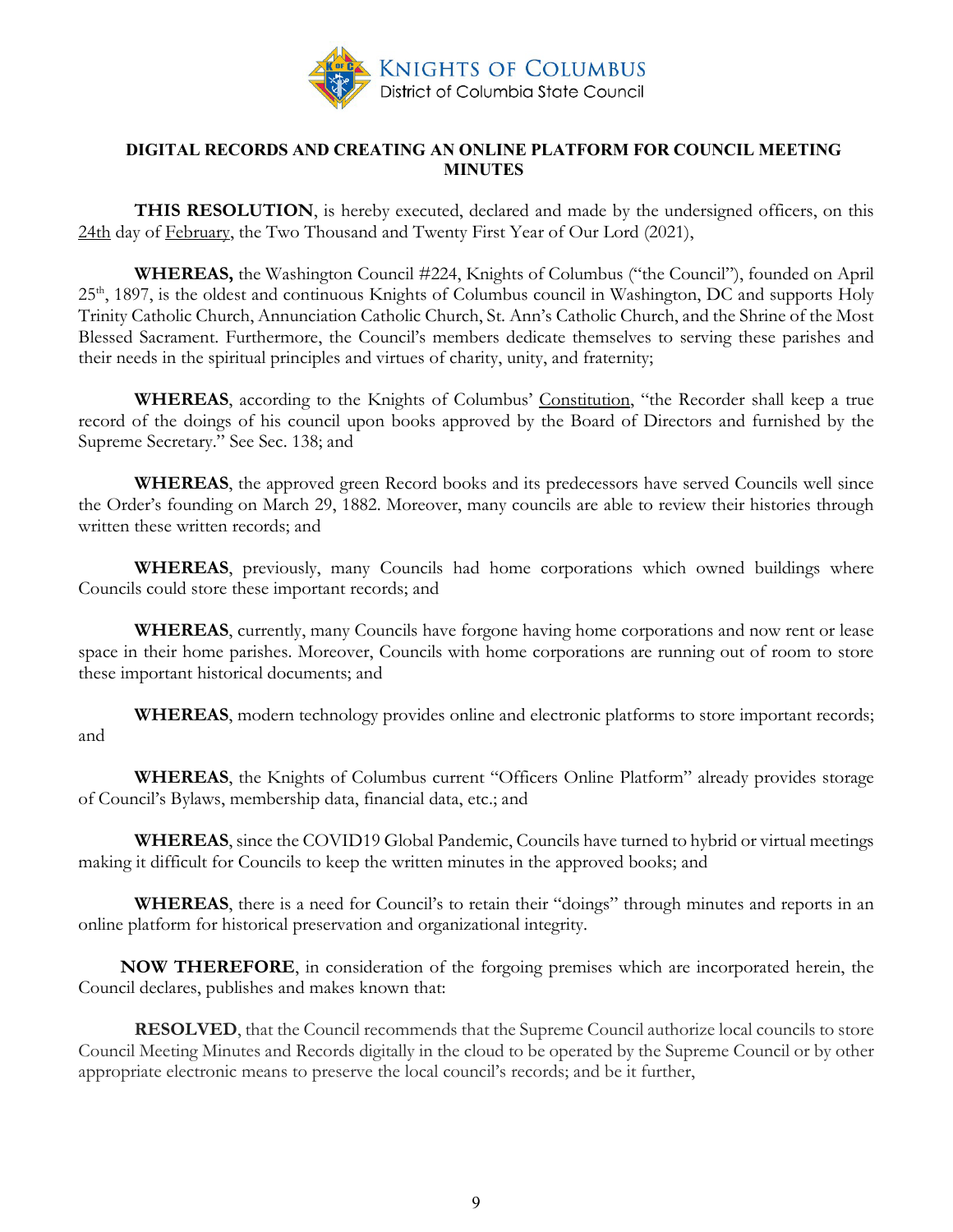

**RESOLVED**, that the Council recommends that instead of paying for hardcopy record books, local Councils may pay a storage fee to the Supreme Council for this service; and be it further,

**RESOLVED,** that the Council recommends the following change to the Knights of Columbus's Constitution in that local Council may opt for an online platform. Specifically, the proposed new language would be set forth as:

"The Recorder shall keep a true record of the doings of his council upon books or electronic database approved by the Board of Directors and furnished by the Supreme Secretary."

**RESOLVED**, that the changes are to promote local Council's historical preservation, organizational integrity, reduction of paper, avoidance of potential firehazards, and updating council record retention into the 21<sup>st</sup> Century.

Nicholas Shields Le Nguyen

State Advocate State Secretary

## **COMMITTEE ON RESOLUTIONS RECOMMENDATION**

| Adopt | Reject | No Action | Refer to State Executive Committee |
|-------|--------|-----------|------------------------------------|
|       |        |           |                                    |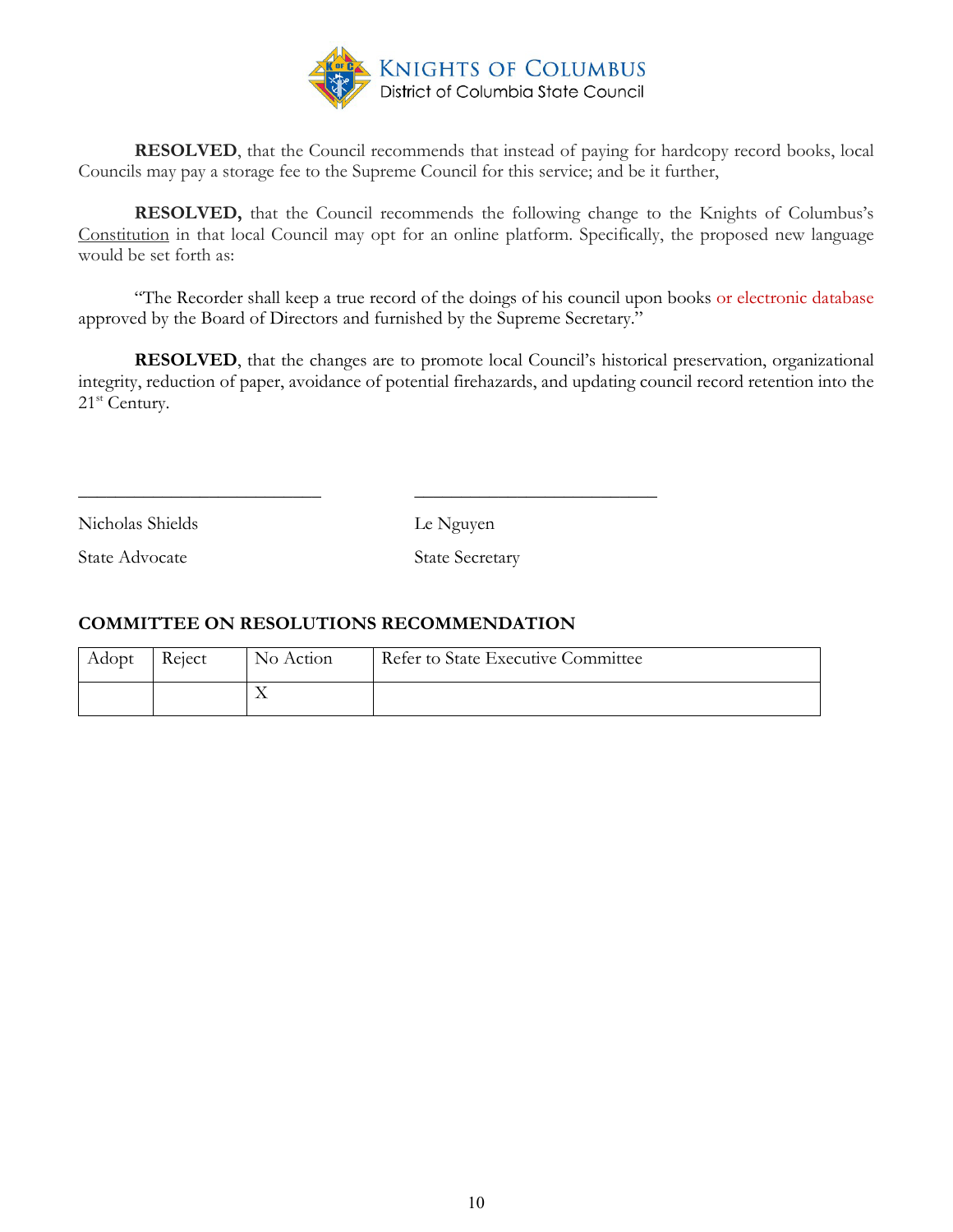

#### **INTEGRAL ECOLOGY AND ACCEPTING THE CALL TO PROTECT OUR COMMON HOME**

<span id="page-10-0"></span>**THIS RESOLUTION**, is hereby executed, declared and made by the undersigned officers, on this  $24<sup>th</sup>$  day of February, the Two Thousand and Twenty First Year of Our Lord (2021),

**WHEREAS,** the Washington Council #224, Knights of Columbus ("the Council"), founded on April 25<sup>th</sup>, 1897, is the oldest and continuous Knights of Columbus council in Washington, DC and supports Holy Trinity Catholic Church, Annunciation Catholic Church, St. Ann's Catholic Church, and the Shrine of the Most Blessed Sacrament. Furthermore, the Council's members dedicate themselves to serving these parishes and their needs in the spiritual principles and virtues of charity, unity, and fraternity;

**WHEREAS**, Plato observes that "Everything that becomes or is created must of necessity be created by some cause, for without a cause nothing can be created." See Timeaus; and

**WHEREAS**, Aristotle explains that "Every art and every inquiry, and similarly every action and pursuit, it thought to aim at some good; and for this reason the good has rightly been declared to be that at which all things aim." See Nicomachean Ethics, Book I; and

 **WHEREAS**, Holy Scripture describes that "In the beginning, when God created the heavens and the earth – and the earth was without form or shape, with darkness over the abyss and a mighty wind sweeping over the way. See Genesis 1:1-2. After God created light, the sky, the earth, the sun, the stars, the animals and human being, "God looked at everything he had made, and found it very good." See Genesis 1:31; and

 **WHEREAS**, Plotinus holds "that all the loveliness of this world comes by communion in Ideal-Form" in that One source of being is pure gift – always giving of itself for the world to be created. See Ennead I, Tractate 3 Beauty; and

 **WHEREAS**, Pope Francis warns of "the urgent challenge to protect our common home includes a concern to bring the whole human family together to seek a sustainable and integral development, for we know that things can change. The Creator does not abandon us; he never forsakes his loving plan or repents of having created us. Humanity still has the ability to work together in building our common home." See Laudate Si' § 13.

**WHEREAS**, Pope Francis calls for "a new dialogue about how we are shaping the future of our planet. We need a conversation which includes everyone, since the environmental challenge we are undergoing, and its human roots, concern and affect us all." See Id. at § 14.

Moreover, "All of us can cooperate as instruments of God for the care of creation, each according to his or her own culture, experience, involvements and talents." See Id.; and

**WHEREAS**, U.S. President Joe Biden, Jr., America's second Catholic President, has announced that "the United State and the world face a profound climate crisis. We have a narror moment to pursue action at home and abroad in order to avoid the most catastrophic impacts of that crisis and to seize the opportunity that tackline climate change presents…Together, we must listen to science and meet the moment." See Executive Order on Tackling the Climate Crisis at Home and Abroad, January 21, 2021; and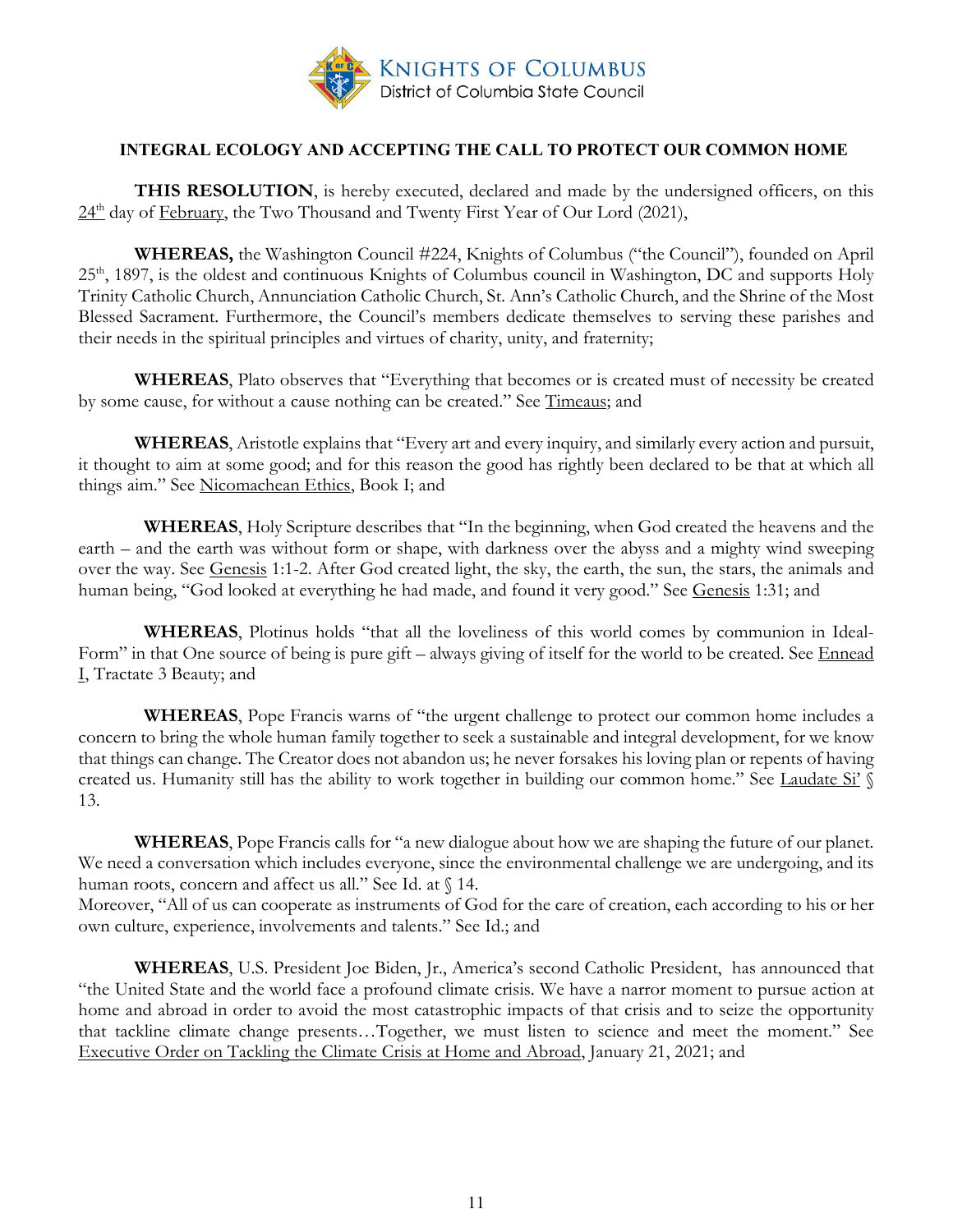

**WHEREAS**, Pope Francis also warns about "Modern anthropocentrism" when human being prioritize "technical thought over reality." Pope Francis further explains that "since 'the technological mind sees nature as an insensate order, as a cold body of facts, as a mere 'given', as an object of utility, as raw material to be hammered into useful shape; it views the cosmos similarly as a mere 'space' into which objects can be thrown with complete indifference.' The intrinsic dignity of the world is thus compromised. When human beings fail to find their true place in this world, they misunderstand themselves and end up acting against themselves: "Not only has God given the earth to man, who must use it with respect for the original good purpose for which it was given, but, man too is God's gift to man. He must therefore respect the natural and moral structure with which he has been endowed" See Laudate Si'  $\$  115.

**WHEREAS**, Pope Francis also explains that "Once the human being declares independence from reality and behaves with absolute dominion, the very foundations of our life begin to crumble, for 'instead of carrying out his role as a cooperator with God in the work of creation, man sets himself up in place of God and thus ends up provoking a rebellion on the part of nature." See Laudate  $Si' \$  117.

 **NOW THEREFORE**, in consideration of the forgoing premises which are incorporated herein, the Council declares, publishes and makes known that:

**RESOLVED,** that God created the earth as the Common Home for human beings who serve as guardians and protectors of the earth as part of God's creation. Moreover, God has created the world, earth and human beings as part of His infinite Love that outpours over all of us; and be it further,

**RESOLVED,** that the Council recommends that the Supreme Convention accept Pope Francis' call to protect our Common Home as outlined in Fratelli Tutti and Laudato Si and affirming that protecting our Common Home is part of our Catholic faith and part of serving the common good; and be it further,

**RESOLVED,** that Knights of Columbus continue promoting charitable programs that promote the environment such as neighborhood clean-ups, community gardening, participating in recycling programs, donating resources to the poor of our communities in response to ecological integrity; and be it further,

**RESOLVED,** that the Knights of Columbus continue to explore ways to promote ways to protect our common home at home and abroad.

Nicholas Shields Le Nguyen

State Advocate State Secretary

#### **COMMITTEE ON RESOLUTIONS RECOMMENDATION**

| Adopt | Reject | No Action | Refer to State Executive Committee |
|-------|--------|-----------|------------------------------------|
|       |        |           |                                    |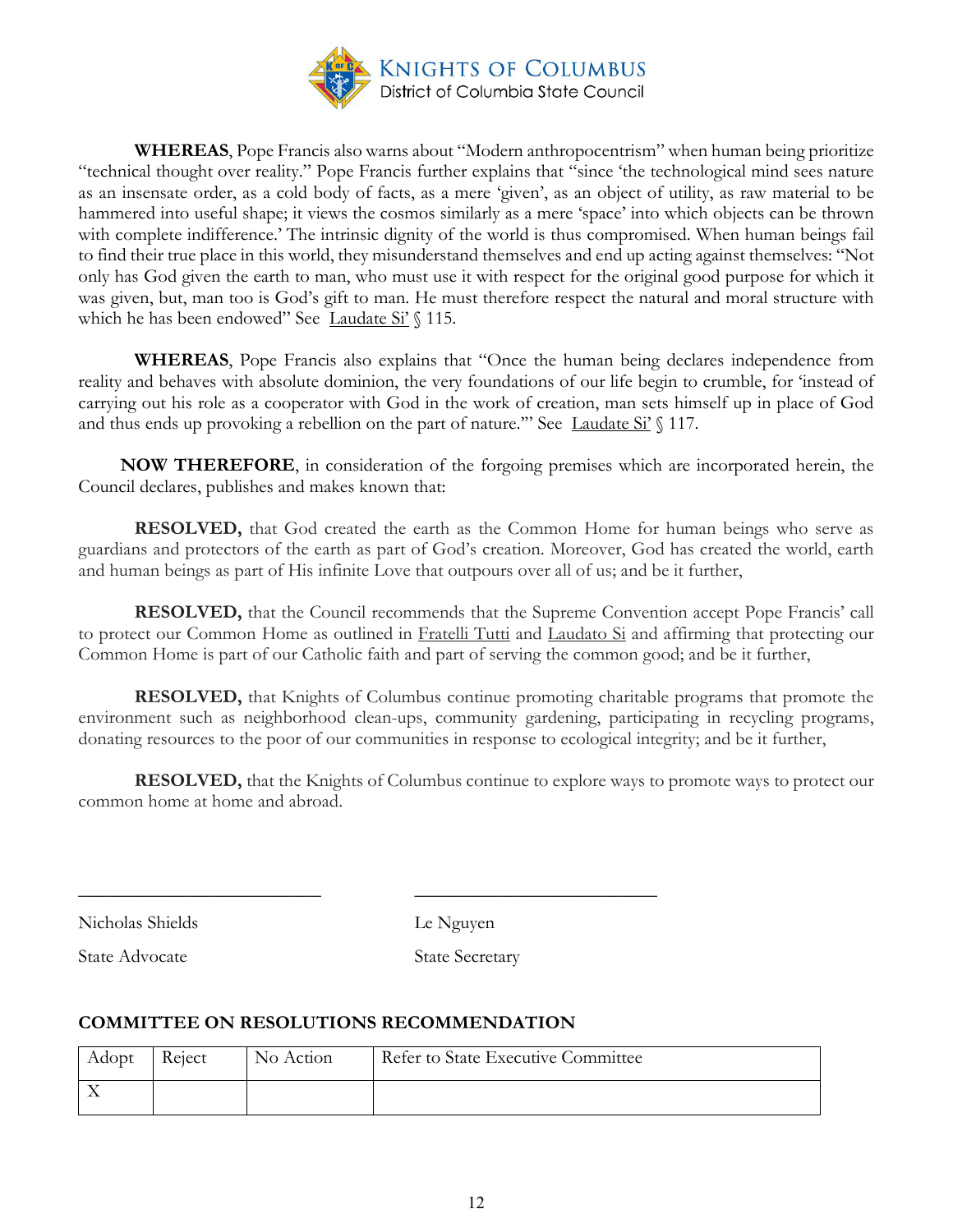

#### **PROMOTING GREATER UNDERSTANDING OF ELECTRONIC SIGNATURES**

<span id="page-12-0"></span>**THIS RESOLUTION**, is hereby executed, declared and made by the undersigned officers, on this \_\_\_\_ day of \_\_\_\_\_\_\_\_\_\_, the Two Thousand and Twenty First Year of Our Lord (2021),

**WHEREAS,** the Washington Council #224, Knights of Columbus ("the Council"), founded on April 25<sup>th</sup>, 1897, is the oldest and continuous Knights of Columbus council in Washington, DC and supports Holy Trinity Catholic Church, Annunciation Catholic Church, St. Ann's Catholic Church, and the Shrine of the Most Blessed Sacrament. Furthermore, the Council's members dedicate themselves to serving these parishes and their needs in the spiritual principles and virtues of charity, unity, and fraternity;

 **IN CONSIDERATION, THEREFORE**, of the forgoing premises which are incorporated herein, the By-laws, Rules and Regulations Committee has recommended for the Council's approval the following resolutions. Upon review of the forgoing, the Committee's recommendations, and discussion among the members, the Council, upon proper motion, duly seconded, and approved by a majority of the eligible members on the 26th day January, 2021 present declares, publishes and makes known that:

**RESOLVED**, that the Council recommends that the Supreme Council authorize local councils to use electronic means to sign Form 100s and other Council documents.

Nicholas Shields Le Nguyen

State Advocate State Secretary

#### **COMMITTEE ON RESOLUTIONS RECOMMENDATION**

| Adopt | Reject | No Action | Refer to State Executive Committee |
|-------|--------|-----------|------------------------------------|
|       |        |           |                                    |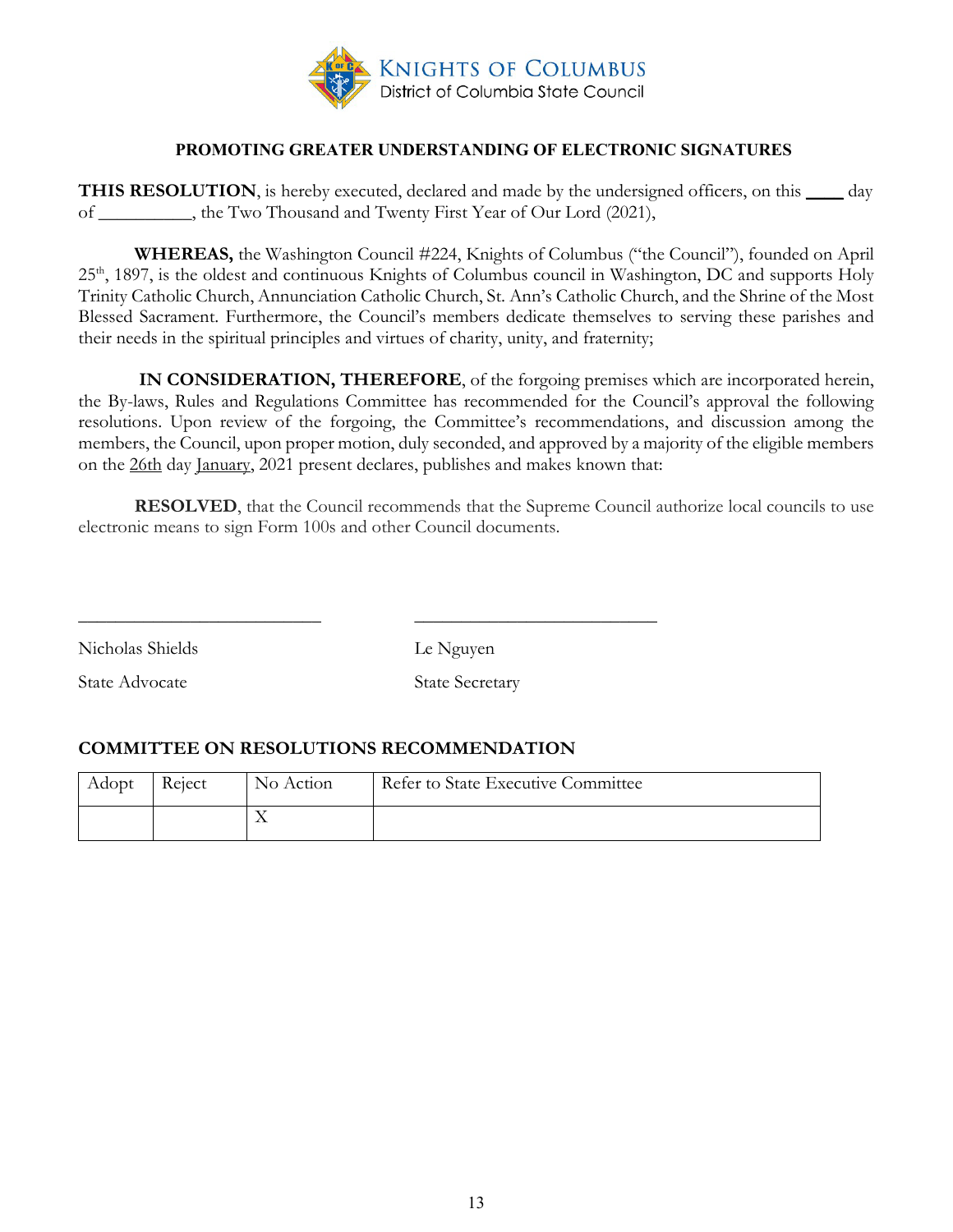

#### **COUNCIL OFFICERS**

<span id="page-13-0"></span>**THIS RESOLUTION**, is hereby executed, declared and made by the undersigned officers, on this  $24<sup>th</sup>$  day of February, the Two Thousand and Twenty-Second Year of Our Lord (2022),

**WHEREAS,** the Washington Council #224, Knights of Columbus ("the Council"), founded on April 25<sup>th</sup>, 1897, is the oldest and continuous Knights of Columbus council in Washington, DC and supports Holy Trinity Catholic Church, Annunciation Catholic Church, St. Ann's Catholic Church, and the Shrine of the Most Blessed Sacrament. Furthermore, the Council's members dedicate themselves to serving these parishes and their needs in the spiritual principles and virtues of charity, unity, and fraternity;

**WHEREAS,** the Knights of Columbus' *Constitution* prescribes that "the Officers of each subordinate council shall be Grand Knight, Deputy Grand Knight, Chaplain, Chancellor, Recorder, Financial Secretary, Lecturer, Advocate, Warden, Inside Guard, Outside Guard, and Board of Trustee." See Sec. 126:

**WHEREAS**, each of the prescribed local Council officers historically provided an important function to each Council for maintaining each's Council's call towards the Order's principles of charity, unity, and fraternity; and

**WHEREAS**, currently several council officer positions have either become obsolete or have duplicitous functions with the newer service personnel directors, to wit: Chancellor and Membership Director, Lecturer and Program Director; and

**WHEREAS**, certain prescribed council officers no longer have any substantial duties or said duties are only performed on seldom and rare occasions, i.e. Advocates are used for disciplinary proceedings which rarely happen at local councils; Wardens and Guards have become obsolete since the Order has lift the requirement of secrecy at meetings; and

**WHEREAS**, local Councils are encouraged or sometimes required to maintain professional liability insurance which covers all officers of the organization. Since each Council has fourteen (14) required officers, the insurance premiums are much higher due the multitude of Council Officers; and

**WHEREAS**, subordinate councils have differing needs and should be permitted to establish service personnel directors and chairmen, i.e. recruitment, retention, sick and memorials, etc.; and

**WHEREAS**, permitting local Councils the option to reduce its Council officers would better aid local Councils organize to address areas of need, i.e. membership, program, communications, etc. rather than obliging local councils to fill unnecessary or redundant positions.

 **NOW THEREFORE**, in consideration of the forgoing premises which are incorporated herein, the Council declares, publishes and makes known that:

**RESOLVED**, that the Council recommends that the Supreme Convention amend the Knights of Columbus Constitution regarding subordinate Council officers by eliminating the mandatory requirement for the offices of Chancellor, Lecturer, Advocate, Warden, Inside Guard, and Outside Guard; and be it further,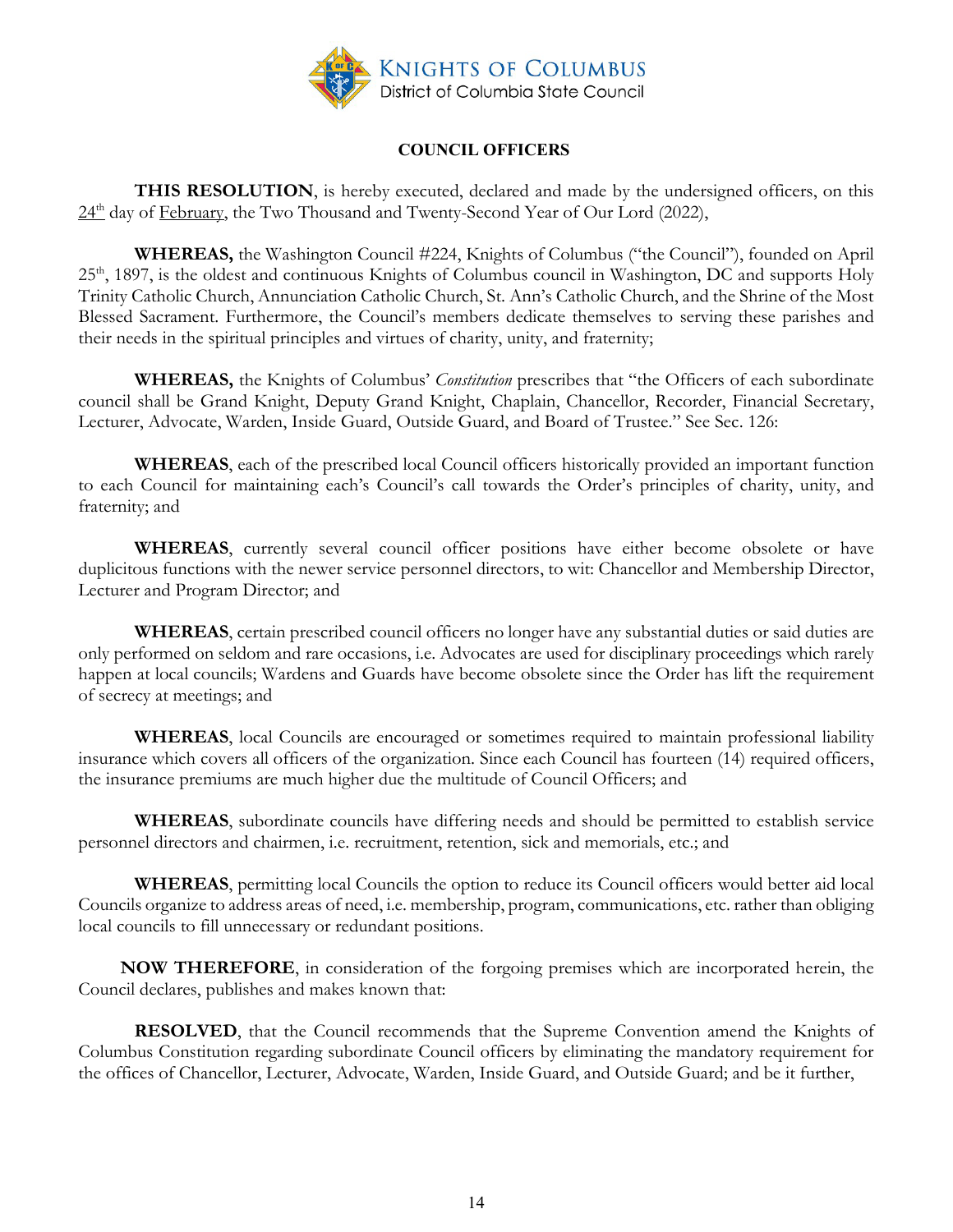

**RESOLVED**, that the Supreme Convention to permit local Councils to elect a Chancellor, Lecturer, Advocate, Warden, Inside Guard, and Outside Guard pursuant to the Council's by-laws. Moreover, each local Council may designate said positions as Council Officers or service personnel; and be it further,

**RESOLVED**, that the Supreme Convention amend Section 126 of the Knights of Columbus Constitution as follows:

"(A) The Officers of each subordinate council shall be Grand Knight, Deputy Grand Knight, Chaplain, Chancellor, Recorder, Financial Secretary, Treasurer, Lecturer, Advocate, Warden, Inside Guard, Outside Guard, and Board of Trustees.

(B) Each subordinate council may through their bylaws have the following additional council officers, Chancellor, Lecturer, Advocate, Warden, Inside Guard, and Outside Guard who may be elected by the Council or appointed by the Grand Knight as needed."

Nicholas Shields Le Nguyen

State Advocate State Secretary

## **COMMITTEE ON RESOLUTIONS RECOMMENDATION**

| Adopt | Reject | No Action | Refer to State Executive Committee |
|-------|--------|-----------|------------------------------------|
|       |        |           |                                    |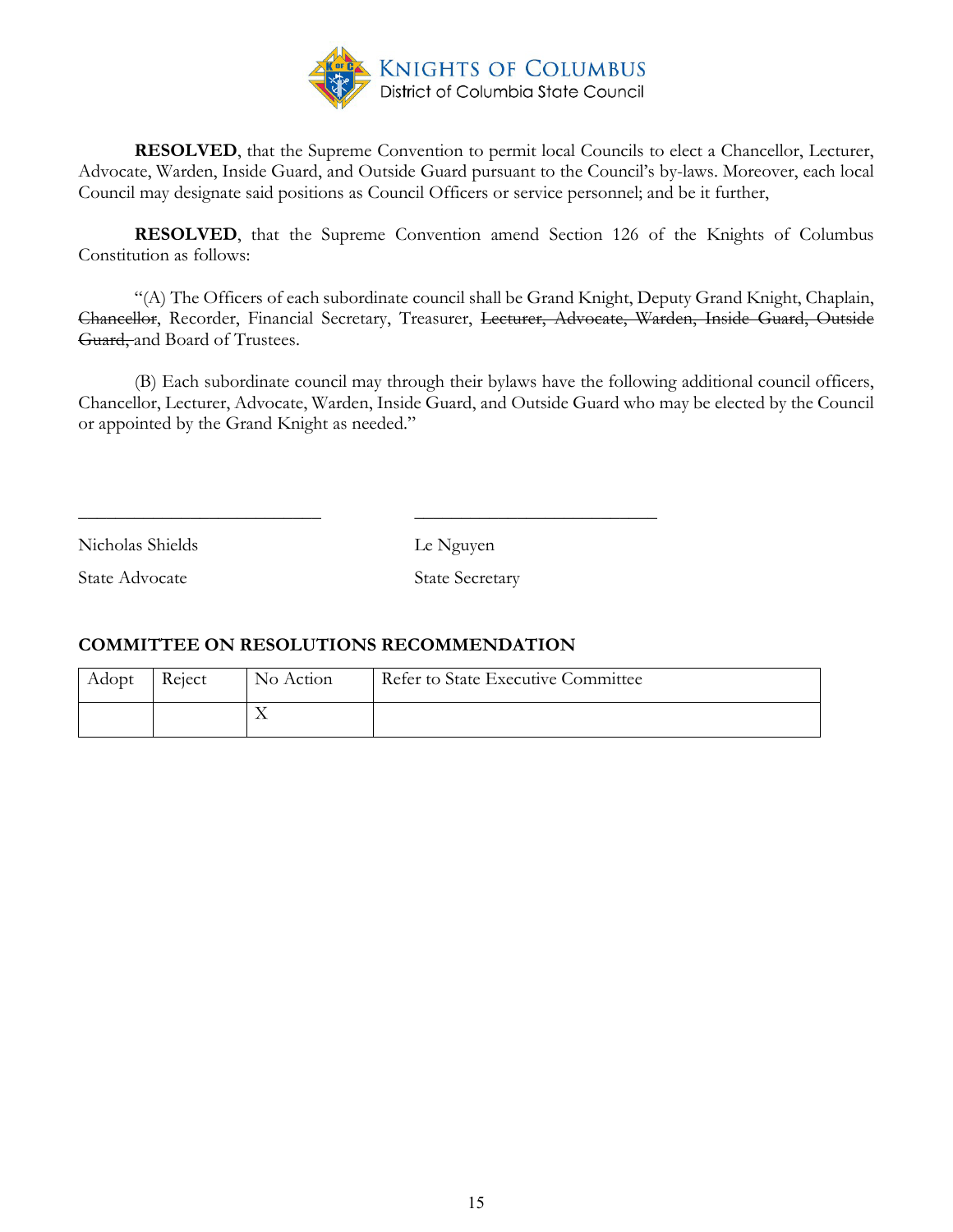

#### <span id="page-15-0"></span>**CONCERNING THE ENUMERATION AND DUTIES OF OFFICERS AND DIRECTORS OF SUBORDINATE COUNCILS**

**WHEREAS**, Section 126 of the Laws and Rules of the Knights of Columbus provides that each subordinate council shall be led by a: Grand Knight, Deputy Grand Knight, Chaplain, Chancellor, Recorder, Financial Secretary, Lecturer, Advocate, Warden, Inside Guard, Outside Guard, and Board of Trustees; and

**WHEREAS**, in 2018 the Supreme Council announced the new Faith in Action program model focused on the areas of faith, family, community, and life, which are central to the mission and charitable nature of the Knights of Columbus; and

**WHEREAS**, over the last several years, the Supreme Council has introduced new and innovative ways to execute the charitable works, business, and membership efforts of the Knights of Columbus including, but not limited to, online membership and Member Management; and

**WHEREAS**, as councils work to become central to the lives of each parish, the leadership of subordinate councils should best reflect the needs of the parish as envisioned by the Supreme Council and our founder, Blessed Michael McGivney.

**THEREFORE, BE IT RESOLVED,** that the delegates assembled for the 140<sup>th</sup> Annual Meeting of the Supreme Council recommend to the Board of Directors of the Knights of Columbus that a review of the Laws and Rules of the Order be conducted as concerns the enumeration and duties of council officers and directors with the intention of reducing the number of prescribed council officers and directors in a way that best reflects the mission and needs of the Order and the challenges faced by subordinate councils; and

**FURTHER RESOLVED,** that this resolution be submitted for consideration to the Supreme Council.

Nicholas Shields Le Nguyen

State Advocate State Secretary

## **COMMITTEE ON RESOLUTIONS RECOMMENDATION**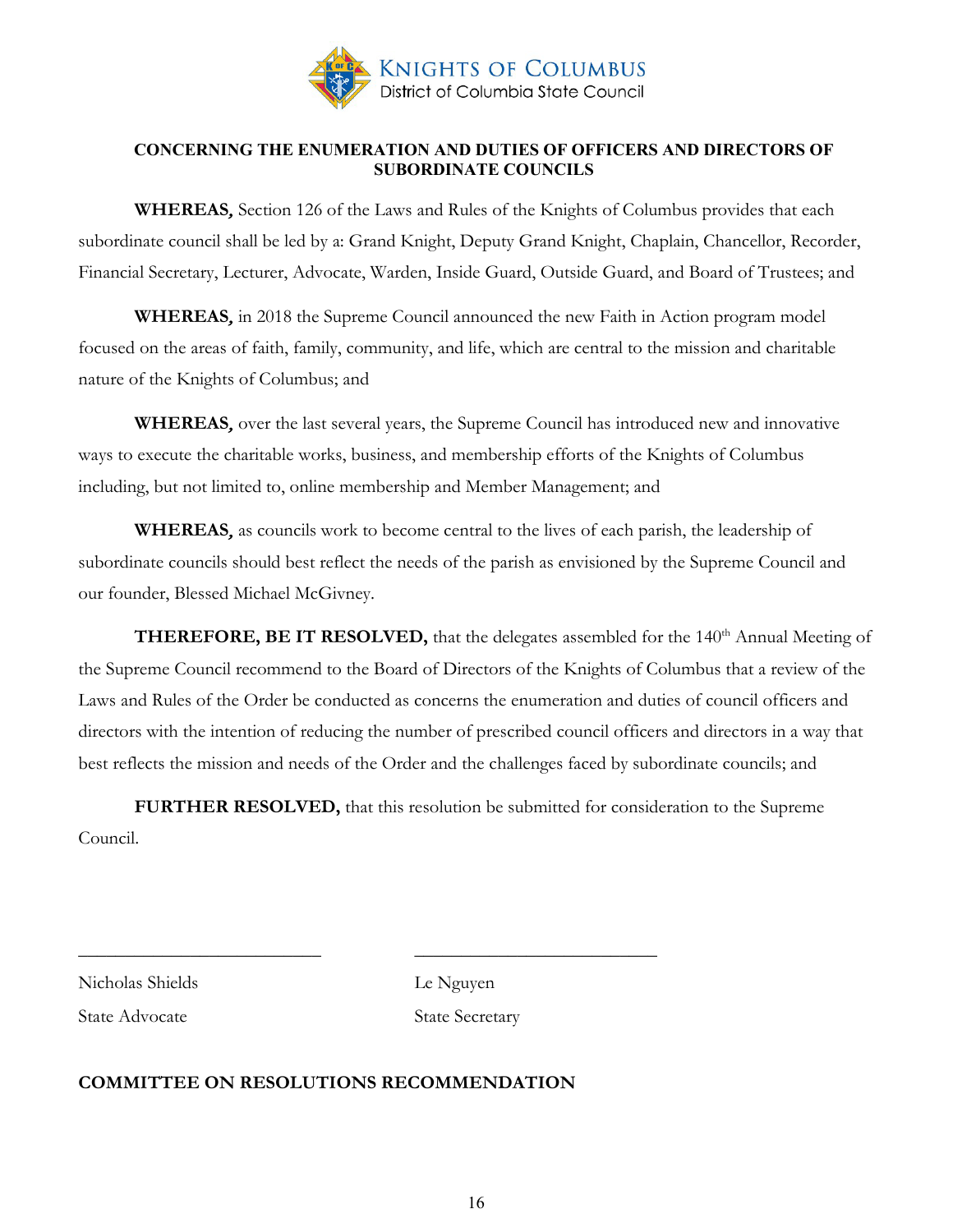

| Adopt | Reject | No Action | Refer to State Executive Committee |
|-------|--------|-----------|------------------------------------|
|       |        |           |                                    |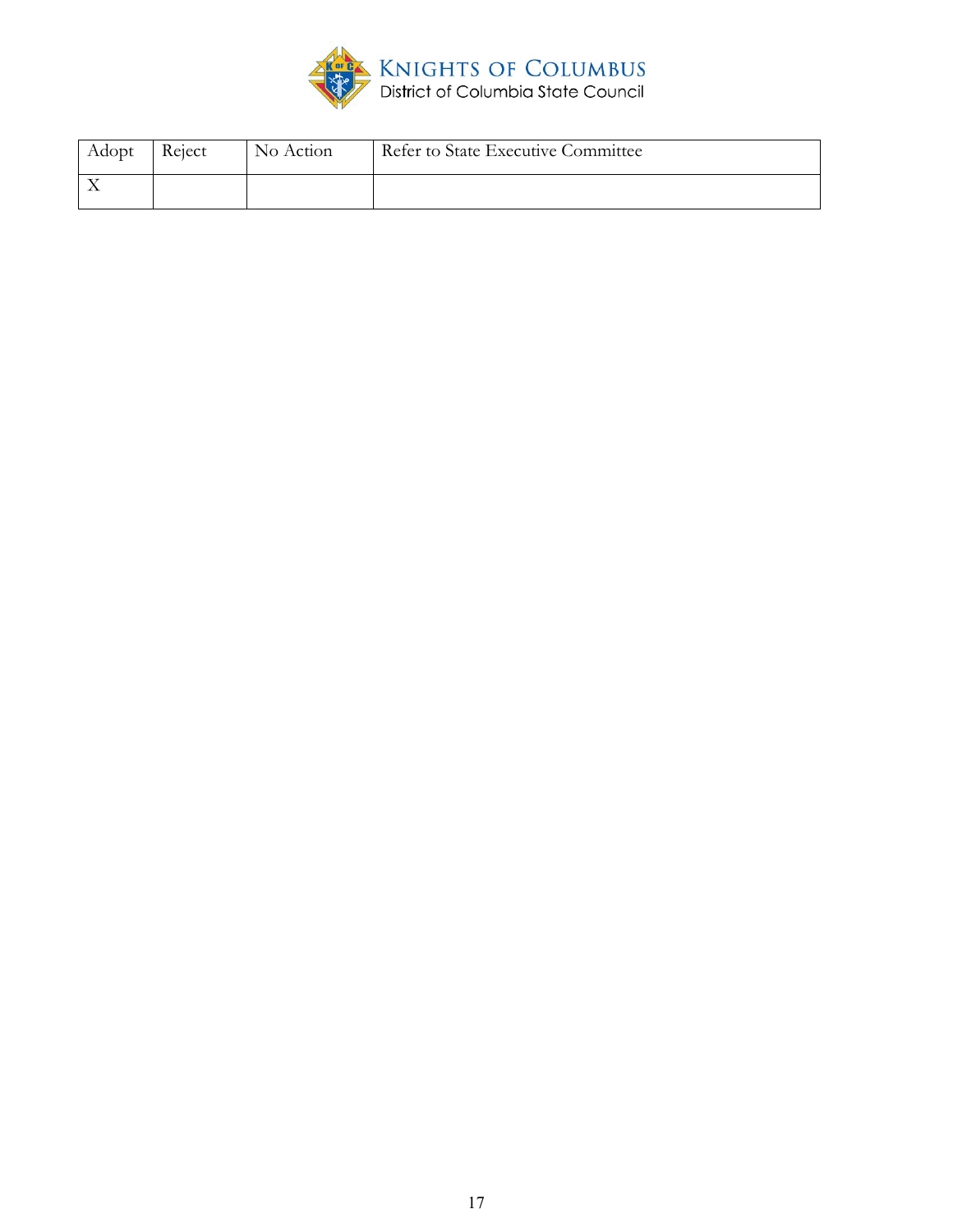

#### **PROMOTING GREATER UNDERSTANDING ON COLUMBUS DAY AND NATIVE AMERICANS**

**THIS RESOLUTION**, is hereby executed, declared and made by the undersigned officers, on this  $24<sup>th</sup>$  day of February, the Two Thousand and Twenty-Second Year of Our Lord (2022),

**WHEREAS,** the Washington Council #224, Knights of Columbus ("the Council"), founded on April 25<sup>th</sup>, 1897, is the oldest and continuous Knights of Columbus council in Washington, DC and supports Holy Trinity Catholic Church, Annunciation Catholic Church, St. Ann's Catholic Church, and the Shrine of the Most Blessed Sacrament. Furthermore, the Council's members dedicate themselves to serving these parishes and their needs in the spiritual principles and virtues of charity, unity, and fraternity; and

**WHEREAS**, Blessed Fr. Michael J. McGivney gathered a group of Catholic gentlemen on Ctober 2, 1881 to form "a lay organization to prevent Catholic men from entering secret societies antithetical to Church teaching, uniting Catholic men and helping families of deceased members." See Knights of Columbus History § "Knights of Columbus Founded;" and

**WHEREAS**, these Catholic gentlemen "to demonstrate their loyalty to their country as well as their faith…took Christopher Columbus – recognized as a Catholic and celebrated as the discover of America – as their patron." See Id.; and

**WHEREAS**, Christopher Columbus was a Catholic gentlemen and explorer who sought the patronage of the Spanish Catholic monarchs Queens Isabell I and King Fernidad II to make a voyage west of Europe to the East Indies; and

**WHEREAS**, on October 12, 1942, Christopher Columbus reached what is now known as the Bahamas naming the island San Salvador ("Holy Savior"). Christopher Columbus would make three more voyages to discovery new lands in what is now known as the Gulf of Mexico and the Caribbean islands; and

**WHEREAS**, on October 12, 1892, U.S. President Benjamin Harrison declared October 12th as "Columbus Day" for the year of 1982 in celebration of Christopher Columbus' 400<sup>th</sup> anniversary of landing in the Americas; and

**WHEREAS**, on April 30, 1934, due to lobbying from the Knights of Columbus, the United States Congress enacted a statute requesting the President of the United States to proclaim October 12<sup>th</sup> as Columbus Day every year and "inviting the people of the United States to observe Columbus Day…with appropriate ceremonies that express the public sentiment befetting the anniversary of the discovery of America." See 36 U.S.C. § 107, ch. 184, 48, Stat. 674. In 1934, U.S. President Franklin Roosevelt proclaimed October 12<sup>th</sup> as Columbus Day. In 1942, U.S. President Roosevelt also lifted the "enemy designation" on Italian-Americans who were predominantly Catholic.; and

**WHEREAS**, on June 28, 1968, U.S. President Lyndon Johnson signed into law the United States Congress's "Uniform Monday Holiday Act" which permanently added Columbus Day as National Holiday on the second Tuesday of October. See Pub. L. 90-363; and

**WHEREAS**, in 1977, the United Nations' sponsored International Conference on Discrimination against Indigenous Populations in the Americas initiated a movement to replaced Columbus Day with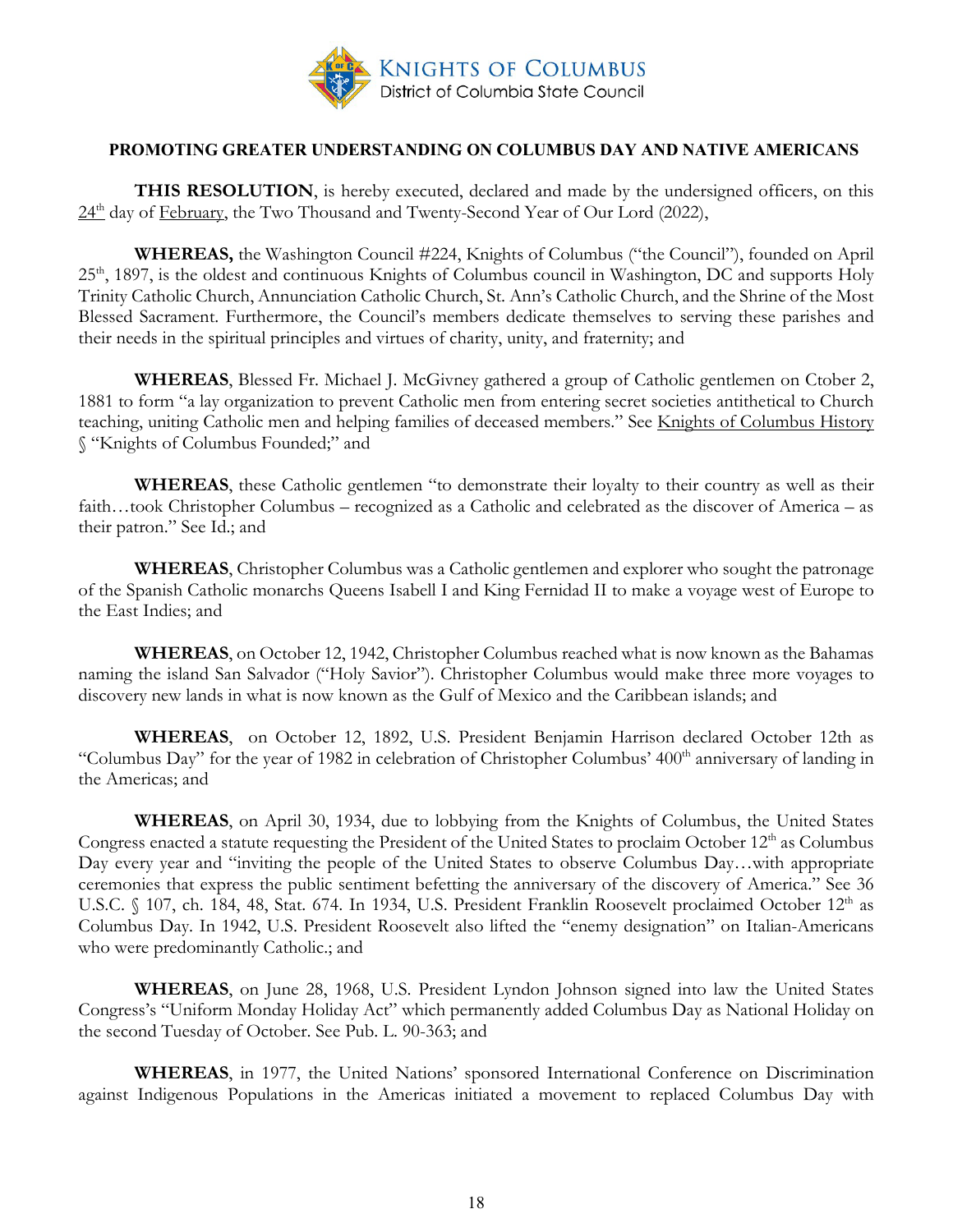

"Indigenous People's Day." Consequently, these supporters began organizing protests and demonstrations on Columbus Day. In 1992, the Berkeley City Council declared October 12 as a "Day of Solidarity with Indigenous People." See; and

**WHEREAS**, currently fifteen states, i.e. South Dakota (1898), Alaska (2015), Minnesota (2016), Vermont (2016), Iowa (2018), North Carolina (2018), California (2019), Louisiana (2019), Maine (2019), Michigan (2019), New Mexico (2019), Wisconsin (2019), Virginia (2020), Oregon (2021), and Texas (2021) as well as the District of Columbia (2019) celebrate "Indigenous People's Day" or a variation thereof on the second Tuesday of October. Of these states, twelve no longer celebrate Columbus Day; and

**WHEREAS**, on October 8, 2021, U.S. President Joseph R. Biden, Jr., the second Catholic U.S. President, declared "October 11, 2021 as Indigenous People's Day." See A Proclamation on Indigenous People's Day, 2021, The White House, October 8, 2021. Specifically, President Biden states, "Our country was conceived on a promise of equality and opportunity for all people — a promise that, despite the extraordinary progress we have made through the years, we have never fully lived up to. That is especially true when it comes to upholding the rights and dignity of the Indigenous people who were here long before colonization of the Americas began. For generations, Federal policies systematically sought to assimilate and displace Native people and eradicate Native cultures. Today, we recognize Indigenous peoples' resilience and strength as well as the immeasurable positive impact that they have made on every aspect of American society. We also recommit to supporting a new, brighter future of promise and equity for Tribal Nations — a future grounded in Tribal sovereignty and respect for the human rights of Indigenous people in the Americas and around the world." See Id.; and

**WHEREAS**, historical evidence including testimonials from Christopher Columbus's voyages corroborate that the Indigenous people of America lived on America continents before the European explorations. Further testimonials and historical research may suggest that Christopher Columbus imposed taxes on indigenous people, gave indigenous women to his fellow voyagers, enslaved indigenous people through colonization of the Americas; and

**WHEREAS,** further historical research is warranted to determine the facticity and authenticity of these varying accounts. However, Pope Francis warns us not to be "blind to the precious of creation and the fragility of humanity." See Let us Dream: The Path to a Better Tomorrow, p 14.; and

**WHEREAS,** Pope Francis also teaches that "if we truly desire positive change, we have to humbly accept our interdependence, that is to say, our healthy interdependence. Interaction, however, is not the same as imposition; it is not the subordination of some to serve the interests of others." See Address of the Holy Father, Section 3.2, Participation at the Second World Meeting of Popular Movements, July 19, 2015; and

**WHEREAS**, Pope Francis also proclaims, "Let us say NO, then, to forms of colonialism old and new. Let us say YES to the encounter between peoples and cultures. Blessed are the peacemakers. Here I wish to bring up an important issue. Some may rightly say, "When the Pope speaks of colonialism, he overlooks certain actions of the Church". I say this to you with regret: many grave sins were committed against the native peoples of America in the name of God. My predecessors acknowledged this, CELAM, the Council of Latin American Bishops, has said it, and I too wish to say it. Like Saint John Paul II, I ask that the Church – I repeat what he said – "kneel before God and implore forgiveness for the past and present sins of her sons and daughters"[.\[6\]](https://www.vatican.va/content/francesco/en/speeches/2015/july/documents/papa-francesco_20150709_bolivia-movimenti-popolari.html#_ftn6) I would also say, and here I wish to be quite clear, as was Saint John Paul II: I humbly ask forgiveness, not only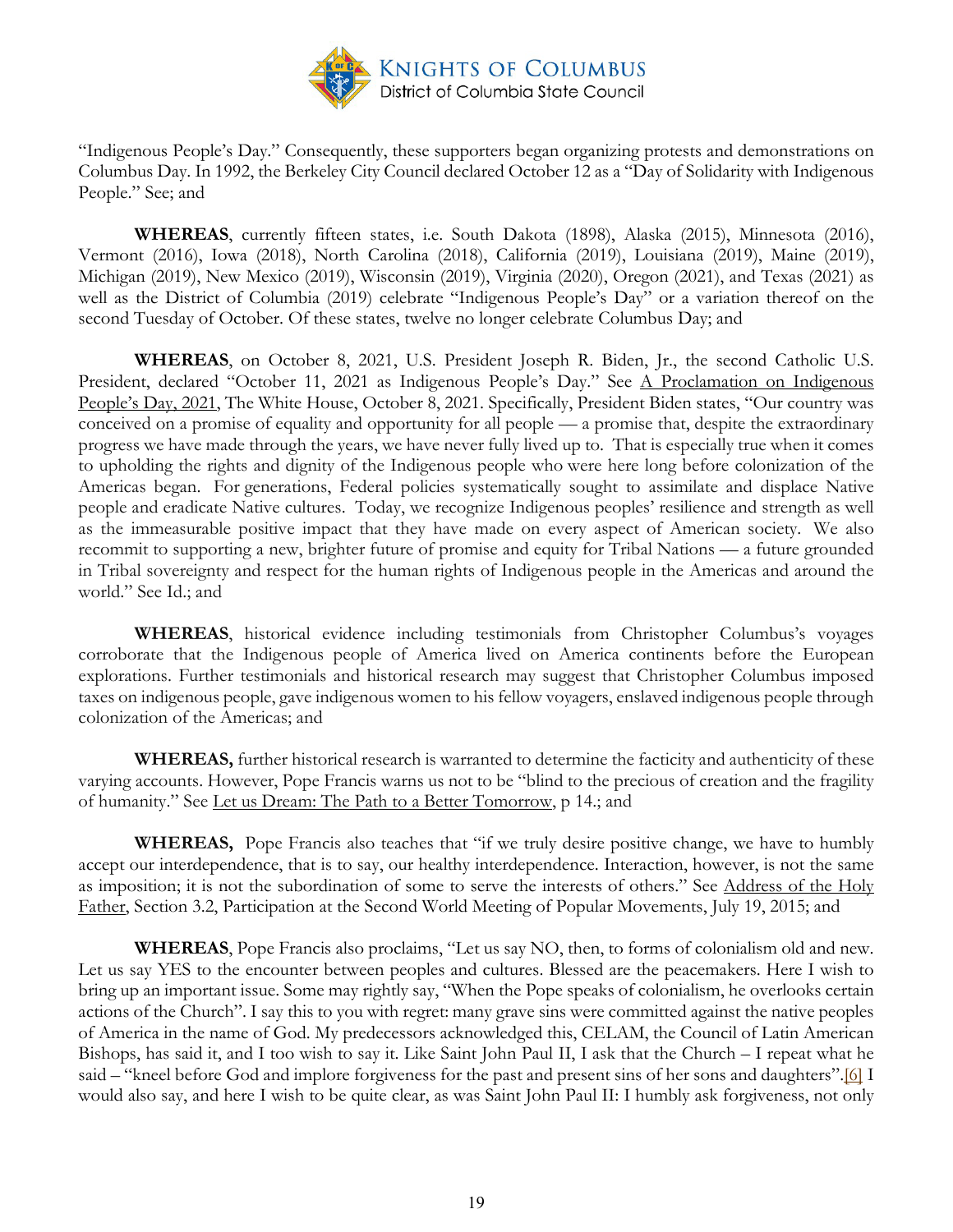

for the offenses of the Church herself, but also for crimes committed against the native peoples during the socalled conquest of America. Together with this request for forgiveness and in order to be just, I also would like us to remember the thousands of priests and bishops who strongly opposed the logic of the sword with the power of the Cross. There was sin, a great deal of it, for which we did not ask pardon. So for this, we ask forgiveness, I ask forgiveness. But here also, where there was sin, great sin, grace abounded through the men and women who defended the rights of indigenous peoples." See Id.; and

**WHEREAS**, the United States Conference of Catholic Bishops' (USCCB) finds that "Native American cultures and the Good News are not two competing ideas. They can and do merge, as can be seen in how God's grace fulfills the lives of so many Native Americans. With a deeper understanding of the Native American Catholic community, we as a Church, are better able to unify both the faith and the cultures that guide Catholic Native American ministry into a great gift to Christ and his Church." Two Rivers, A Report on Catholic Native American Culture and Ministry, USSCB Subcommittee on Native American Affairs 2019.

 **NOW THEREFORE**, in consideration of the forgoing premises which are incorporated herein, the Council declares, publishes and makes known that:

**RESOLVED,** that the Council acknowledges the complex and painful history of Christopher Columbus and Indigenous People of America and encourages all people to review the history of Christopher Columbus and the Indigenous People with open-mindedness and fairness; and be it further,

**RESOLVED**, that the Council supports the recognition and observation of Indigenous People's Day as a means for further study, reflection, and acceptance of our "interdependence" with the Indigenous People; and be it further,

**RESOLVED**, that the Council recommends that the Supreme Convention consider these important issues facing the Indigenous People including Catholic Native Americans. Specifically, the Supreme Convention should study the USCCB's *Two Rivers Report* and promote greater awareness and inclusion of Catholic Native Americans into our Order; and be it further,

**RESOLVED**, that celebration of Columbus Day must be nuanced in conjunction with Indigenous People's Day to give a full historical account of the achievements of our Catholic founders and the Indigenous People who are also connected by blood and spirit to our Native American Catholics.

Nicholas Shields Le Nguyen

State Advocate State Secretary

## **COMMITTEE ON RESOLUTIONS RECOMMENDATION**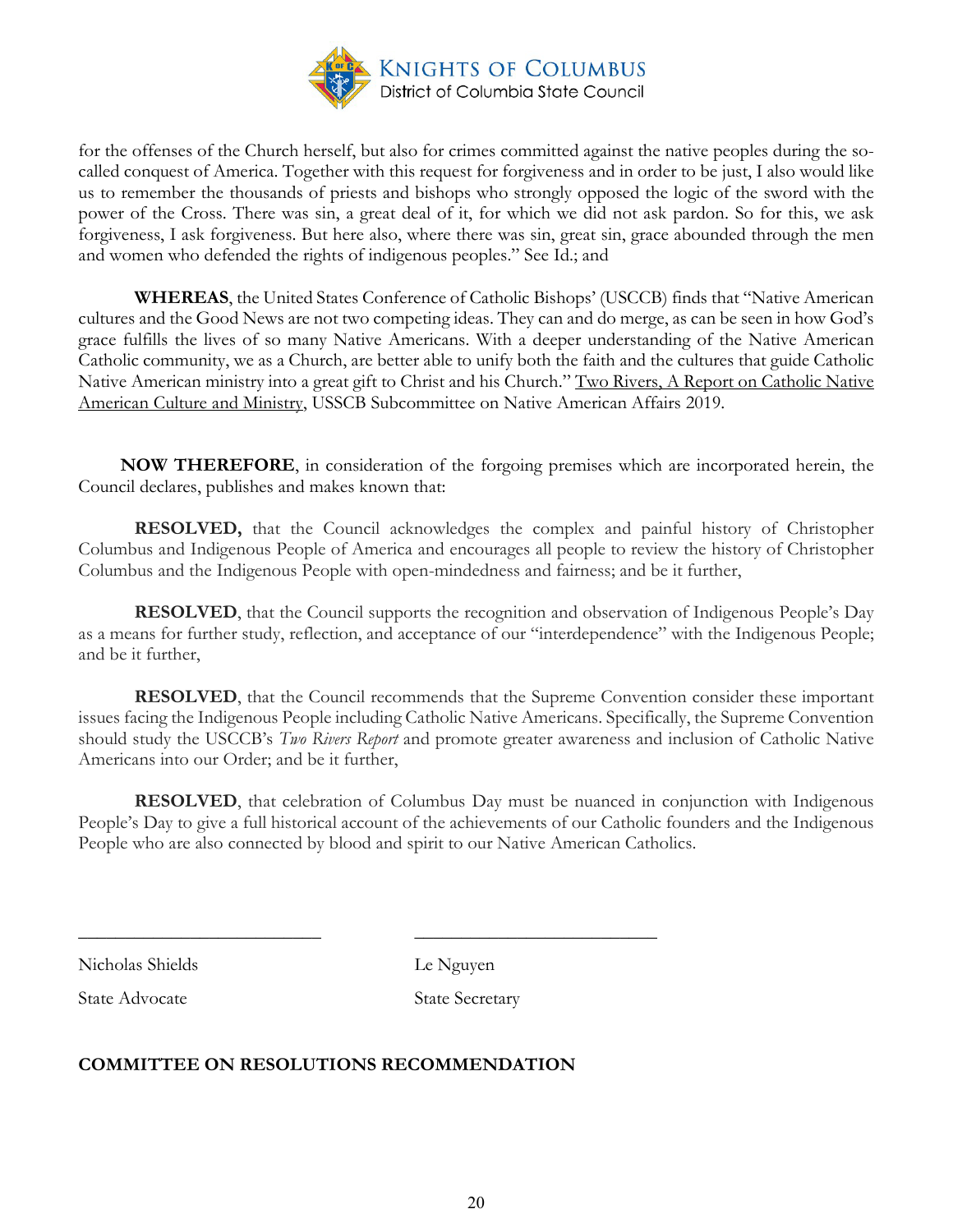

| Adopt | Reject | No Action | Refer to State Executive Committee |
|-------|--------|-----------|------------------------------------|
|       |        |           |                                    |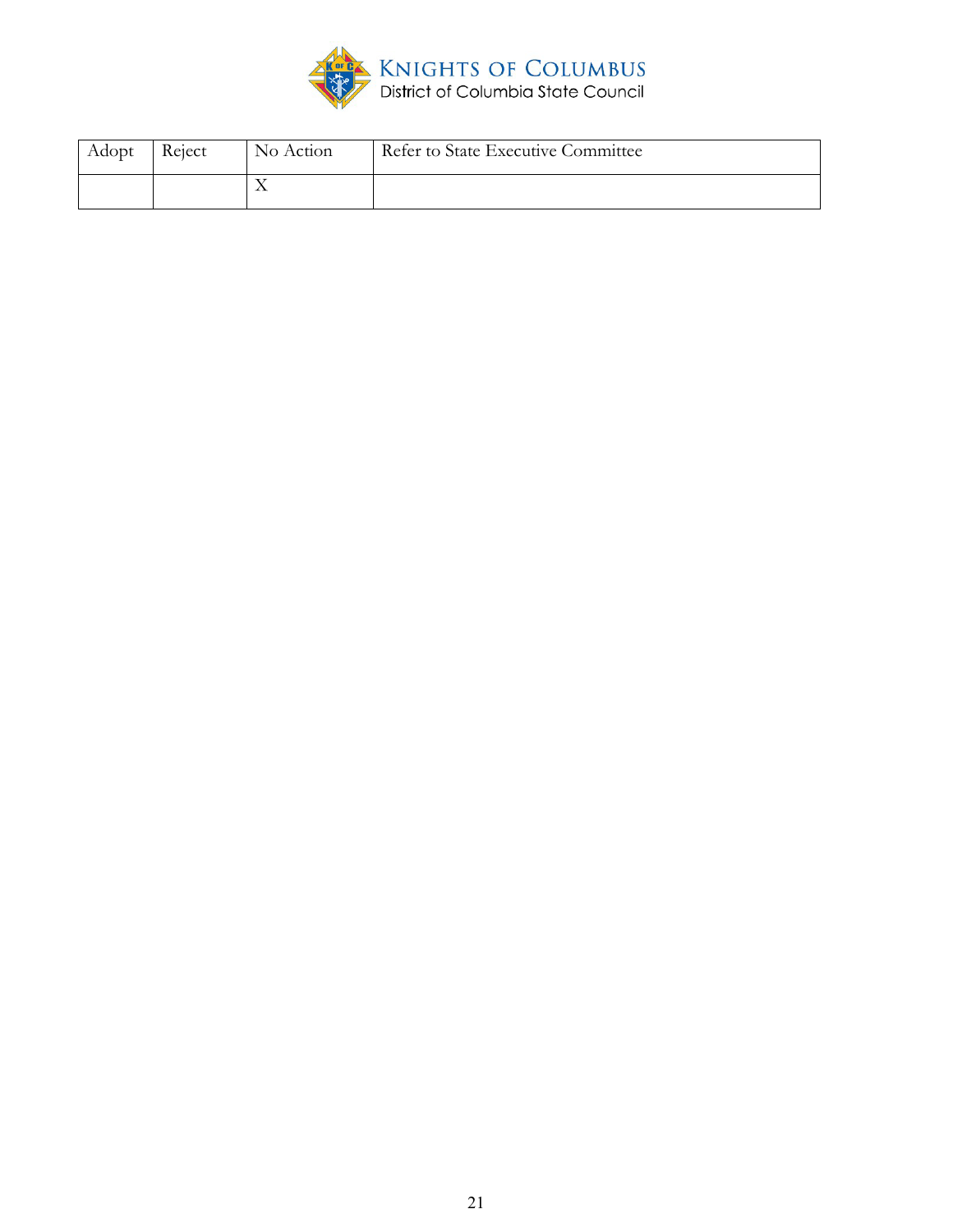

### **PROMOTING A CULTURE OF LIFE FOR ALL PEOPLE IN ALL STAGES OF LIFE**

<span id="page-21-0"></span>**THIS RESOLUTION**, is hereby executed, declared and made by the undersigned officers, on this \_\_\_\_ day of \_\_\_\_\_\_\_\_\_\_, the Two Thousand and Twenty First Year of Our Lord (2021),

**WHEREAS,** the Washington Council #224, Knights of Columbus ("the Council"), founded on April 25<sup>th</sup>, 1897, is the oldest and continuous Knights of Columbus council in Washington, DC and supports Holy Trinity Catholic Church, Annunciation Catholic Church, St. Ann's Catholic Church, and the Shrine of the Most Blessed Sacrament. Furthermore, the Council's members dedicate themselves to serving these parishes and their needs in the spiritual principles and virtues of charity, unity, and fraternity; and

**WHEREAS**, the Knights of Columbus have long supported promoting a "Culture of Life" in our local Councils, parishes, neighborhoods, communities, and country.

**NOW THEREFORE**, in consideration of the forgoing premises which are incorporated herein, the Council declares, publishes and makes known that:

**RESOLVED,** that the Council recognizes that to promote a Culture of Life is more than promoting political policy against the sins of abortion, euthanasia, genocide, unjust war, and improper capital punishments; and be it further,

**RESOLVED**, that to promote a Culture of Life and combat the sins against a Culture of Life require service and charity to all persons including aiding young women with unwanted pregnancies, people facing terminal illnesses, people of color and different ethnicities, the poor, the homeless, people with disabilities, and people suffering from mental illness and addiction; and be it further,

**RESOLVED**, that the Council's programs are geared to helping these people in their current situations, i.e. fundraising and support for pregnancy aid shelters, orphanages, young adult ministries, Special Olympics, the Christian Refugee Relief Program, food donations, and Coats for Kids; and be it further,

**RESOLVED**, that the Council challenges the Country to fund alternatives to abortion and euthanasia, i.e. pregnancy centers, shelter programs for the homeless, fair wages for all people, wrap around services for women; and be it further,

**RESOLVED**, that the Council acknowledges that the sins against a Culture of Life are entwined with racial injustice which actively reduces the birth and life of persons of color. The Council resolves that all people regardless of color or race are bestowed with the dignity of the human person by God.

Nicholas Shields Le Nguyen

State Advocate State Secretary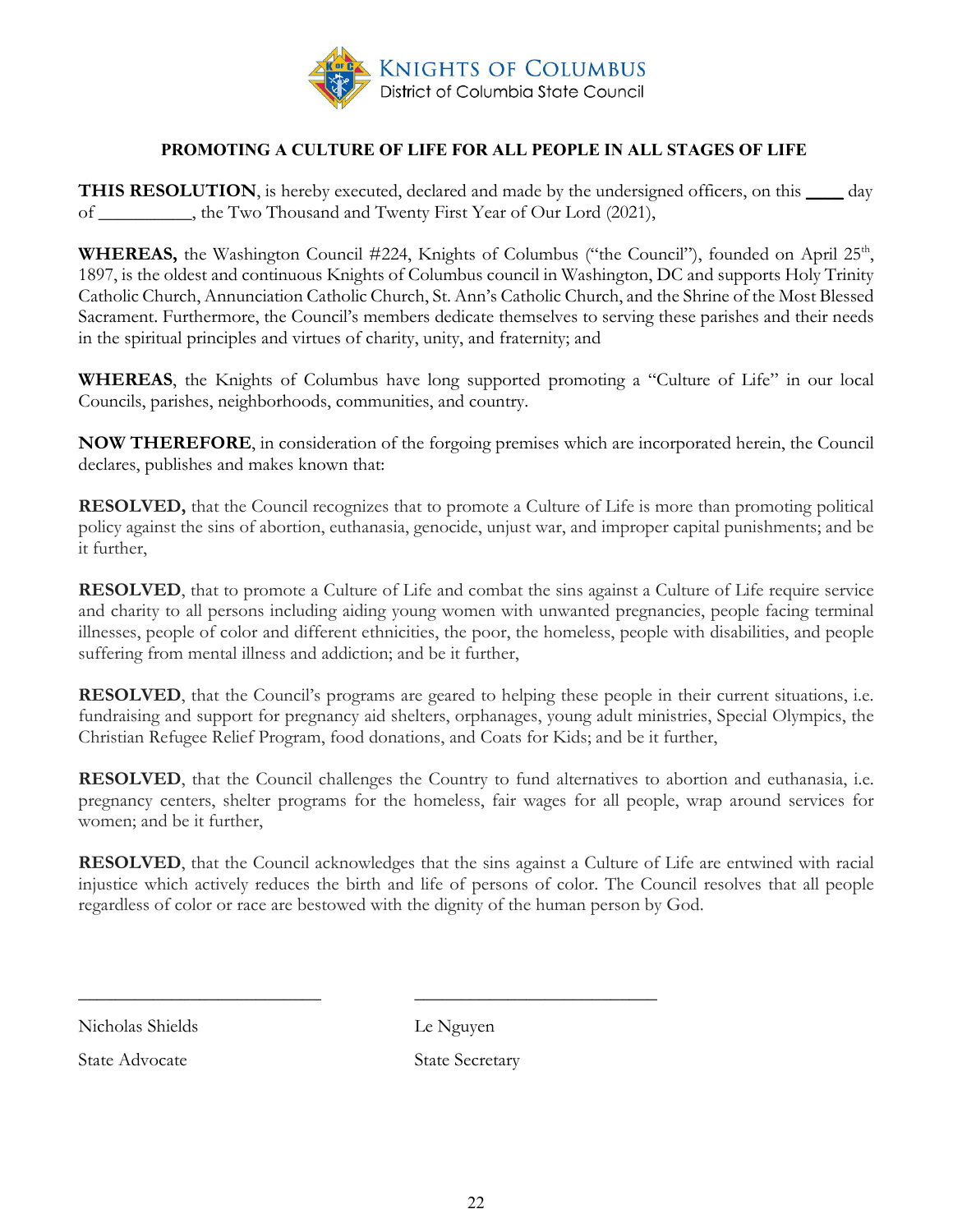

# **COMMITTEE ON RESOLUTIONS RECOMMENDATION**

| Adopt Reject | No Action | Refer to State Executive Committee |
|--------------|-----------|------------------------------------|
|              |           |                                    |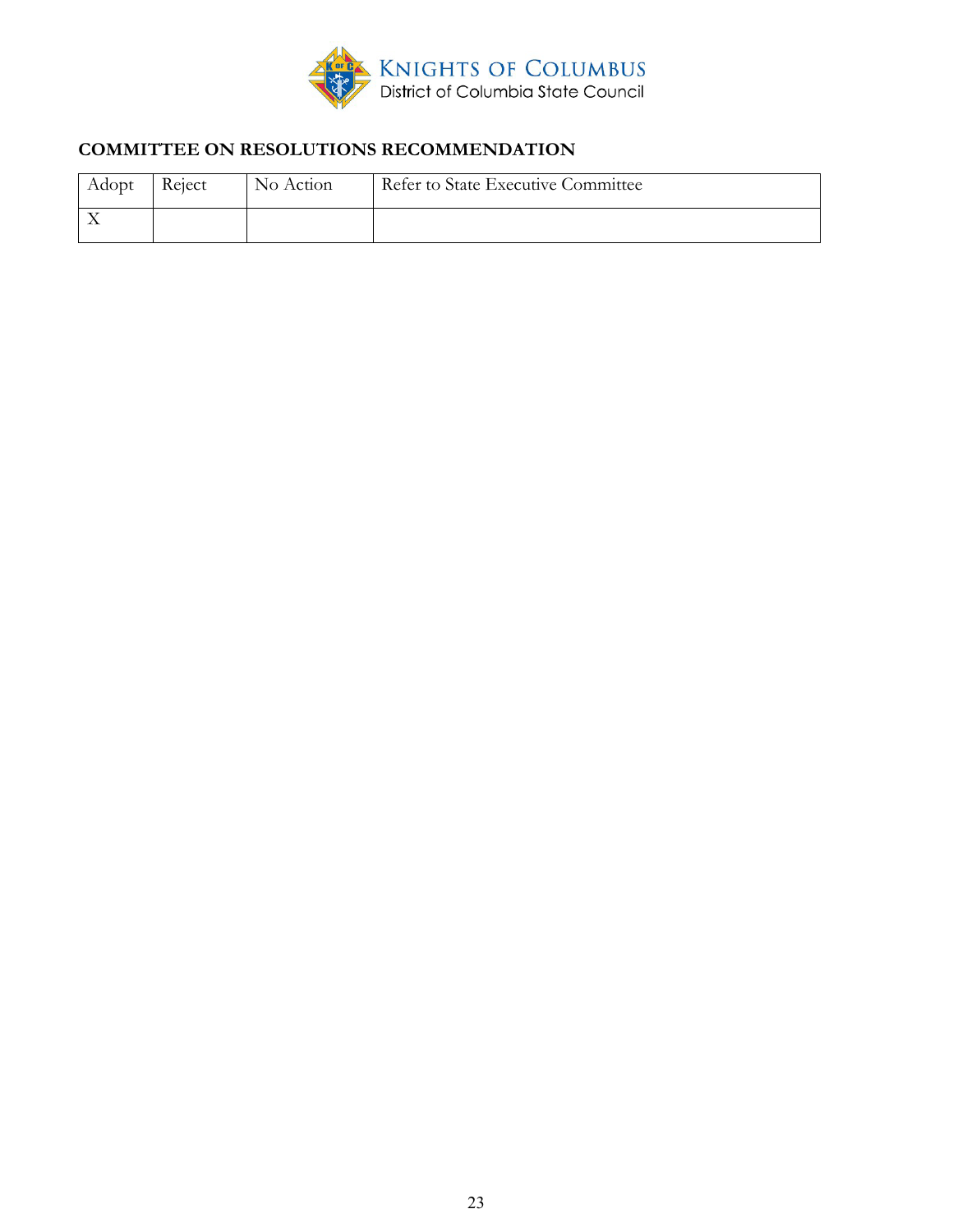

#### <span id="page-23-0"></span>**IN SUPPORT OF THE PEOPLE OF UKRAINE AND PEACEFUL RESOLUTION OF THE PRESENT CONFLICT**

**WHEREAS**, the country of Ukraine is presently suffering an unprovoked military invasion by the forces of the Russian Federation; and

**WHEREAS**, the aggression of the invading forces violates basic norms of international law, universal morality, and human dignity; and

**WHEREAS**, this conflict has led to the death, injury, and displacement of countless men, women, and children; and

**WHEREAS**, Ukraine has throughout its history been a land where saints and martyrs shed their blood for the faith, as well as for freedom and independence; and

**WHEREAS**, the conflict imperils, in a special way, the freedom and apostolic mission of the Ukrainian Greek Catholic Church, which has suffered tremendously throughout modern history, along with Latin rite Catholics, Orthodox, and various religious minorities; and

**WHEREAS**, the conflict has impacted the lives of Ukrainians and Ukrainian-Americans in diaspora, as well as their friends and neighbors; and,

**WHEREAS**, our Holy Father, Pope Francis, and numerous hierarchs have called for peace and encouraged the faithful to show solidarity for Ukraine through prayer and fasting; and

**WHEREAS**, the Knights of Columbus has been established in Ukraine since 2018 and witnessed phenomenal growth in recent years;

**NOW, THEREFORE, BE IT RESOLVED**, that we condemn the unjustified violence against the Ukrainian nation and pray for speedy and peaceful resolution of hostilities; and be it,

**FURTHER RESOLVED**, that we stand in solidarity with the people of Ukraine and offer them our continued prayers and spiritual and moral support; and be it,

**FURTHER RESOLVED**, that this resolution be forwarded to the Supreme Council for consideration at the Supreme Convention in Nashville, TN on August 2–4, 2022.

Nicholas Shields Le Nguyen

State Advocate State Secretary

#### **COMMITTEE ON RESOLUTIONS RECOMMENDATION**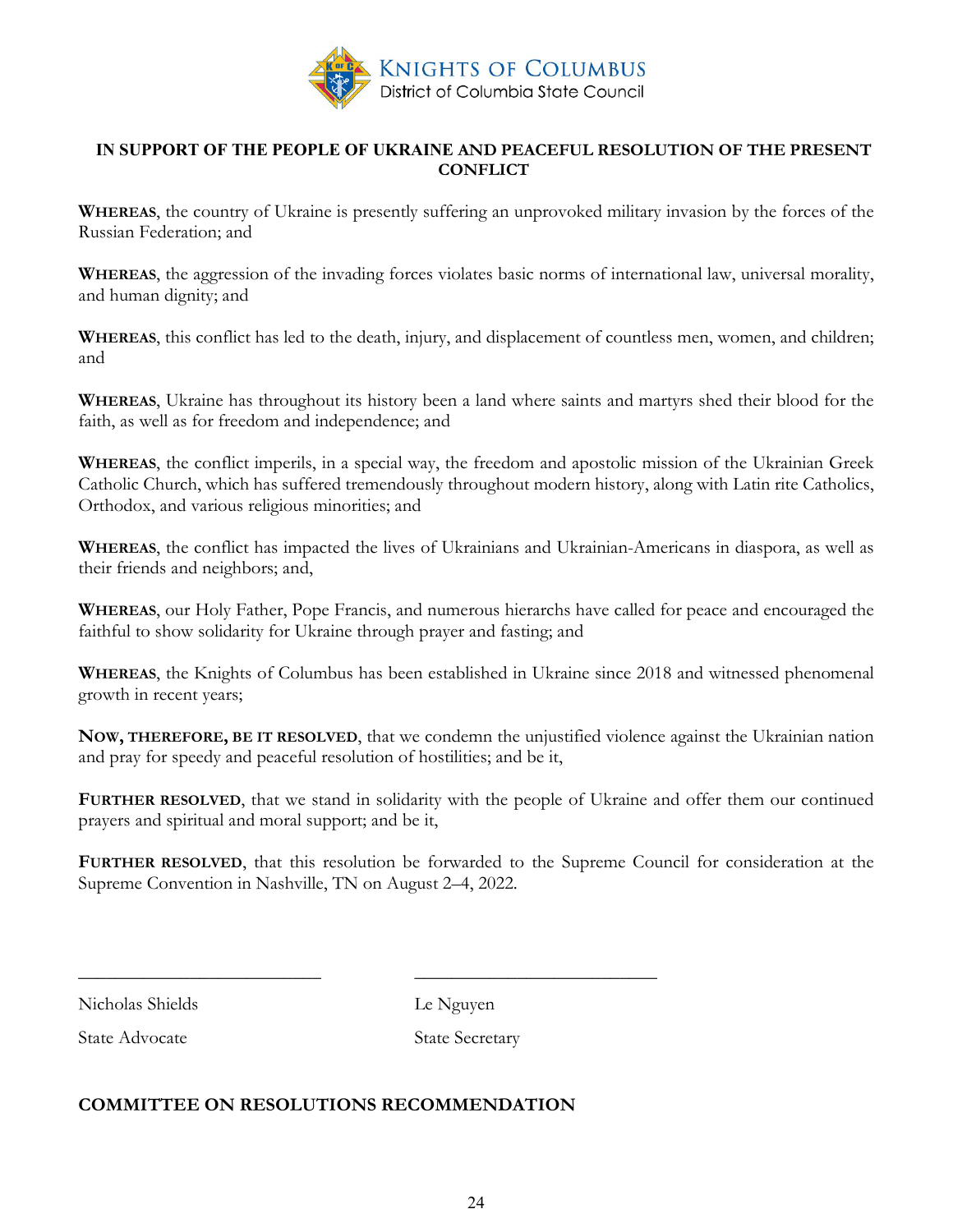

| Adopt | Reject | No Action | Refer to State Executive Committee |
|-------|--------|-----------|------------------------------------|
|       |        |           |                                    |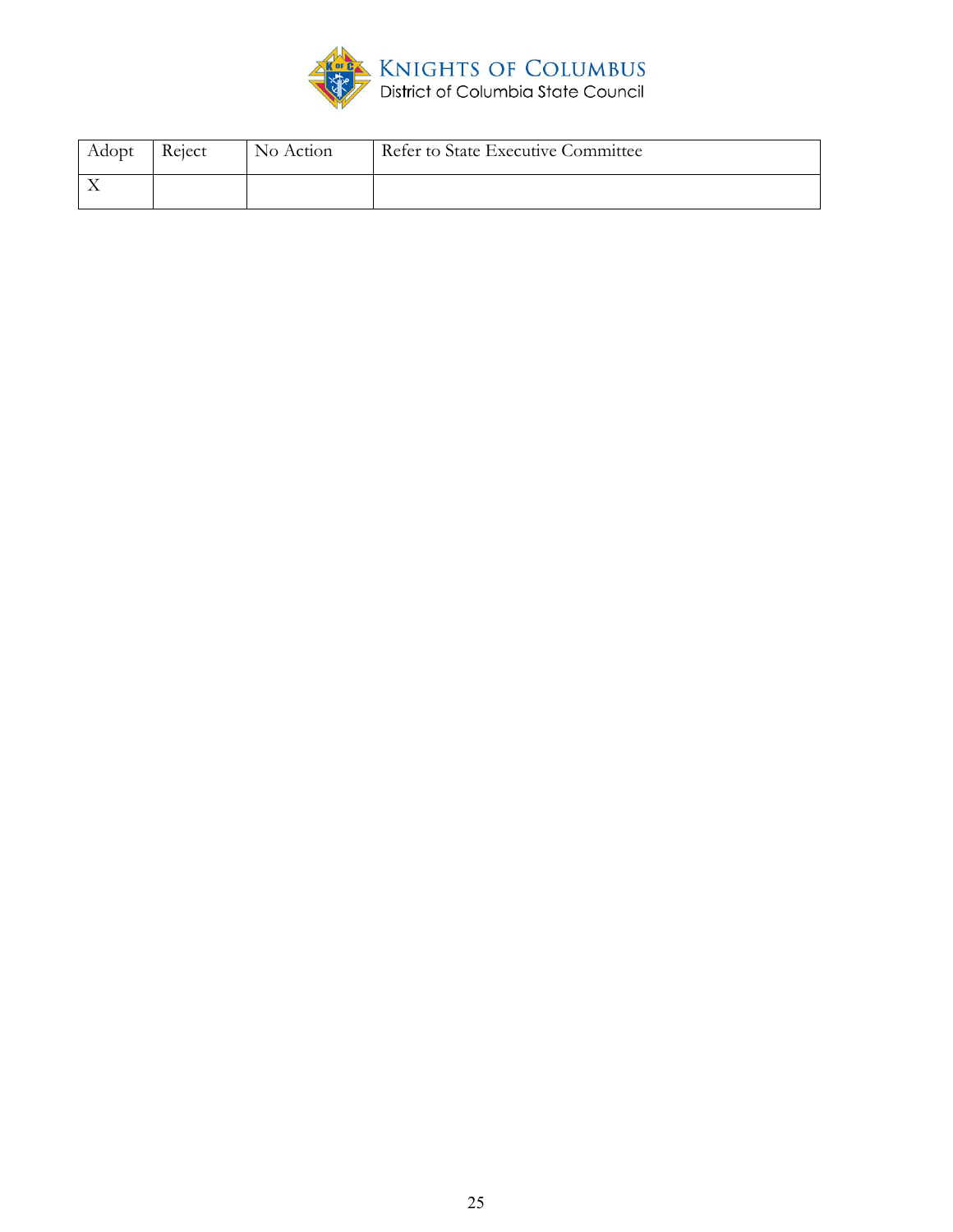

## **CEASE BUSINESS OPERATIONS WITH CHINA**

<span id="page-25-0"></span>**Whereas** the Communist Party of China (CPC) controls the People's Republic of China (China); and

**Whereas**, the CPC has been documented engaging in numerous human rights abuses, including but not limited to forced abortions, mass interment based on religion and ethnicity, and exploitation of the working poor; and

**Whereas**, the CPC has imposed harsh restrictions against the freedom of religion, harassment and detainment of Catholic clerics, forced management of the Catholic Church and Protestant communities, and a cleansing campaign against Muslims; and

**Whereas**, China exports to the world significant amounts of dangerous and illegal items, such as fentanyl and items with dangerous chemicals, leading to the poisoning deaths and incapacitation of many.

**Therefore**, let it be resolved, that the Knights of Columbus shall not engage in any business operations in or with China and shall not purchase any items that are manufactured in China or by a Chinese-owned organization; and

**Therefore**, let it be resolved, that the Knights of Columbus will end all business dealings with China and Chinese-owned corporations; and

**Therefore**, let it be resolved, that the Knights of Columbus will not source any items from China and will work with partners to not sources any items from China; and

**Therefore**, let it be resolved, the Knights of Columbus will work with partner organizations and charities who obtain items from China to take the steps necessary to end their sourcing of items from China; and

**Therefore**, let it be resolved, this resolution shall apply to all aspects of the Knights of Columbus, including but not limited to, councils, assemblies, squire circles, state councils, Supreme, and Knights of Columbus Asset Advisors; and

**Therefore**, let it be resolved, that an exception to this resolution would be the obtainment and purchase of ultrasound machines whose critical components are widely sourced and manufactured in China with no other reliable sources available; and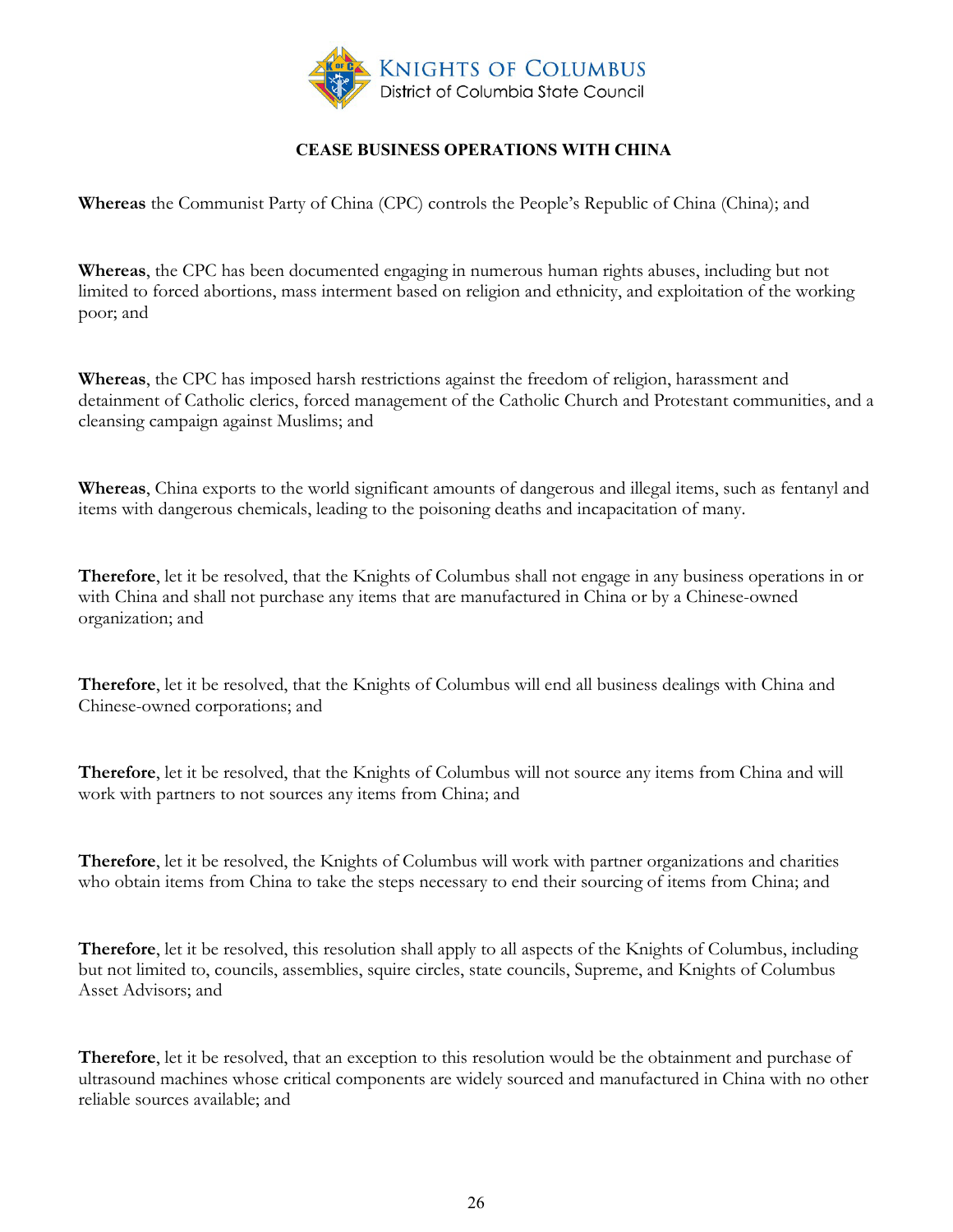

**Therefore**, let it be resolved, that missionary activities and outreach to the Chinese people to preach the Gospel and the Catholic faith will not be interrupted by this resolution; and

**Therefore**, let it be resolved, that we the Knights of Columbus shall continue to pray for the Chinese people who are victims of the current regime.

Nicholas Shields Le Nguyen

State Advocate State Secretary

#### **COMMITTEE ON RESOLUTIONS RECOMMENDATION**

| Adopt | Reject | No Action | Refer to State Executive Committee |
|-------|--------|-----------|------------------------------------|
|       |        | $\lambda$ |                                    |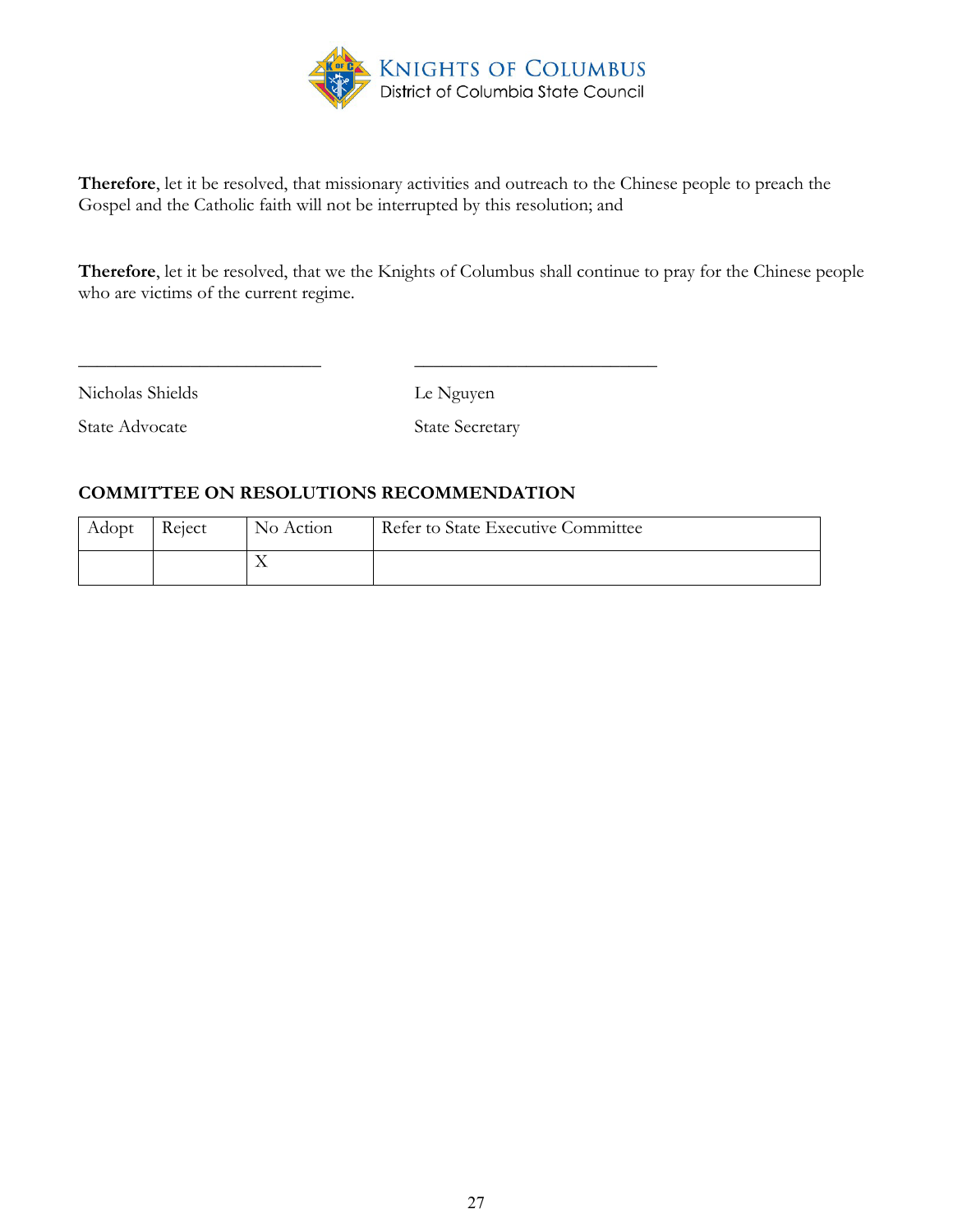

## **SUPPORT PERESECUTED NIGERIA CHRISTIANS**

<span id="page-27-0"></span>**WHEREAS,** BOKO Haram terrorist group and its affiliates target Christians in Northern Nigeria and elsewhere; and

**WHEREAS,** Boko Haram continues to murder and kill Christian men, women, children and pregnant women; and

**WHEREAS,** these terrorist groups loot properties of their slaughtered Christian victims; and

**WHEREAS,** these terrorist groups rape both women and children of these vulnerable Christian victims and sold some into slavery; and

**WHEREAS,** these groups have driven the Christians away and have burned down their churches and places of worship and in some cases killed their pastors; and

**WHEREAS,** these Christians having escaped death and survived by either a husband, wife or child(ren) are now desperately in need of shelter and food; and

**WHEREAS,** these killings and displacements by Boko Haram have created refugee crises of orphans in most parts of Nigeria and these orphans are in need of basic need; and

**WHEREAS,** Blessed Tansi Nigerian Council #11496 is poised to seek out these orphans and extend aid to them in their orphanages especially in Eastern Nigeria; and

**WHEREAS,** Blessed Tansi Nigerian Council #11496 stands ready to serve as a conduit to reach these persecuted Christian victims in Nigeria with aid in cash or goods; and

**WHEREAS,** Pope Francis has urged the international community to respond to these human tragedies and Christian persecutions; and

**WHEREAS,** local and private response are lacking due to mass poverty to extend aid on a measurable scale to alleviate the suffering of these victims; and

**WHEREAS,** the Nigerian government's inaction and or limited resources to deal with these crises abound; and

**WHEREAS,** the Knights of Columbus Refugee Relief Fund can assist in no small measure to aid these victims; and

**NOW, THERFORE BE IT RESOLVED,** that the Knights of Columbus stand in support and solidarity with all Christians around the world who suffer from persecutions because of their faith and call on all people of goodwill to do same; and

FURTHERMORE, that we call on governments around the world especially the Nigerian government to take concrete measures to resolve the crises; and

**FURTHERMORE,** the Knights of Columbus pledges to continue to give assistance to these victims and call on all councils to lend a helping hand; and

**FURTHERMORE RESOLVED,** that this resolution will be submitted for adoption to the Supreme Council.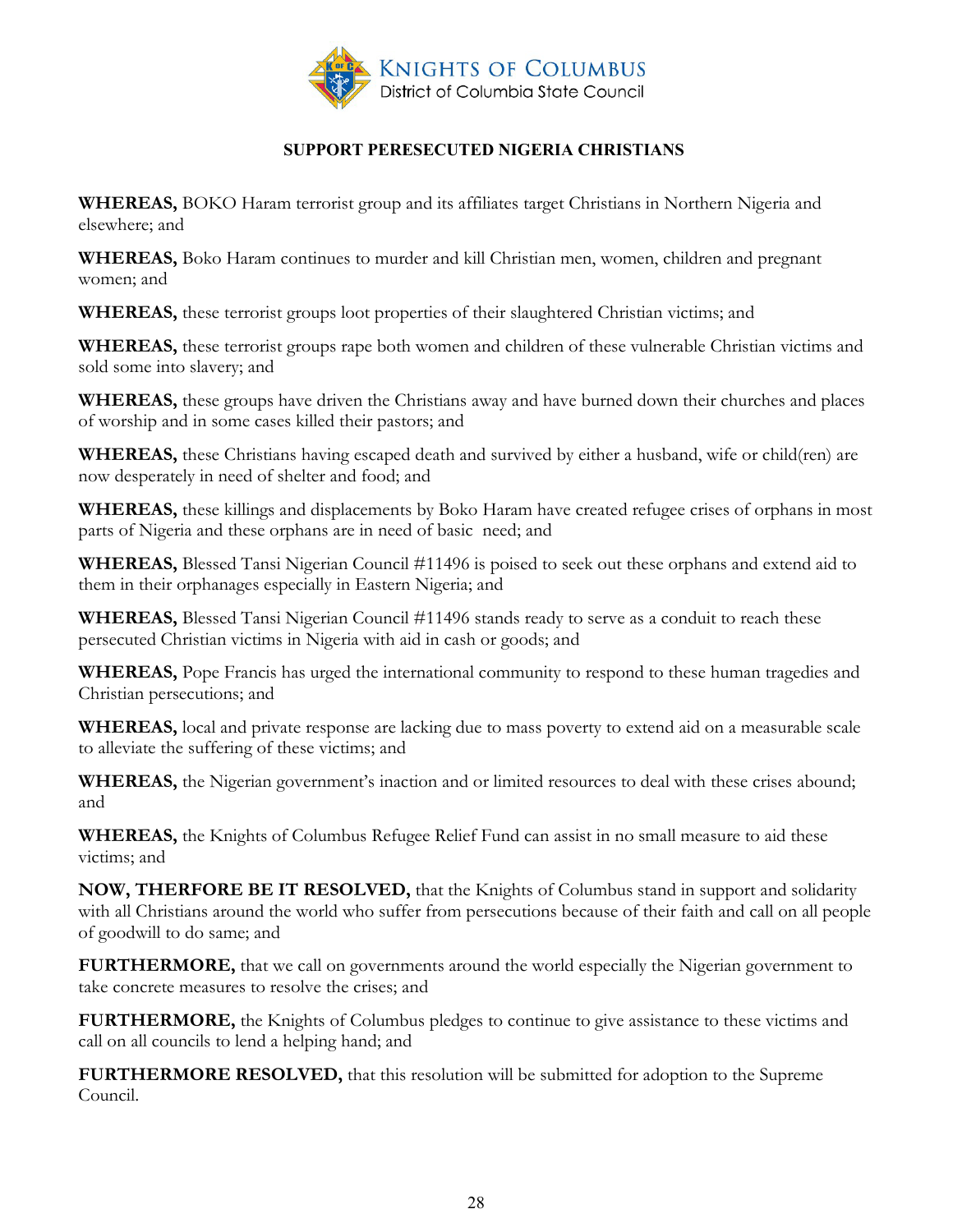

Nicholas Shields Le Nguyen

State Advocate State Secretary

# **COMMITTEE ON RESOLUTIONS RECOMMENDATION**

| Adopt | Reject | No Action | Refer to State Executive Committee |
|-------|--------|-----------|------------------------------------|
|       |        | $\lambda$ |                                    |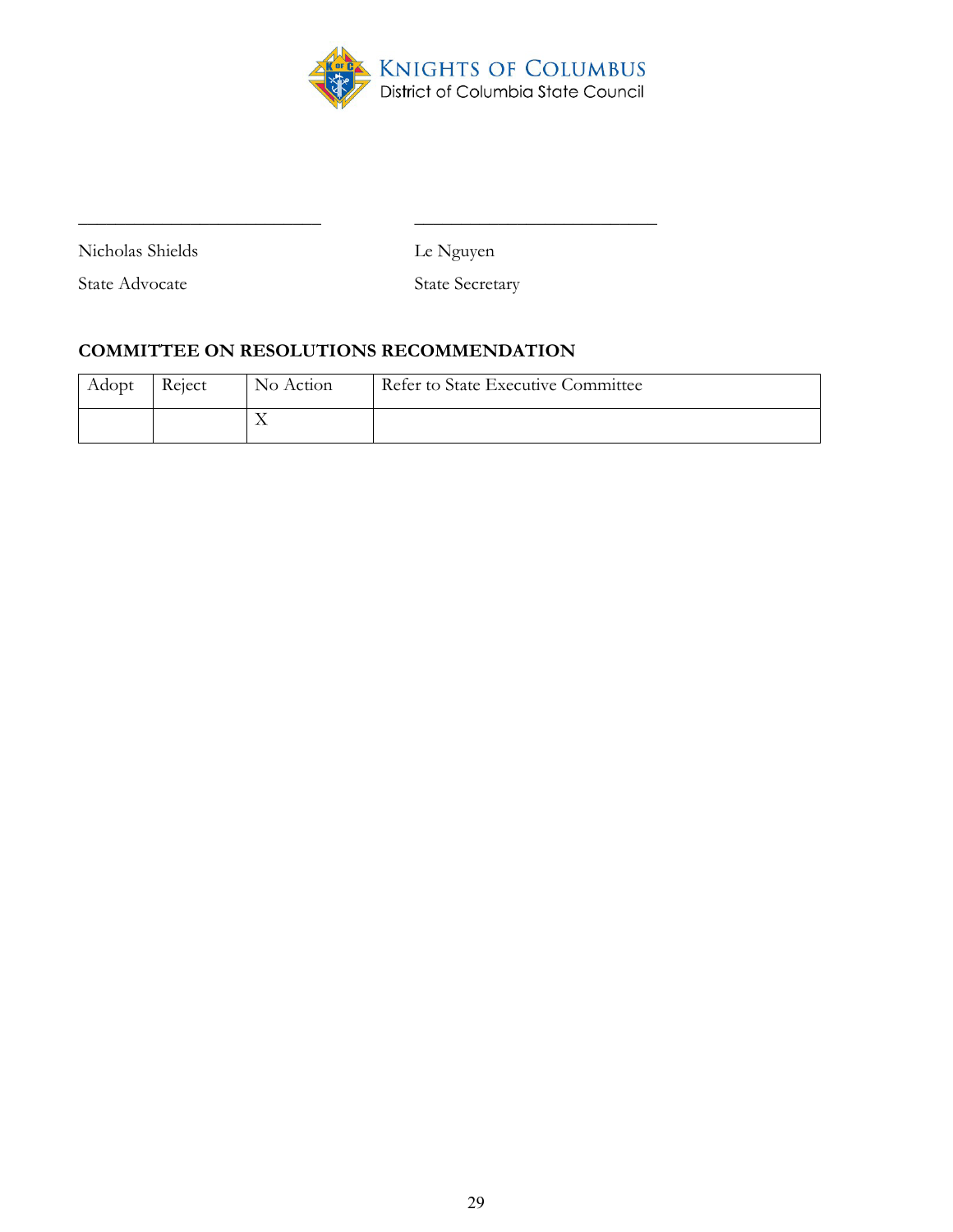

## **THE CAUSE OF FATHER VINCENT R. CAPODANNO**

<span id="page-29-0"></span>**WHEREAS,** on September 4, 1967, Servant of God Vincent R. Capodanno, a United States Navy chaplain assigned to a Marine Corps infantry unit during the Vietnam War, was killed in action while tending to the spiritual needs of wounded and dying Marines in the midst of battle; and,

**WHEREAS,** Vincent Robert Capodanno, born on February 13, 1929, in Staten Island, New York, was the tenth child of Italian immigrants, Vincent Robert Capodanno, Sr. and Rachel Basile Capodanno. Through the example of his parents, Vincent Jr. experienced the dignity of hard work, pride of family, strength of ethnic solidarity and most especially, love of their Catholic faith. These values sustained the family during the Great Depression and following the sudden loss of their patriarch on young Vincent's tenth birthday. He graduated from Curtis High School on February 4, 1947, and attended Fordham University for a year while also working as an insurance clerk. In 1949, he entered the Maryknoll Missionary Seminary in Ossining, New York, which included extensive studies in Illinois and Massachusetts. He was ordained a Roman Catholic priest by Francis Cardinal Spellman, Archbishop of New York on June 14, 1958; and,

**WHEREAS,** his first assignment as a missionary was with aboriginal Taiwanese in the mountains of Taiwan, where he served in a parish and later in a school. After six years, he returned to the United States for leave and then was assigned to a Maryknoll school in Hong Kong. Shortly after, he requested to serve as a military chaplain in Vietnam as the American presence escalated; and,

**WHEREAS,** On December 28, 1965, Capodanno received his commission as a lieutenant in the Navy Chaplain Corps. He then requested and was assigned in April 1966 to the 7th Marines, 1st Marine Division in South Vietnam. As the chaplain for the battalion, his immediate focus was the young enlisted troops or "Grunts." Later transferred to a medical unit, Father Capodanno was more than a priest ministering within the horrific arena of war. He became a constant companion to the Marines: living, eating, and sleeping in the same conditions of the men. He established libraries, gathered and distributed gifts and organized outreach programs for the local villagers. He spent hours reassuring the weary and disillusioned, consoling the grieving, hearing confessions, instructing converts, and distributing St. Christopher medals. ; and,

**WHEREAS,** In June 1967 after a one-month leave, he returned to Vietnam for a voluntary six-month extension, and in July was assigned to the 1st Battalion, 5th Marines. In August, he was assigned to H&S Company, 3rd Battalion, 5th Marines, 1st Marine Division. he was widely known for his willingness to share the hardships of suffering Marines – "Radiating Christ" to those around him, in the terminology of Father Raoul Plus, a World War One chaplain studied by Maryknollers – or simply the "Grunt Padre"

**WHEREAS,** the decree recognizes that It was during his second tour on September 4, 1967, with the 3rd Battalion, 5th Marines that Father Vincent Capodanno made the ultimate sacrifice. When he heard that two platoons of M Company from his battalion were taking casualties and about to be overrun by the enemy, He went among the wounded and dying Marines of Second Platoon, helping them and giving last rites. After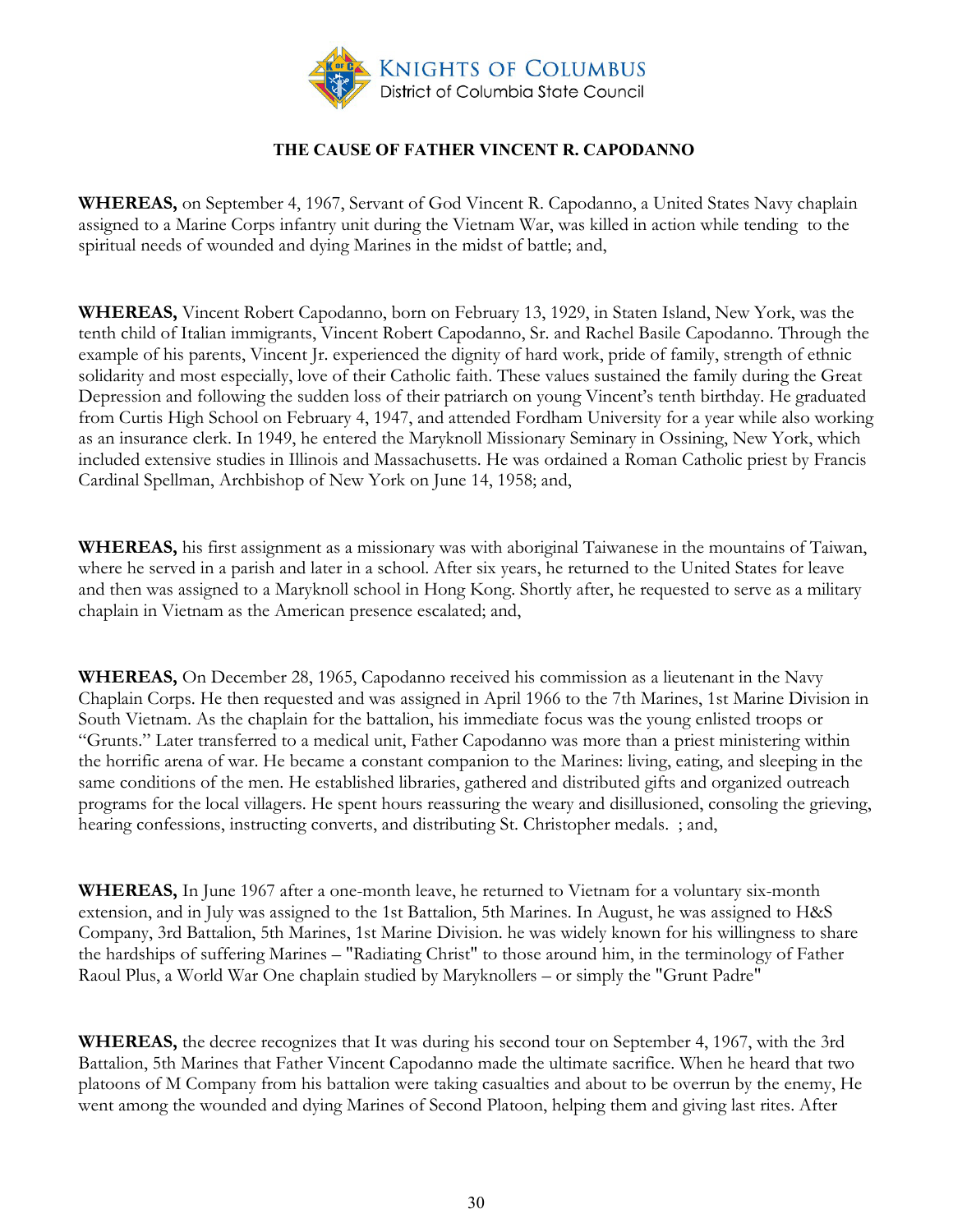

hours of heavy fighting from a North Vietnamese ambush, Father Capodanno, himself seriously injured and refusing medical evacuation, sighted and ran to the assistance of a wounded corpsman and the Marine he was assisting who were pinned down by an enemy machine gunner where he administered medical and spiritual attention. Despite being unarmed, the enemy opened fire and Father Capodanno, the victim of 27 bullet wounds, died faithfully performing his final act as a good and faithful servant of God; and,

**WHEREAS,** Secretary of the Navy Paul Ignatius notified the Capodanno family that Lieutenant Capodanno would posthumously be awarded the Medal of Honor for conspicuous gallantry and intrepidity at the risk of his life above and beyond the call of duty as Chaplain of the 3d Battalion, 5th Marines, 1st Marine Division (Reinforced), FMF, in connection with operations against enemy forces in Quang Tin Province, Republic of Vietnam; and,

**WHEREAS,** USS Capodanno (FF-1093) was named in honor of Lieutenant Capodanno, commissioned November 17, 1973, and became the first ship in the US fleet to receive a Papal Blessing when it was blessed by Pope John Paul II on September 4, 1981, the anniversary of the chaplain's death; and,

**WHEREAS,** the decree affirms that Servant of God Vincent R. Capodanno showed tangible concern for the conditions of the Marines he served, and exhibited both the practice of the virtues and a ready response to the action of grace, which in every age signifies holiness; and,

**WHEREAS,** On May 19, 2002, Father Capodanno's Cause for Canonization was officially opened. In May 2004, the initial documentation was submitted to the Congregation for the Causes of Saints. On May 21, 2006, Father Capodanno's official designation as a Servant of God was announced in Washington D.C., by Archbishop Edwin F. O'Brien of the Archdiocese for the Military Services, USA and, on October 1, 2013, Archbishop Timothy P. Broglio presided over the formal renewal of the opening of the Cause for Beatification

**THEREFORE BE IT RESOLVED,** that we will pray for the beatification of Servant of God Vincent R. Capodanno, and encourage all Brother Knights and their families to become active members of the Father Vincent R. Capodanno Guild; and be it,

**FURTHER RESOLVED**, that we will pray for the intercession of Servant of God Vincent R. Capodanno for our needs and the needs of all our loved ones, and report any favors received; and be it,

**FURTHER RESOLVED,** that we commit ourselves to follow his courageous example by leading lives of heroic virtue in our marriages, our families, our parishes and our places of work; and be it,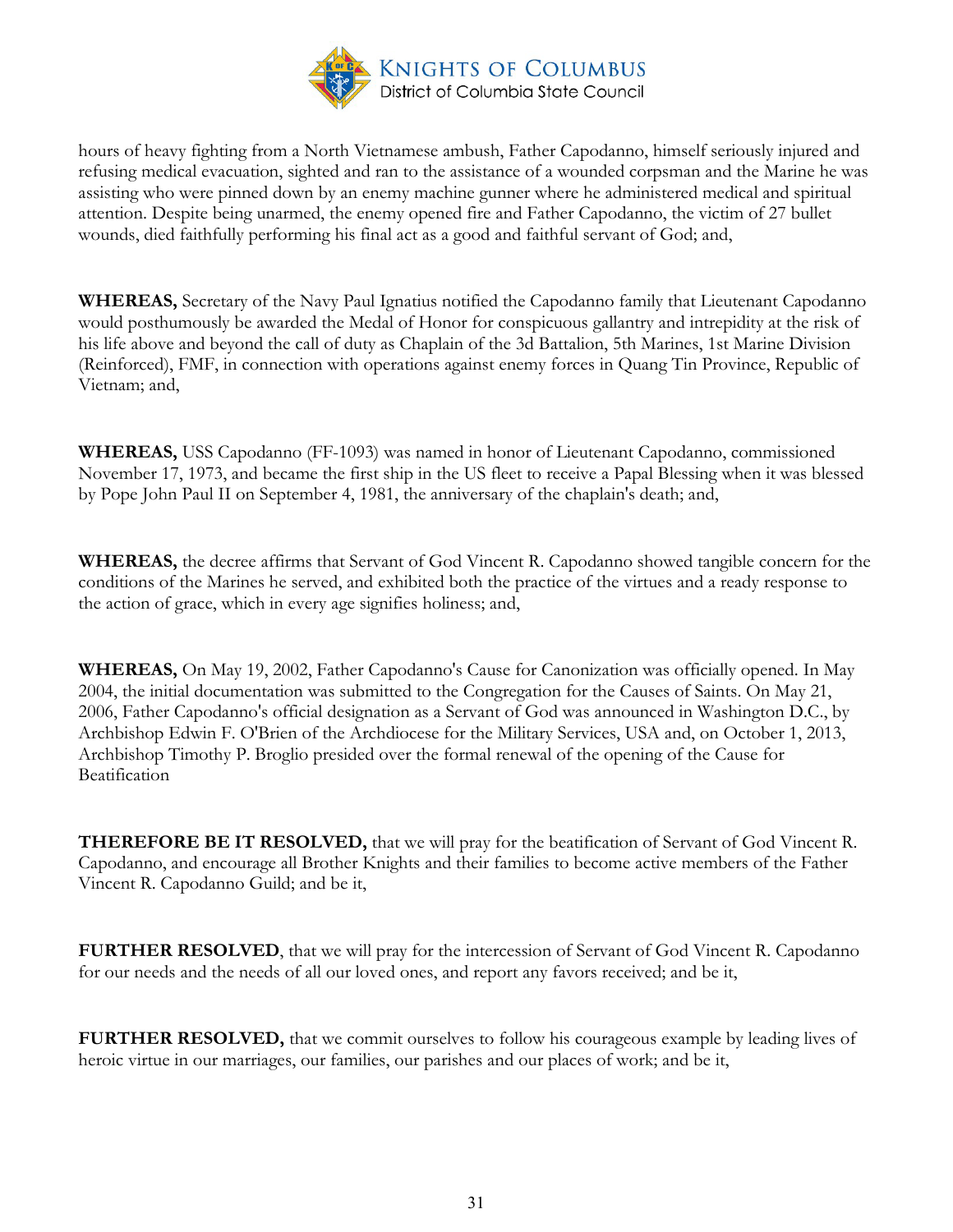

**FURTHER RESOLVED,** that we will honor the vision of Servant of God Vincent R. Capodanno through a commitment to charity, unity and fraternity that will cause our Order to grow and, through acts of charity, reach ever more people in need; and be it,

**FURTHER RESOLVED**, that this resolution be submitted for adoption by the Supreme Council.

Nicholas Shields Le Nguyen

State Advocate State Secretary

#### **COMMITTEE ON RESOLUTIONS RECOMMENDATION**

| Adopt | Reject | No Action | Refer to State Executive Committee |
|-------|--------|-----------|------------------------------------|
|       |        |           |                                    |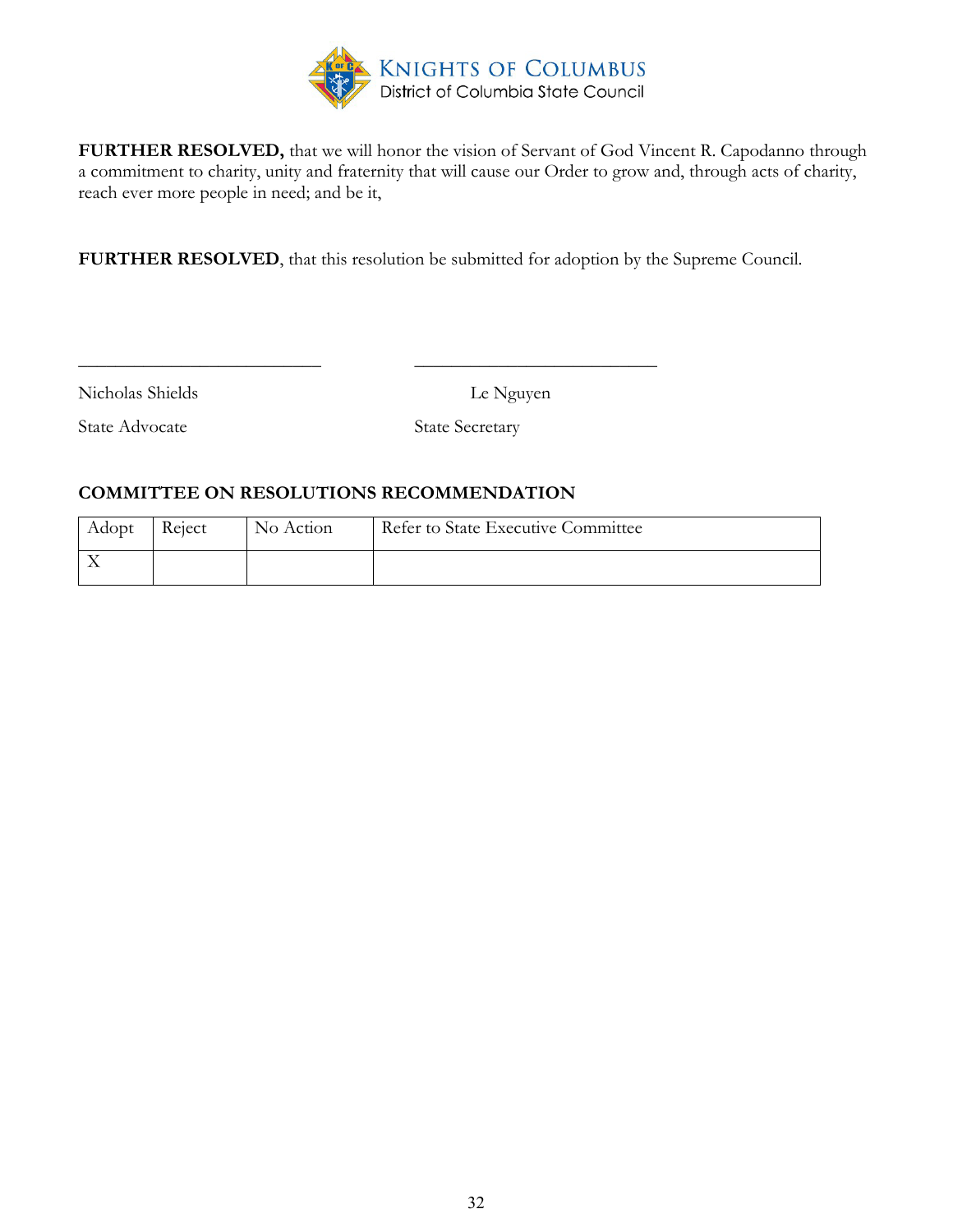

#### <span id="page-32-0"></span>**FELICITATIONS AND GRATITUDE TO THE ARCHBISHOP OF THE MILITARY SERVICES, USA, AND HIS BROTHER BISHOPS**

**WHEREAS,** the Bishops of the Roman Catholic Church, as successors of the Apostles, define the magisterial teachings of the Church and are charged with leading their churches for the greater glory of God; and,

**WHEREAS,** the Knights of Columbus form the, "strong right arm of the Church," and, as such, stand together in support of our bishops; and,

**WHEREAS**, the District of Columbia State Council has pledged itself, in a particular way, along with the Order at-large, to serve the Archdiocese of the Military Services, USA, whose headquarters is located within our territorial boundaries, but whose archdiocese is spread throughout the world.

**THEREFORE BE IT RESOLVED,** that we express to the Most Reverend Timothy Paul Broglio, J.C.D., Archbishop of the Military Services, USA, our gratitude and affection for his pastoral care and leadership of the Church with special recognition of his concern for the welfare and growth of the Catholic military chaplaincy throughout the world; and be it,

**FURTHER RESOLVED**, that we also express our felicitations and support for the Auxiliary Bishops of the Military Services, USA: Most Rev. William (Bill) Muhm, Most Rev. Frank Richard Spencer, Most Rev. Neal James Buckon, and Most Rev. Joseph L. Coffey.

Nicholas Shields Le Nguyen

State Advocate State Secretary

## **COMMITTEE ON RESOLUTIONS RECOMMENDATION**

| Adopt | Reject | No Action | Refer to State Executive Committee |
|-------|--------|-----------|------------------------------------|
|       |        |           |                                    |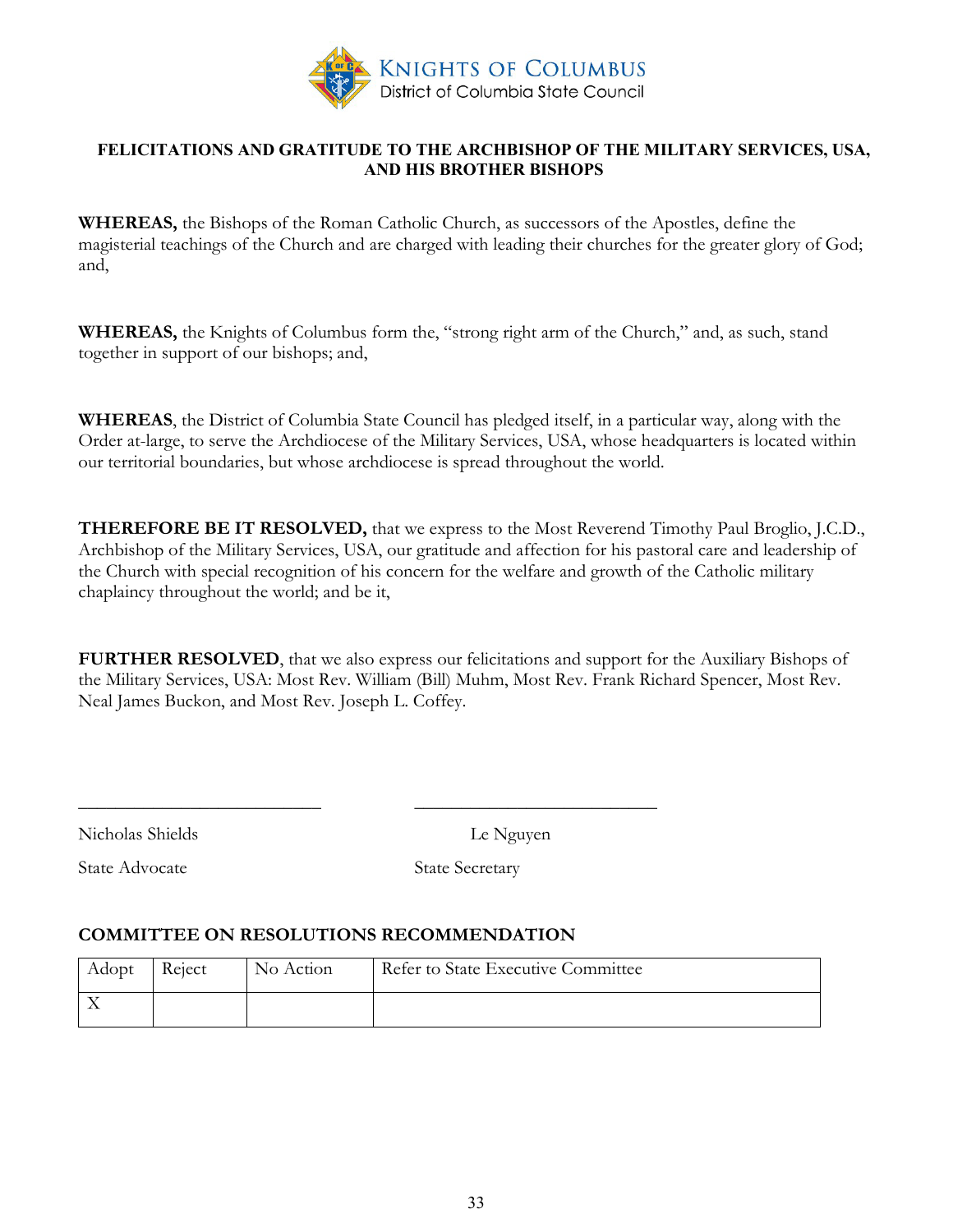

## **HONORING OUR ARMED FORCES**

<span id="page-33-0"></span>**WHEREAS,** Knights of Columbus support for the armed forces dates back to the early 20th century, most notably with the establishment of the Knights of Columbus morale centers supporting the welfare of Allied troops during the First World War; and,

**WHEREAS,** the Order operated centers in more than 100 locations throughout Europe serving the physical and spiritual needs of soldiers under the motto, "Everybody Welcome, Everything Free,"; and,

**WHEREAS,** the Order's support for the armed forces continues to the present day, most notably with the distribution of 500,000 military prayer books, including an English and French version, to U.S. and Canadian troops around the world; and,

**WHEREAS,** the Knights of Columbus maintains 64 active military councils around the world and have five war-zone roundtables in Iraq and Afghanistan with another in the war-torn Horn of Africa; and,

**WHEREAS,** our Brother Knights, along with thousands of other servicemen and women, are presently deployed in hostile and unstable regions around the world in efforts to combat terrorism, maintain order and promote peace; and,

**WHEREAS,** the families of those courageous servicemen and women now deployed are praying for their safe return; and,

**WHEREAS,** many of these men and women have heroically given their lives or sustained serious or debilitating injury while deployed in the service of their country; and,

**WHEREAS,** the Knights of Columbus is committed to "serving those who served" through the Veterans Affairs Voluntary Services program, with Brother Knights donating more than 100,000 hours of volunteer service at over 136 Department of Veterans Affairs medical centers last year.

**THEREFORE BE IT RESOLVED,** that we reaffirm our unequivocal gratitude, support, and encouragement for the men and women of the armed forces who defend our liberties and freedoms; and be it,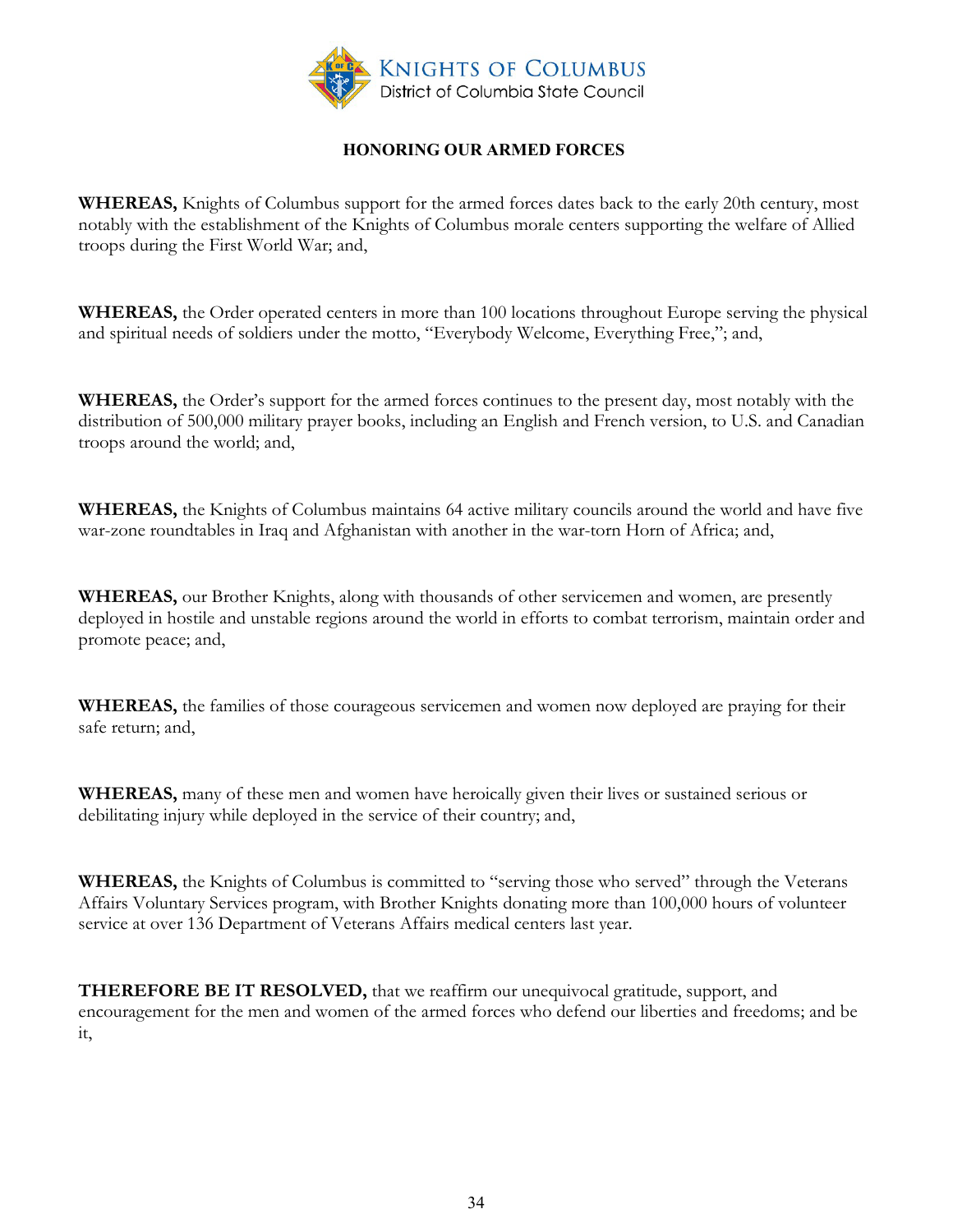

**FURTHER RESOLVED,** that we will never waver in our commitment to recognize the contributions of every service member on Active Duty, in the Guard, in the Reserves, and all veterans and retired service members; and be it,

**FURTHER RESOLVED,** that we prayerfully support and encourage the families of those servicemen and women who are deployed overseas; and be it,

**FURTHER RESOLVED,** that we continue to pray for the mission success and the safe return of all military personnel, especially those deployed to Iraq, Afghanistan, the Horn of Africa, and other combat zones throughout the world; and be it,

**FURTHER RESOLVED,** that we now pay tribute to those men and women who have served, especially those who have suffered serious combat injuries, and we pray for the souls of those who have paid the ultimate sacrifice by giving their lives in the service of their country; and be it,

**FURTHER RESOLVED**, that this resolution be submitted for adoption by the Supreme Council.

Nicholas Shields Le Nguyen

State Advocate State Secretary

## **COMMITTEE ON RESOLUTIONS RECOMMENDATION**

| Adopt | Reject | No Action | Refer to State Executive Committee |
|-------|--------|-----------|------------------------------------|
|       |        |           |                                    |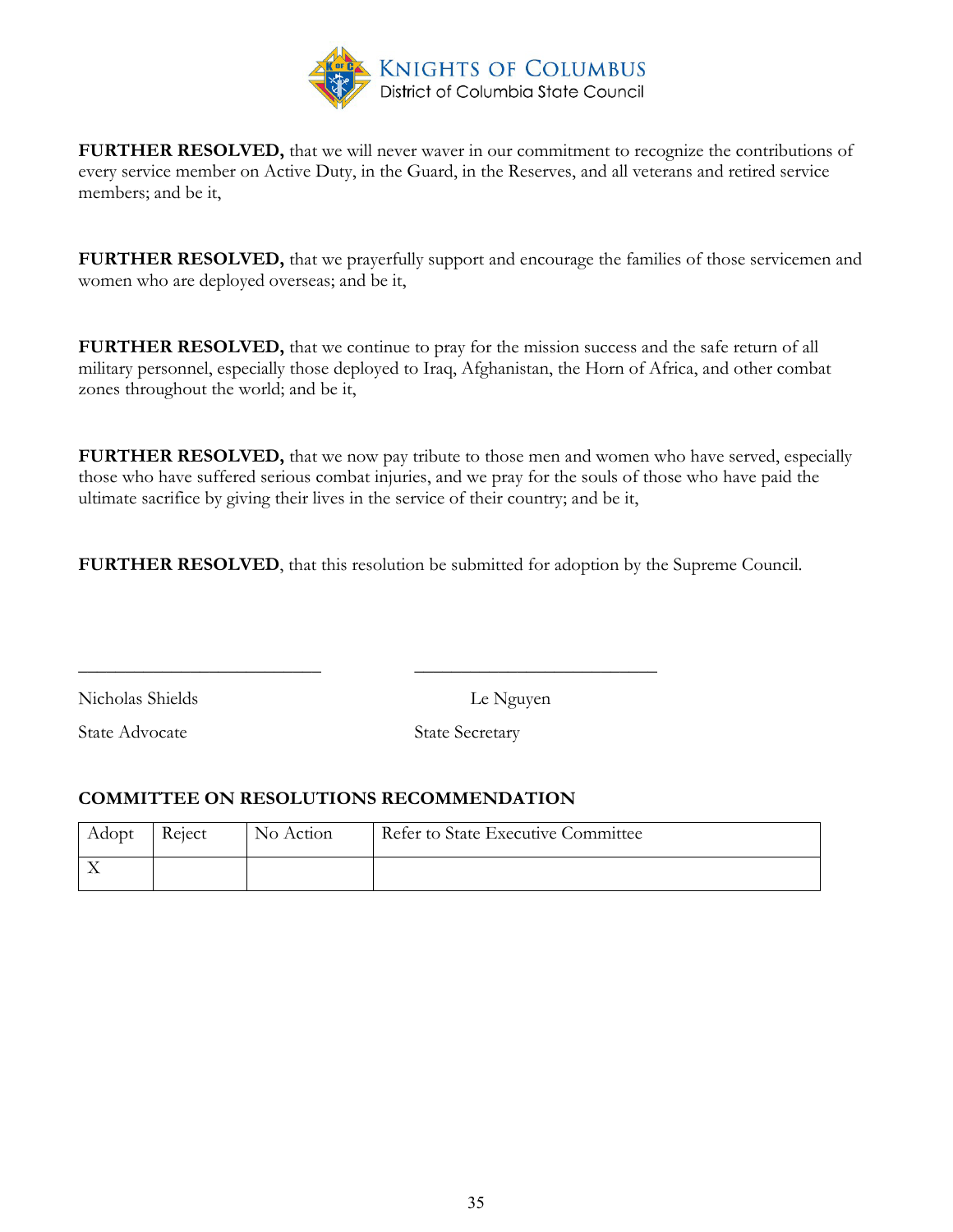

# **17611 RESOLUTION**

<span id="page-35-0"></span>First Official welcome of Knights of Columbus to Africa. Congratulations !

**WHEREAS** ,On August 29 2013,District of Columbia State Council instituted Round tables in St. Peter's Catholic Parish at Uzinaumu Mgbidi, and St. Anthony's Catholic Parish in Umudioka-ukwu all in IMO State of NIGERIA in AFRICA, AND,

**WHEREAS**, On October 27 2020, The Supreme Council of Knights of Columbus officially approved and chartered a new Council known as DIVINE MERCY AFRICAN COUNCIL NO. 17611, with headquarters in St. Anthony's Parish Umudioka –ukwu,in Orlu Diocese , Imo State Nigeria serving the Archdiocese of Washington and the entire African Continent, AND,

**WHEREAS**, the new Council No. 17611 has already established three Roundtables and are still expecting more Roundtables, AND,

**WHEREAS**, the said new Council renders Fraternal aids to its Members and Families ,Parishes , Promotion of Domestic churches known as Families. Financial assistance to the Sick, Disabled and Needy, promoting Religious, Intellectuals , Charitable and Educational Activities, AND,

**WHEREAS**, still true to its founding Principles of CHARITY,UNITY,and FRATERNITY, the Knights of Columbus will be known as the largest LAY CATHOLIC organization in AFRICA ,AND,

**WHEREAS**, everyday Catholic lay men bound in a common association to RESPECT LIFE .They fight bitterly against ABORTION and the bad group known as BOKO HARAM that was responsible for kidnapping school children in Nigeria, AND,

**NOW THEREFORE BE IT RESOLVED**, that all the entire members of Knights of Columbus , especially the Supreme Council should be congratulated for the great accomplishment of our Great Order around the world , particularly the AFRICAN Continent. WELCOME ! and CONGRATULATIONS!! AND,

**FURTHER RESOLVED** that we pray for the elevation to SAINTHOOD of both:

\_\_\_\_\_\_\_\_\_\_\_\_\_\_\_\_\_\_\_\_\_\_\_\_\_\_ \_\_\_\_\_\_\_\_\_\_\_\_\_\_\_\_\_\_\_\_\_\_\_\_\_\_

BLESSED MICHAEL ,McGivney and

BLESSES CYPRAIN MICHAEL IWENE TANSI. AND,

**FURTER RESOLVED** that we should all pray for the return of WORLD PEACE ,Especially for RUSSIA to return to the PEACE negotiating table to stop the  $3<sup>rd</sup>$  world war in UKRAIN.

Nicholas Shields Le Nguyen

State Advocate State Secretary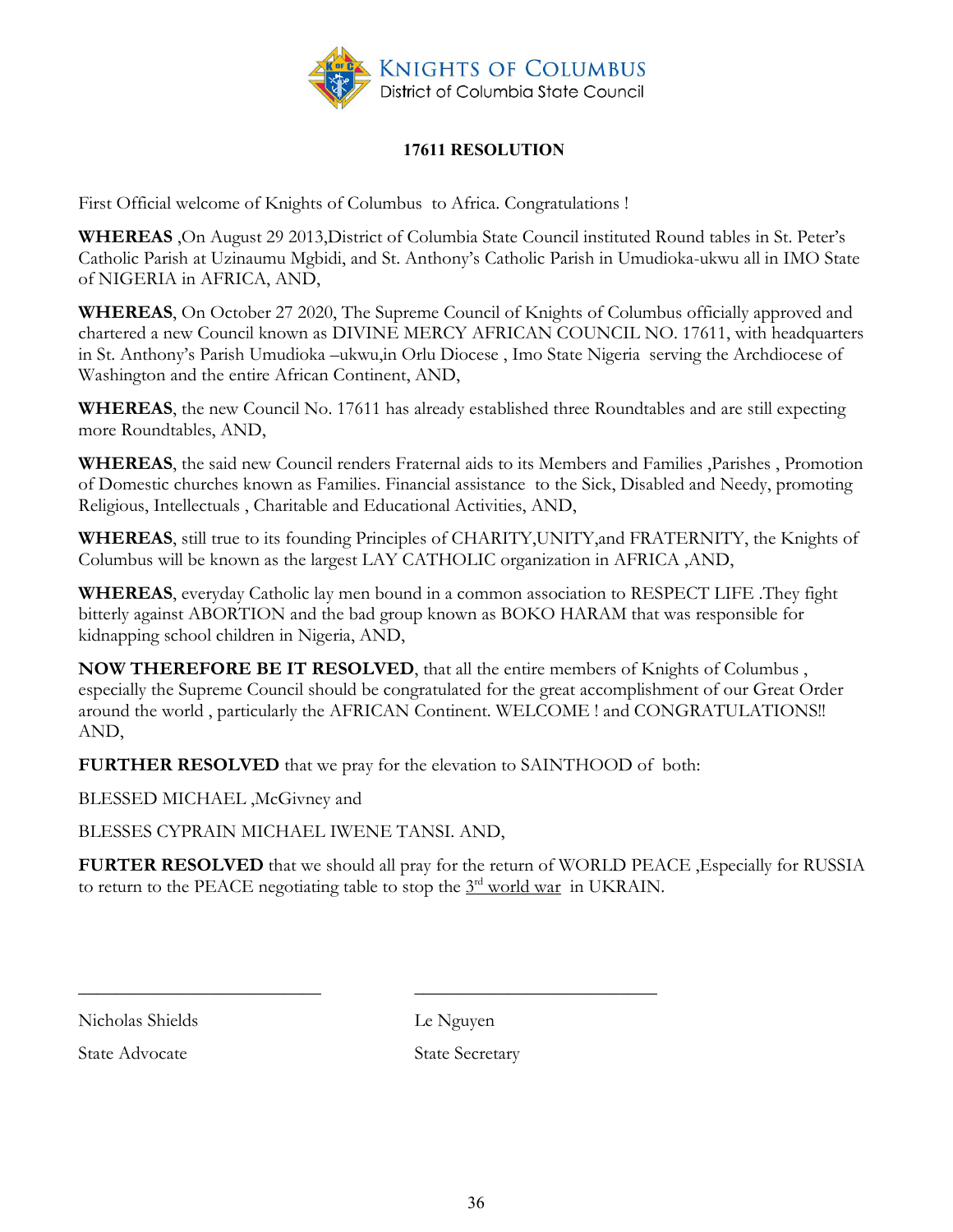

# **COMMITTEE ON RESOLUTIONS RECOMMENDATION**

| Adopt | Reject | No Action | Refer to State Executive Committee |
|-------|--------|-----------|------------------------------------|
|       |        |           |                                    |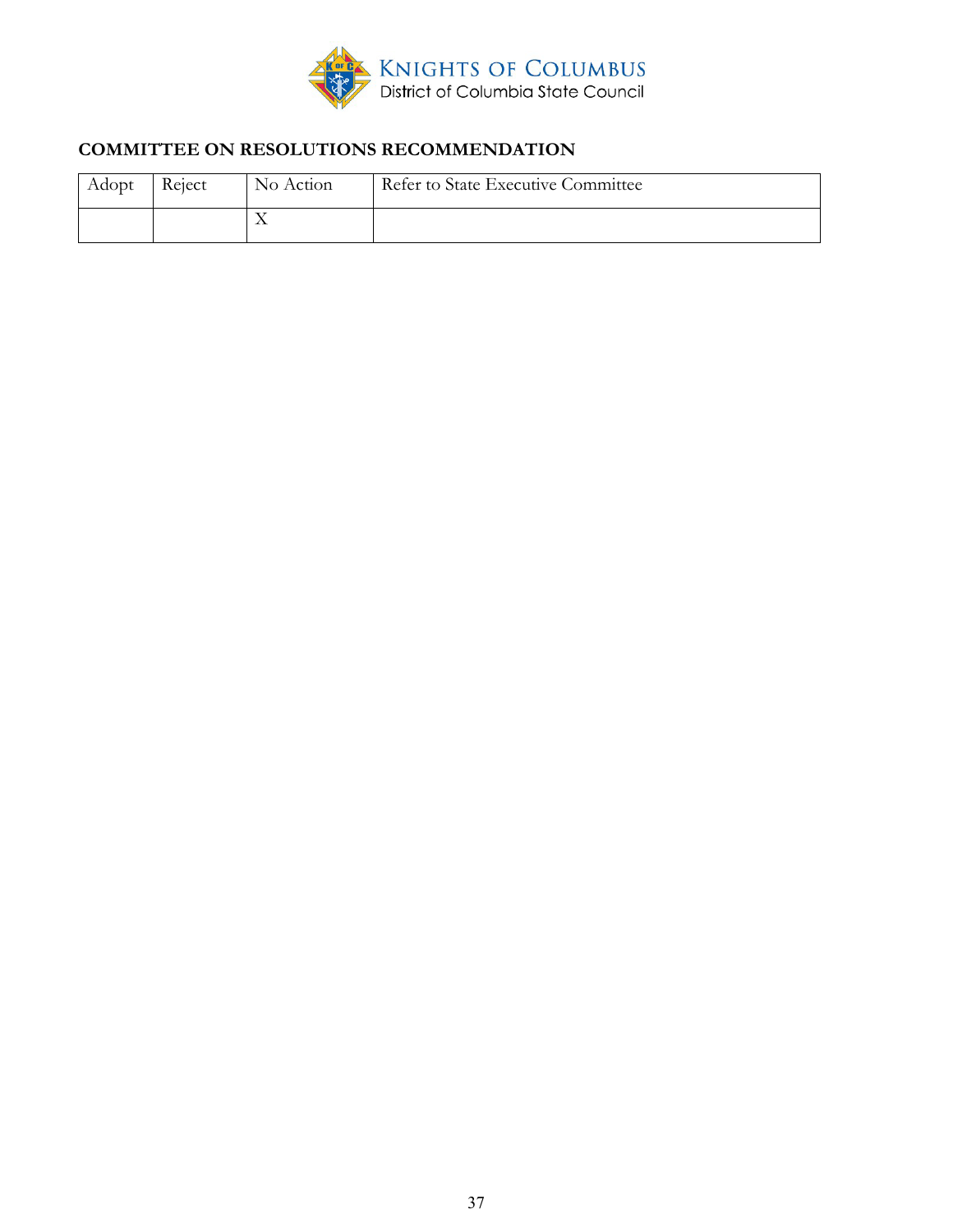

### **BUILDING A CULTURE OF LIFE**

<span id="page-37-0"></span>**WHEREAS**, the Knights of Columbus has a deep and historic commitment to oppose any government action or policy that promotes abortion, embryonic stem cell research, human cloning, euthanasia, assisted suicide, or other offenses against life; and

WHEREAS, the Order supports programs that provide women facing crisis pregnancies with alternatives to abortion, including adoption, and that we support projects that provide spiritual support to those women suffering from the traumatic emotional and psychological aftereffects of abortion; and

WHEREAS, our Ultrasound Program has provided a window into the womb by placing more than 1,500 ultrasound machines in 50 states, the District of Columbia, the Republic of Korea, and a growing number of Canadian provinces; and

WHEREAS, we reaffirm our commitment to building a "culture of life" by promoting policies that favor the family, and by recognizing that it is within strong and healthy families that moral values are taught and the spiritual heritage of the nation is transmitted; and,

**WHEREAS**, the Knights of Columbus has a long history of supporting marches and rallies for the cause of life in the countries where we have a formal presence; and

WHEREAS, Pope Benedict XVI reiterated that "Catholic politicians and legislators, conscious of the grave responsibility before them, must feel particularly bound, on the basis of a properly formed conscience, to introduce and support laws inspired by values grounded in human nature;" and

WHEREAS, Pope Francis has called abortion the product of a, "widespread mentality of profit, the throwaway culture, which has today enslaved the hearts and minds of so many;" and

WHEREAS, in his apostolic exhortation *Evangelii Gaudium*, Pope Francis reminded us that, "Among the vulnerable for whom the Church wishes to care with particular love and concern are unborn children, the most defenseless and innocent among us…this defense of unborn life is closely linked to the defense of each and every other human right. It involves the conviction that a human being is always sacred and inviolable, in any situation and at every stage of development;" and

WHEREAS, in his encyclical, *Laudato Si'*, the Holy Father reiterated that "Since everything is interrelated, concern for the protection of nature is also incompatible with the justification of abortion;" and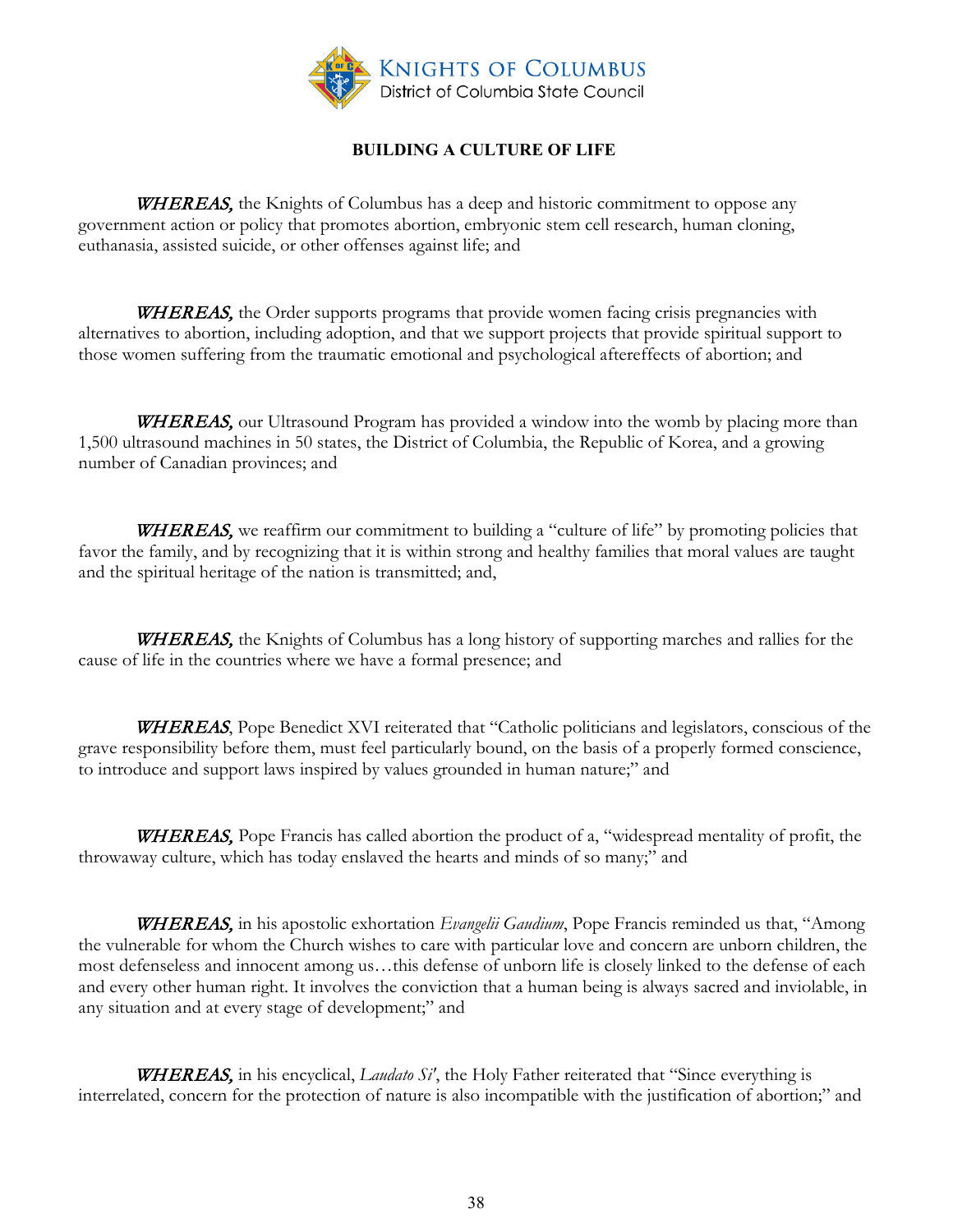

WHEREAS, in remarks to the leadership of the United States Conference of Catholic Bishops, Pope Francis reiterated that "protection of the unborn is a preeminent priority" and it is not first a religious issue, but rather an issue of human rights.

NOW, THEREFORE BE IT RESOLVED, that we will continue to speak out to our elected representatives about the need to enact legislation protecting human life in all its stages; and

**FURTHER RESOLVED,** that we believe women deserve better than abortion and will continue to support alternatives to abortion, including adoption, and that we support projects which provide spiritual support to those women and men suffering from the traumatic emotional and psychological aftereffects of abortion; and

**FURTHER RESOLVED,** that the Knights of Columbus will continue to uphold the Catholic Church's authoritative teaching on the sanctity of life from conception to natural death, as explained in the Catechism of the Catholic Church, *Laudato Si'*, and other documents; and

FURTHER RESOLVED, that we reaffirm our long-standing policies of not inviting to any Knights of Columbus event, persons, especially public officials or candidates for public office, who do not support the legal protection of unborn children, or who advocate the legalization of assisted suicide or euthanasia, and that we prohibit such persons from renting or otherwise using facilities over which our members have control, or speaking at Knights of Columbus events, or bestowing on them honors or privileges of our Order of any kind, or inviting them to serve as honorary chairpersons of events, celebrations, or committees, or hold any office in the Knights of Columbus; and

**FURTHER RESOLVED,** that we once again commit ourselves to praying the Rosary frequently, to fasting and to doing penance in reparation for the evils perpetrated against the gift of life and that we seek the intercession of the Blessed Virgin Mary, who herself said "yes" to life, to intercede on our behalf for the establishment of a "culture of life;" and

FURTHER RESOLVED, that this resolution be submitted for adoption by the Supreme Council.

Nicholas Shields Le Nguyen

State Advocate State Secretary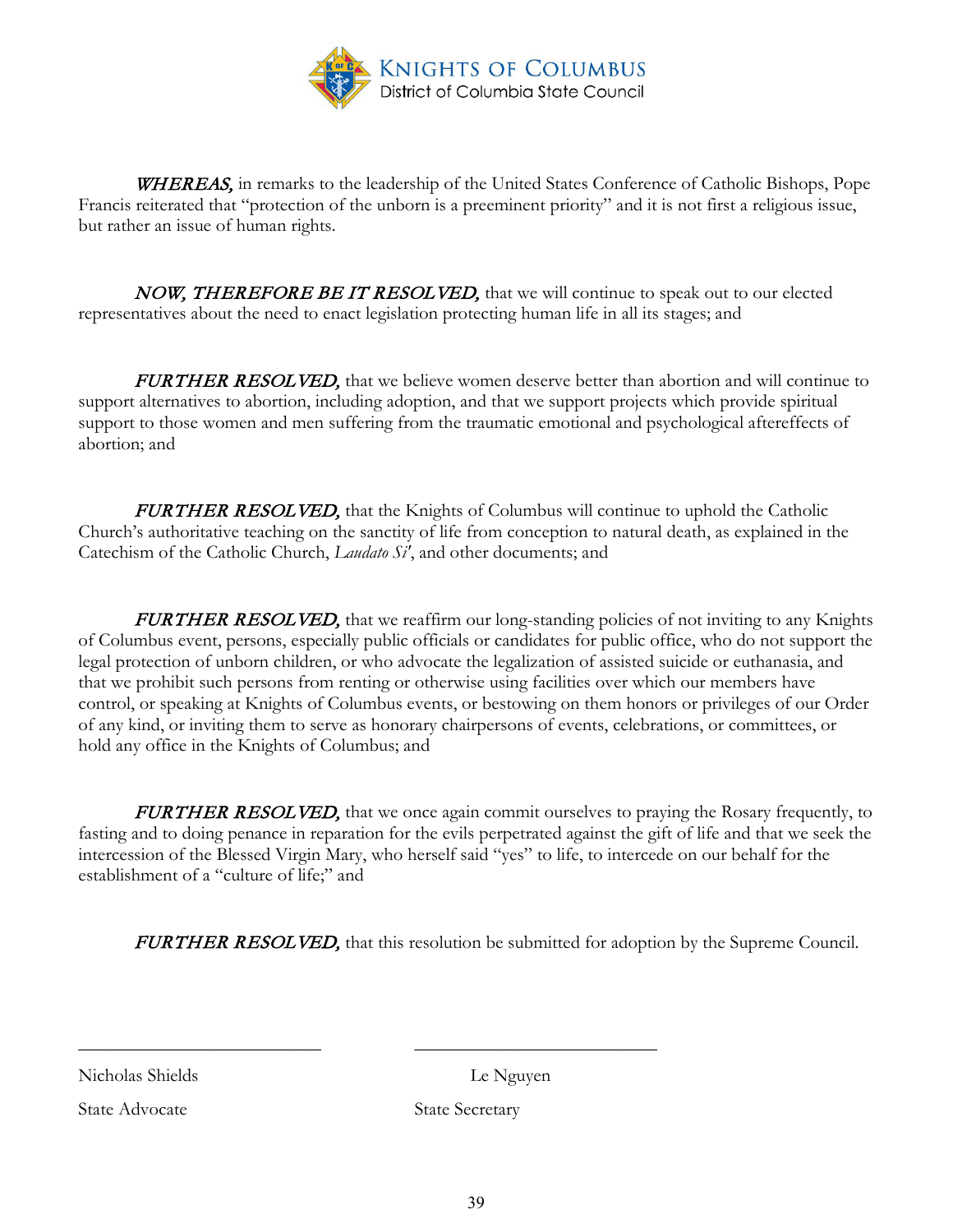

# **COMMITTEE ON RESOLUTIONS RECOMMENDATION**

| Adopt | Reject | No Action | Refer to State Executive Committee |
|-------|--------|-----------|------------------------------------|
|       |        |           |                                    |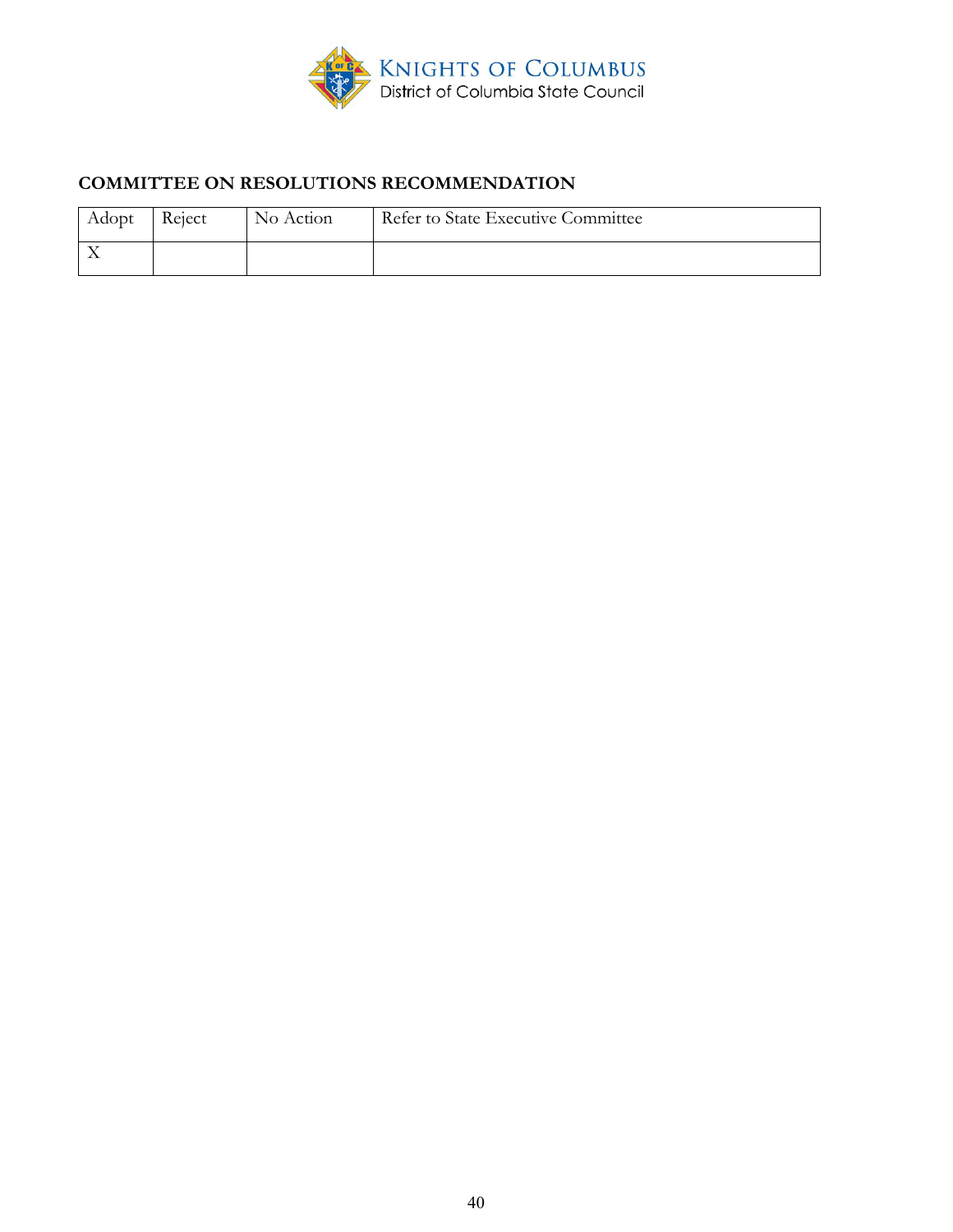

## **IN DEFENSE OF RELIGIOUS LIBERTY**

<span id="page-40-0"></span>WHEREAS, the Second Vatican Council declared in *Dignitatis Humanae* that the right to religious freedom is based upon the inherent dignity of the human person, which requires that all people are to be free from coercion in matters of belief and conscience, and that no one should be forced to act in a manner contrary to his or her own beliefs or conscience; and

WHEREAS, the right to religious freedom is guaranteed by the First Amendment of the Constitution of the United States, the Canadian Charter of Rights and Freedoms, the Universal Declaration of Human Rights, and other documents recognizing religious freedom; and

WHEREAS, religious freedom is not a benefit that a government confers out of a sense of mere tolerance, which can be removed, but rather it is an inalienable right, rooted in the transcendent dignity of every human being; and

WHEREAS, Pope Francis has called religious freedom "a fundamental right of man," that is "not simply freedom of thought or private worship" but "the freedom to live according to ethical principles, both privately and publicly;" and

WHEREAS, since its founding, the Knights of Columbus has worked to defend religious freedom for all people and has done so out of a commitment to our faith and our unshakeable belief that religious freedom is a basic human right; and

WHEREAS, the Order's work on behalf of religious freedom included efforts in the U.S. Supreme Court case *Pierce v. Society of Sisters*, which affirmed the right of children to a Catholic education in opposition to the efforts of the Ku Klux Klan; and

WHEREAS, our work for religious freedom also included protesting the persecution of Catholics in Mexico in the 1920s; efforts to combat the anti-religious worldview of Communism; and the inclusion of the phrase "under God" in the U.S. Pledge of Allegiance to distinguish the United States from anti-religious governments; and

**WHEREAS,** Pope Francis has urged the Knights of Columbus to draw the attention of Catholic Americans "to contribute to the reasoned defense" of religious freedom and reminded us that "to the extent that this right is menaced…there is a need for a mobilization of consciences on the part of all those citizens who, regardless of party or creed, are concerned for the overall welfare of society."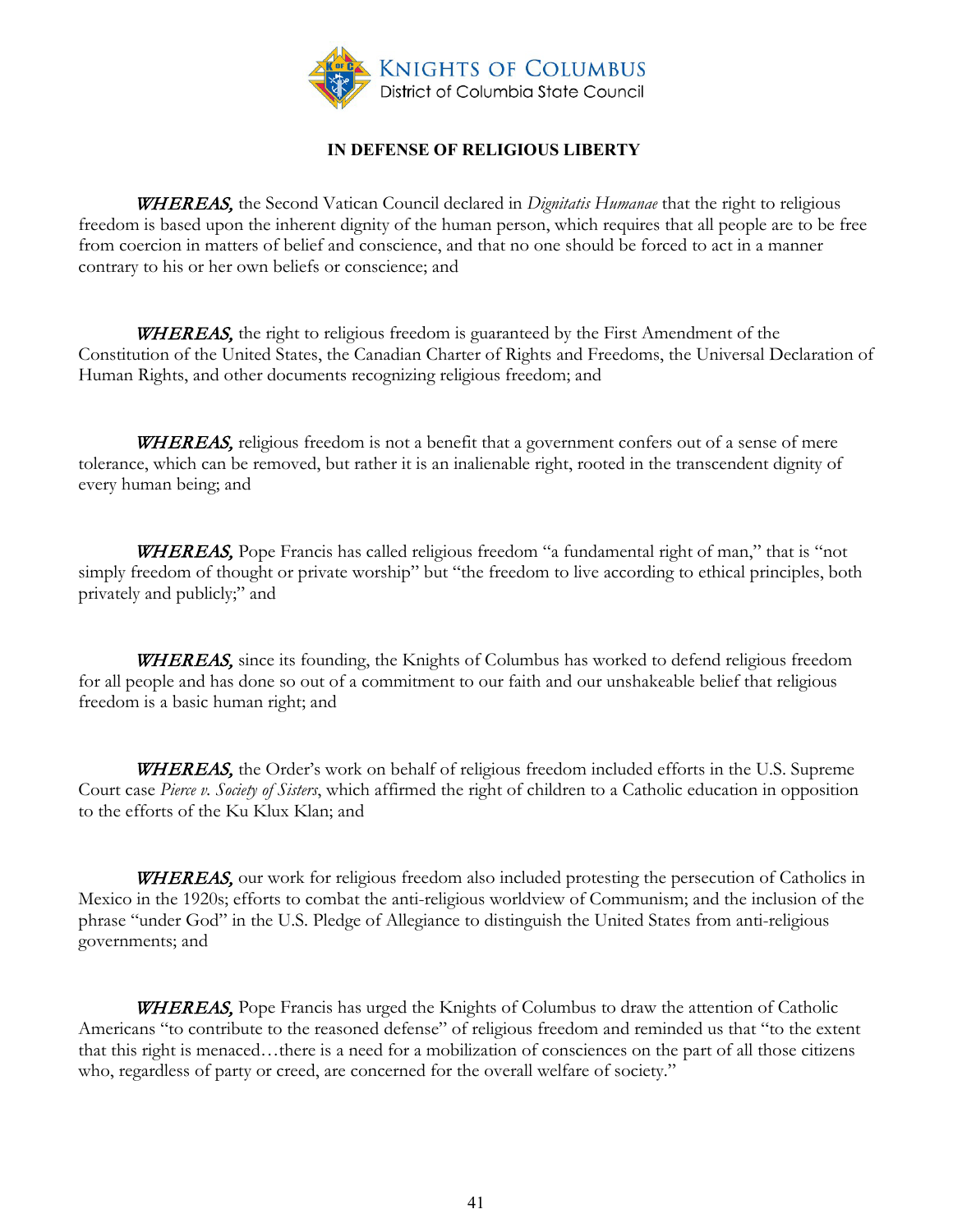

NOW THEREFORE BE IT RESOLVED, that as citizens and as Knights of Columbus, we will remain steadfast in our support for the free exercise of religion as it is enshrined in the First Amendment of the Constitution of the United States, the Canadian Charter of Rights and Freedoms, the Universal Declaration of Human Rights, and other documents recognizing religious freedom; and

FURTHER RESOLVED, that we stand firm in our conviction that the full guarantee of religious liberty cannot be limited to "freedom of worship" as some have claimed, but must include full "freedom of religion," which necessarily encompasses the public dimension of religion, the freedom from persecution or discrimination on the basis of conscience and belief, and the fact that believers are called to play an active role in building the social order; and

FURTHER RESOLVED, that we call on the U.S. Department of Health and Human Services to maintain robust religious and moral exemptions as part of its contraceptive mandate and any other regulations concerning the Affordable Care Act, abortion, healthcare, or health insurance that it may promulgate; and

FURTHER RESOLVED, that we support the passage of the Conscience Protection Act which would codify in law that no person can be forced to participate in an abortion against his or her will; and

FURTHER RESOLVED, that we urge all government officials, in all of the countries where we are active, to enact legislation that will protect the right of religious institutions and individuals to be free from government coercion; and

FURTHER RESOLVED, that we will always speak out against any effort to impose religious tests on candidates or nominees for government positions; and

**FURTHER RESOLVED,** that we will remain steadfast in our opposition to future governmental actions or policies that force institutions and individuals to violate their deeply held religious beliefs; and

\_\_\_\_\_\_\_\_\_\_\_\_\_\_\_\_\_\_\_\_\_\_\_\_\_\_ \_\_\_\_\_\_\_\_\_\_\_\_\_\_\_\_\_\_\_\_\_\_\_\_\_\_

**FURTHER RESOLVED,** that this resolution be submitted for adoption by the Supreme Council.

Nicholas Shields Le Nguyen

State Advocate State Secretary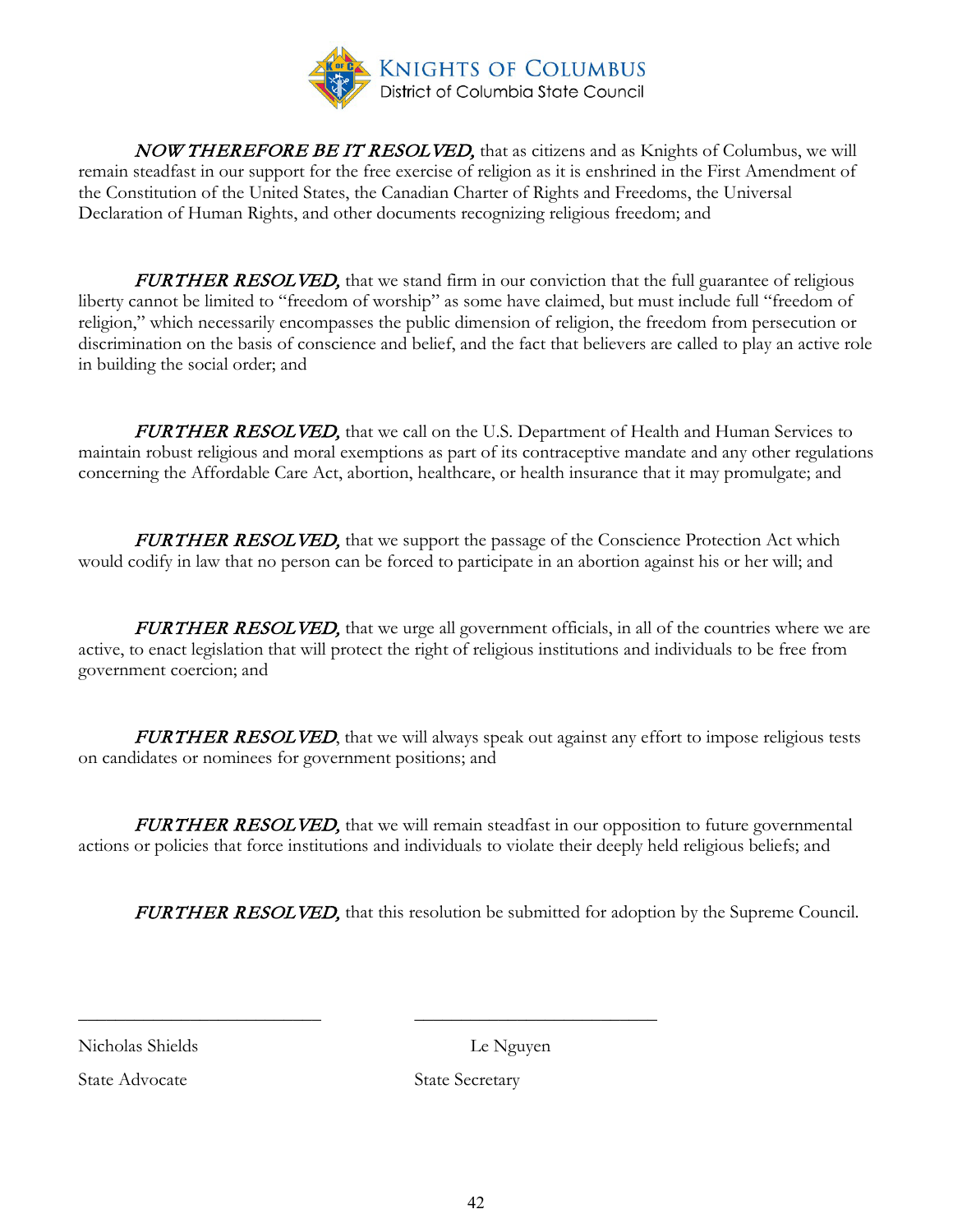

# **COMMITTEE ON RESOLUTIONS RECOMMENDATION**

| Adopt | Reject | No Action | Refer to State Executive Committee |
|-------|--------|-----------|------------------------------------|
|       |        |           |                                    |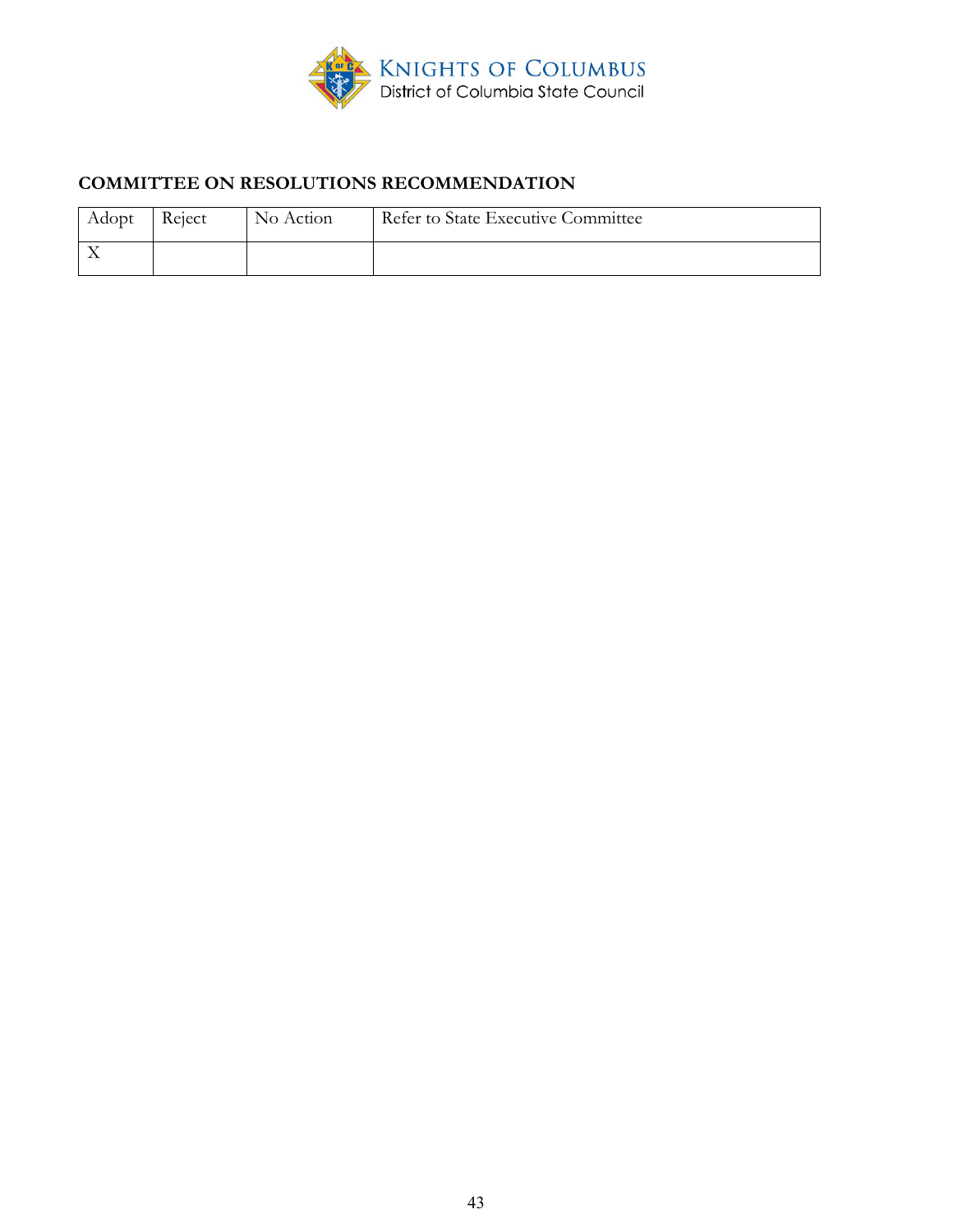

## **DECENCY IN THE MEDIA AND ON THE INTERNET**

<span id="page-43-0"></span>WHEREAS, pornography, sympathetic depictions of promiscuity, excessive violence, and profanity in the entertainment media, on social network platforms, and on the Internet are leading to a coarsening of our cultural life; and

WHEREAS, the ready accessibility of pornography on the internet and the pervasive presence of objectionable sexual content, excessive violence, and profanity in movies, the music industry, the video game industry, and on television and radio are making it more difficult to raise children in a healthy atmosphere that protects their innocence; and

WHEREAS, pornography, objectionable sexual content, excessive violence, and profanity in the media offends the dignity and integrity of the person and have a destructive impact on marriages and on family life; and

WHEREAS, pornography is frequently connected to other criminal activity and is often a contributing factor leading to the crimes of human trafficking and the sexual abuse of children.

NOW THEREFORE BE IT RESOLVED*,* that the Knights of Columbus condemns pornography, objectionable sexual content, excessive violence, and profanity in the media and calls upon the entertainment industry, the video game industry, social media companies, and internet providers to maintain high standards of decency that will protect children and promote healthy family life; and

FURTHER RESOLVED, that we commend those in the entertainment and retail industries who produce and/or sell family-friendly media products; and

FURTHER RESOLVED*,* that we commend and thank those law-enforcement officials who enforce laws against child pornography, human trafficking; and selling adult rated materials to minors; and

FURTHER RESOLVED, that this resolution be submitted for adoption by the Supreme Council.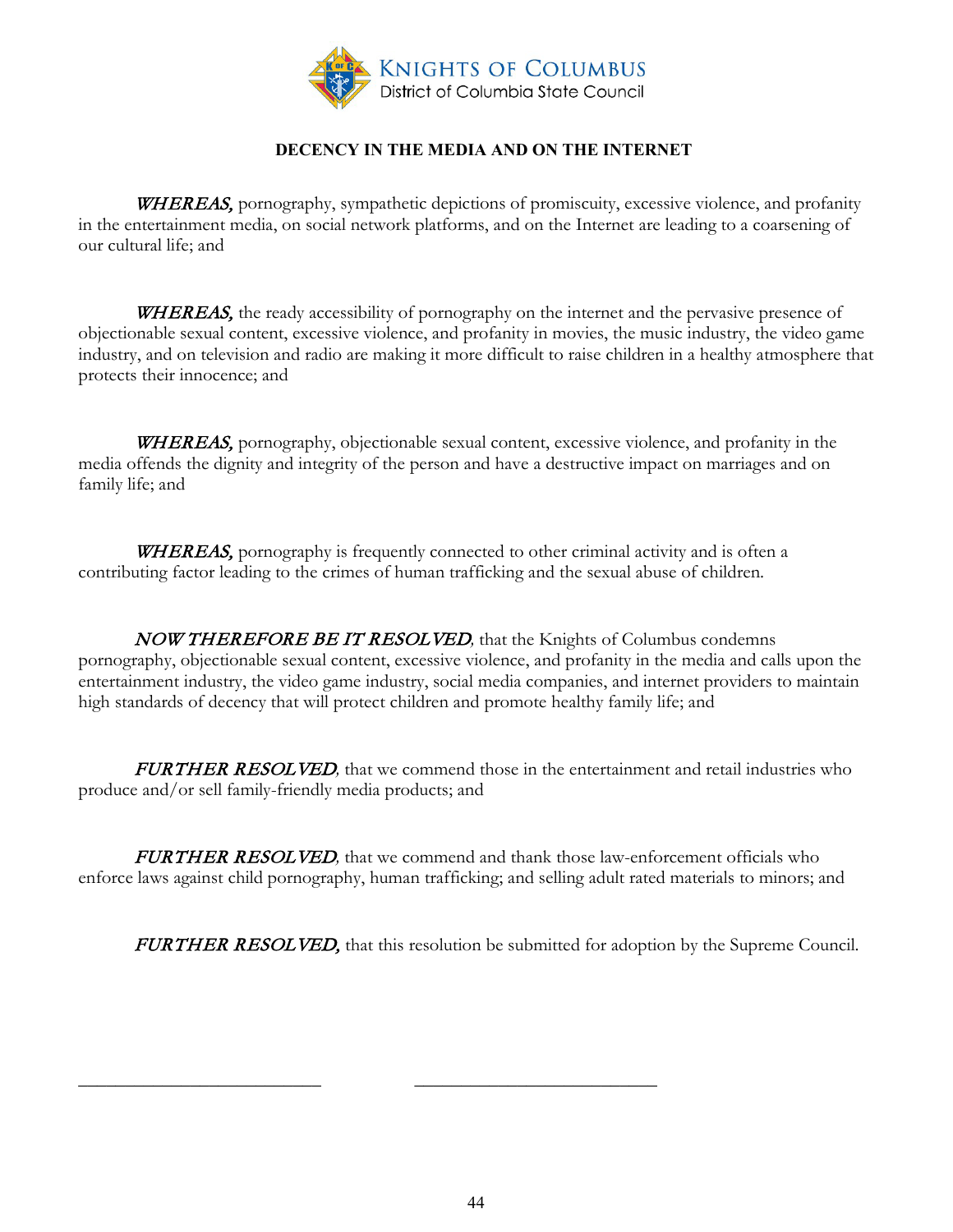

Nicholas Shields Le Nguyen

State Advocate State Secretary

## **COMMITTEE ON RESOLUTIONS RECOMMENDATION**

| Adopt | Reject | No Action | Refer to State Executive Committee |
|-------|--------|-----------|------------------------------------|
|       |        |           |                                    |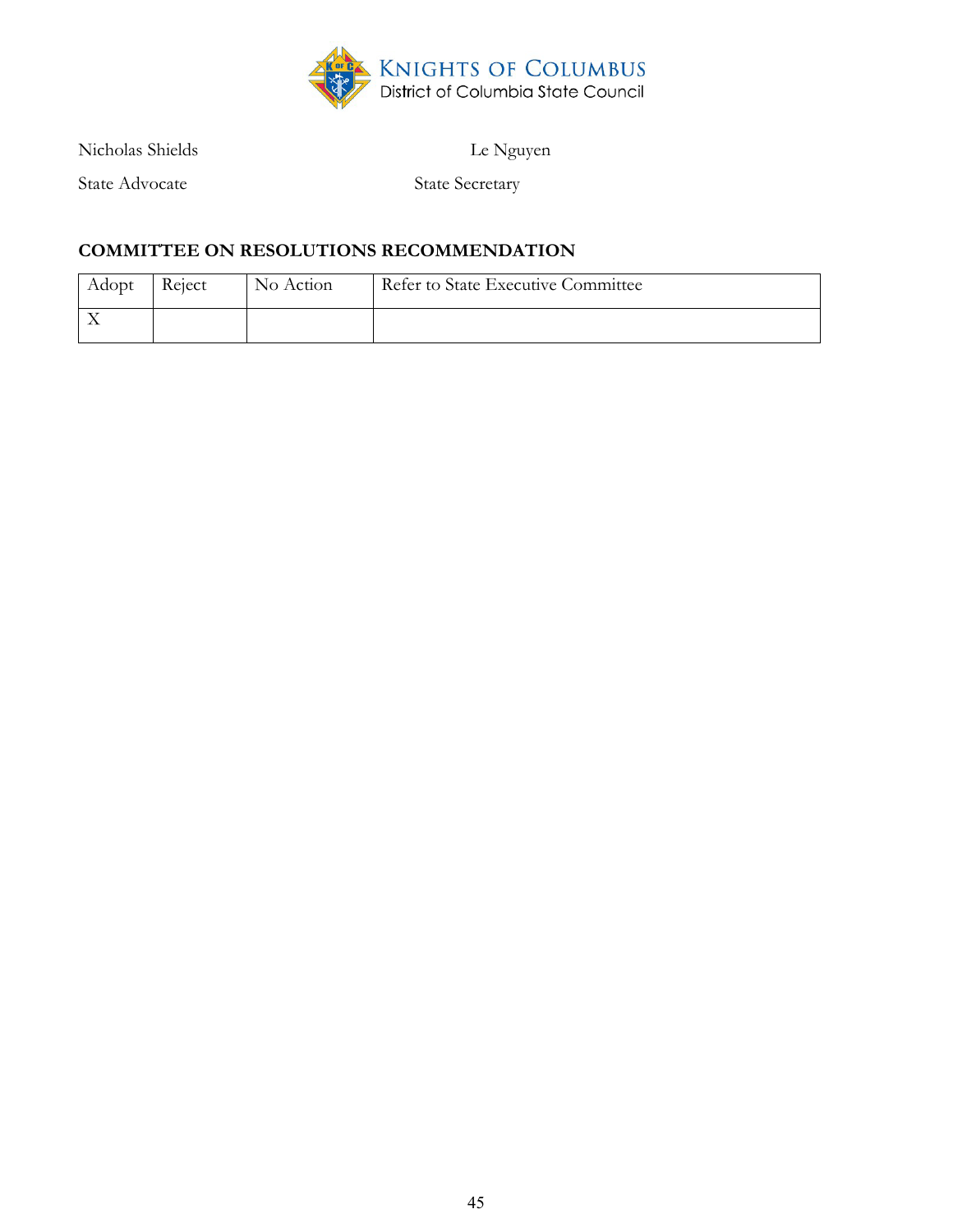

## **SUPPORTING A CULTURE OF MARRIAGE**

<span id="page-45-0"></span>WHEREAS, marriage is a natural institution, pre-dating the state, that is based on ancient human values and that has been recognized over time as a unique and deeply rooted social, legal, and religious institution; and

WHEREAS, marriage reflects the natural biological complementarity between a man and a woman, which is woven into the social and religious fabric of every major culture and society; and

WHEREAS, on numerous occasions, Pope Francis has reminded us of the importance of the Order's role in the protection and promotion of marriage, including in his message to our 131<sup>st</sup> Annual Meeting in San Antonio, his first as pope, and invited all Knights "…to bear witness to the authentic nature of marriage and the family…and the beauty and truth of human sexuality;" and

WHEREAS, Pope Francis declared in his Post-Synodal Apostolic Exhortation *Amoris Laetitia* "that only the exclusive and indissoluble union between a man and a woman has a plenary role to play in society as a stable commitment that bears fruit in new life."

NOW THEREFORE BE IT RESOLVED, that the Knights of Columbus renews its commitment to supporting the Catholic Church's teaching on marriage; and,

FURTHER RESOLVED, that this resolution be submitted for adoption by the Supreme Council.

Nicholas Shields Le Nguyen

State Advocate State Secretary

## **COMMITTEE ON RESOLUTIONS RECOMMENDATION**

| Adopt | Reject | No Action | Refer to State Executive Committee |
|-------|--------|-----------|------------------------------------|
|       |        |           |                                    |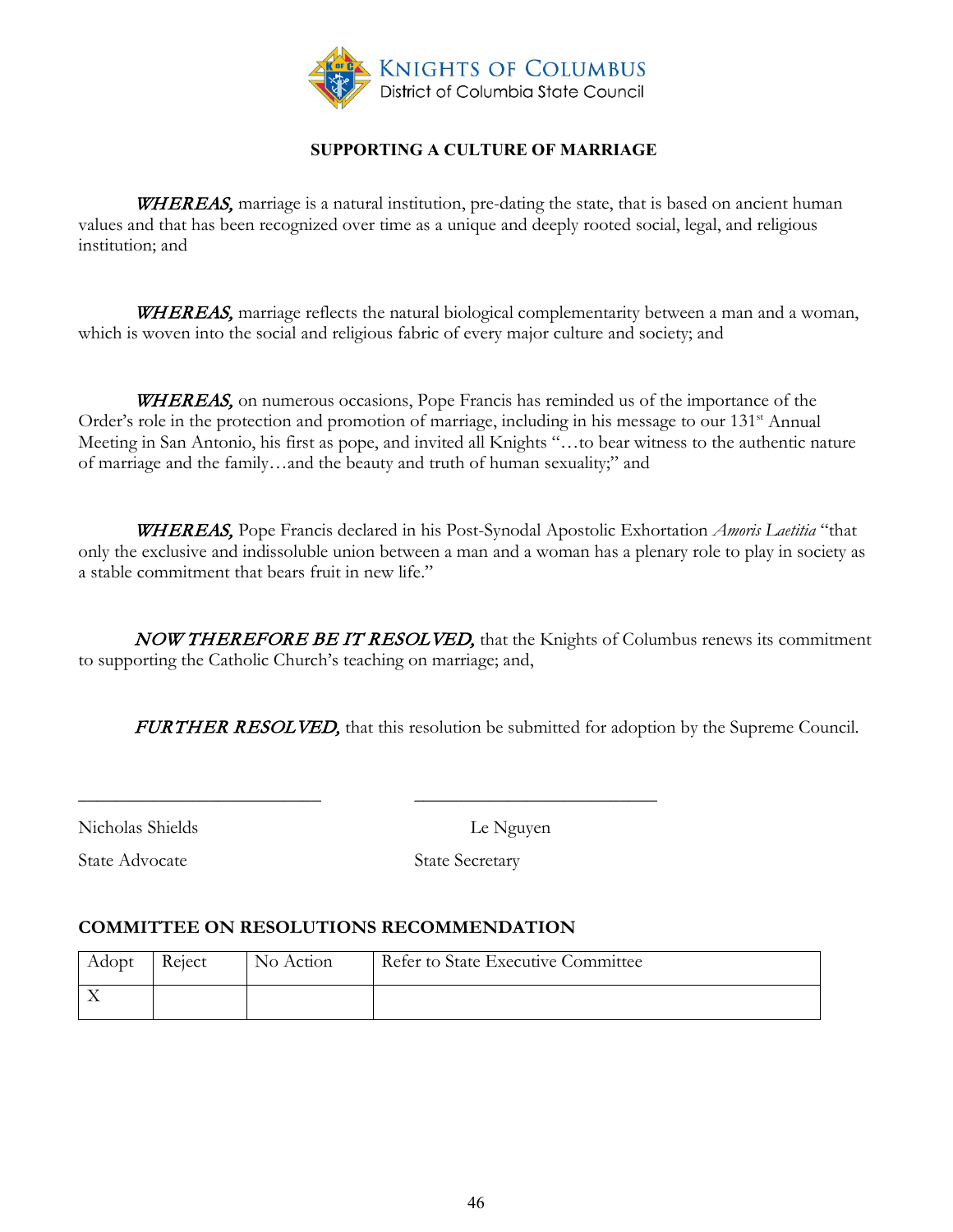

## **IN HONOR OF CHRISTOPHER COLUMBUS**

<span id="page-46-0"></span>WHEREAS, in 1492 Christopher Columbus obtained permission and financial support from the King and Queen of Spain to sail west across the Atlantic Ocean in search of new trade routes; and

WHEREAS, on October 12 of that year, Columbus' expedition landed in what is today the Commonwealth of the Bahamas, immediately erecting a cross and naming the island San Salvador, in honor of Jesus Christ, the Savior of the World; and

**WHEREAS**, Columbus established a policy that his men were to treat the native people in the new world with respect, pursuant to which he sentenced to death men who disobeyed this order, which resulted in his own arrest and return to Spain in chains; and

WHEREAS, the 16<sup>th</sup>-century historian Bartolomé de las Casas, who exposed terrible abuses of native peoples, defended Columbus's motivations saying, "…I knew him well and I know his intentions are good;" and

**WHEREAS**, on the  $400<sup>th</sup>$  anniversary of Columbus' first voyage to the Americas, Pope Leo XIII reflected on Columbus's strong Catholic faith writing, "it is fitting that we should confess and celebrate in an especial manner the will and designs of the Eternal Wisdom, under whose guidance the discoverer of the New World placed himself with a devotion so touching," and ordered the celebration of Solemn Mass of the Most Holy Trinity in honor of the occasion; and

WHEREAS, U.S. President Benjamin Harrison similarly commemorated the anniversary by declaring a national Columbus holiday that year to provide, "expressions of gratitude to Divine Providence for the devout faith of the discoverer, and for the divine care and guidance which has directed our history and so abundantly blessed our people;" and

WHEREAS, following this anniversary of Columbus's voyage, memorials and celebrations in honor of Columbus became popular in the United States as ways to celebrate the Catholic history of the Western Hemisphere and to counter-act anti-Catholicism in the United States; and

**WHEREAS,** at the height of the nativist and anti-Catholic sentiment of the late  $19<sup>th</sup>$  century, Columbus was chosen as the Order's namesake because he was one of the few Catholics considered a hero of American history, and because the founding members of the Order wished to show that faithful Catholics can also be patriotic American citizens; and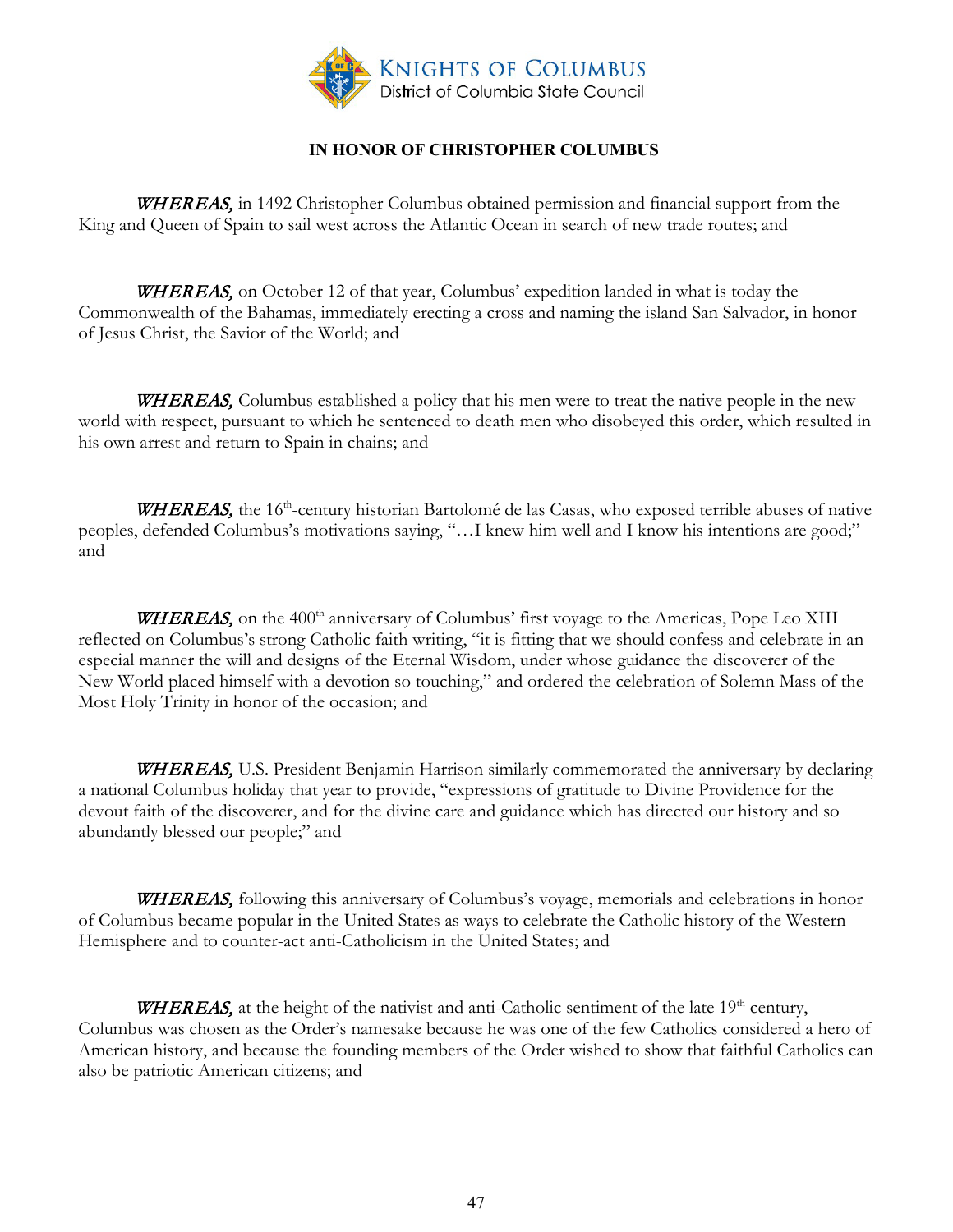

WHEREAS, in 1906 the Knights of Columbus advocated for the construction of a monument in Washington, DC in honor of Columbus and, when it was completed in 1912, President William Howard Taft presided at the dedication ceremony, which was attended by several foreign ambassadors, thousands of Knights of Columbus, and thousands more spectators, leading to the observation that "every possible vantage point was filled;" and

WHEREAS, in the following decades, several states established holidays in honor of Columbus and, following the strong urging of the Knights of Columbus and several civic organizations, the United States declared Columbus Day a federal holiday in 1937; and

WHEREAS, the strong Catholic identity associated with Columbus Day led the Ku Klux Klan to denounce the celebration of the holiday as a "papal fraud" and to commit acts of violence and intimidation, including burning a cross at a Knights of Columbus celebration of Columbus Day in Pennsylvania; and

WHEREAS, to further accomplish its anti-Catholic goals in the United States, the Klan, and other nativist forces, initiated a campaign to disparage Columbus, claiming that he was not a hero, but rather just another foreign conqueror who was guilty of genocide, slavery, and oppression; and

WHEREAS, in recent years, these claims have been repeated, with misinformation about Columbus, leading to the elimination of favorable references to Columbus and the removal of monuments commemorating him, many of which were first established by Catholic immigrants seeking to establish their place in American society; and

WHEREAS, the Knights of Columbus includes many members of Native American and First Nation tribes among its ranks and works with these brother Knights and their families to address the challenges faced by indigenous communities, as well as to develop specific programs promoting the unique traditions of their Catholic faith; and

WHEREAS, in the spirt of Columbus, who sought to partner with the peaceful indigenous people he encountered, the Knights of Columbus is sharing the culture of Native American and First Nation communities through its documentary, *Enduring Faith: The Story of Native American Catholicism*, promoting devotion to Our Lady of Guadalupe, and establishing a shrine dedicated to St. Kateri Tekakwitha, the first indigenous American saint.

NOW THEREFORE BE IT RESOLVED, that the Knights of Columbus remains steadfast in its support of Christopher Columbus as our namesake, state and federal holidays established in his honor, and, public monuments and commemorations dedicated to his life and historical contributions; and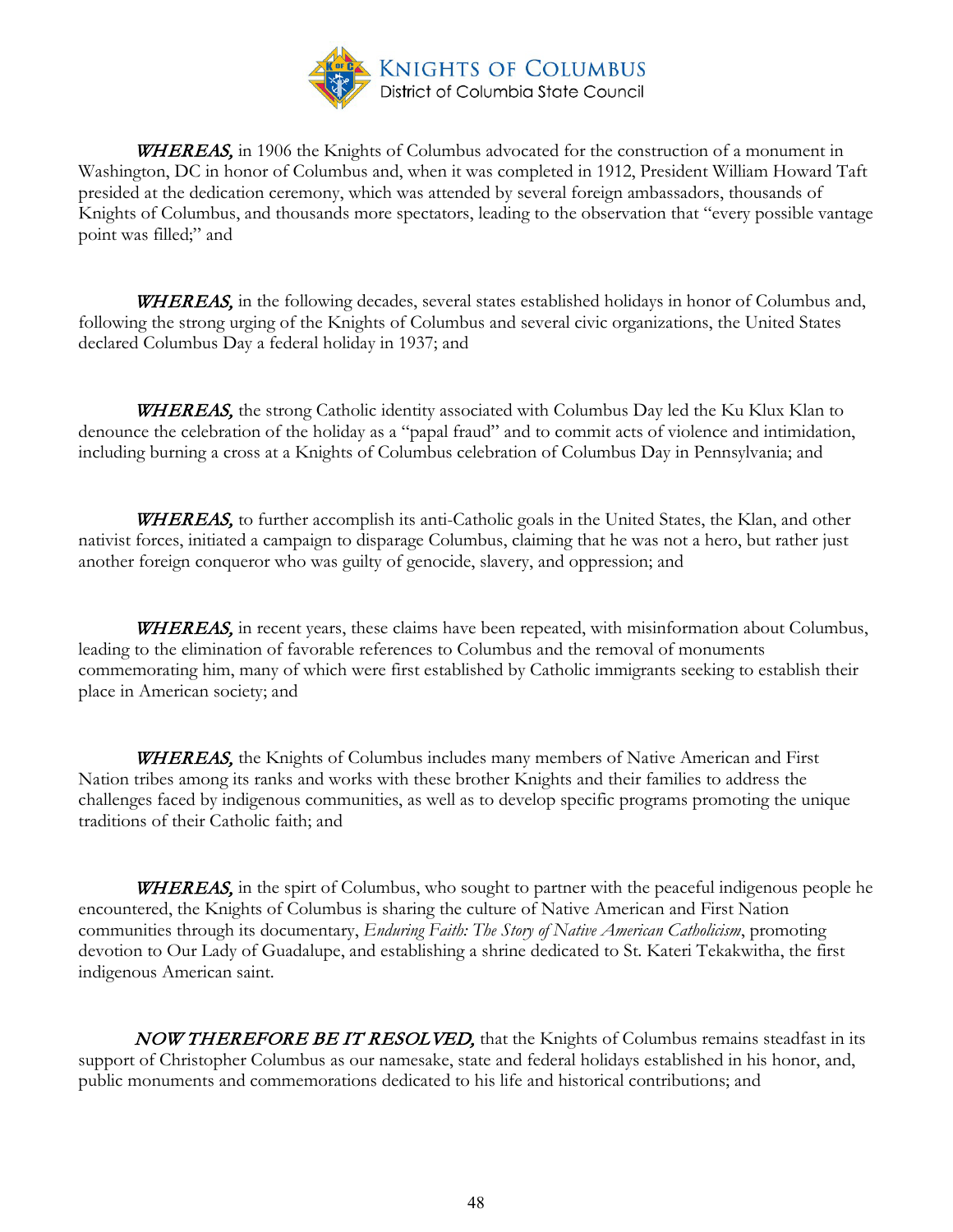

FURTHER RESOLVED, that we will, without diminishing the unique contributions of native peoples to the remarkable cultural tapestry of the Americas, encourage our public officials to preserve the intended spirit of the public holiday tradition with its cultural and patriotic implications, and not allow it to be undermined or diminished by neglect, dilution, or replacement; and

FURTHER RESOLVED, that we call on state and local leaders to establish separate monuments, or other commemorations, that properly honor the contributions and centuries-long history of the native people of North America; and

FURTHER RESOLVED, that we commit our prayers for greater civility, peace, and understanding between all peoples to the intercession of our Blessed Mother, Patroness of the Americas, and namesake of Columbus' lead ship on that historic  $15<sup>th</sup>$  century journey; and

FURTHER RESOLVED, that this resolution be submitted for adoption by the Supreme Council.

Nicholas Shields Le Nguyen

State Advocate State Secretary

# **COMMITTEE ON RESOLUTIONS RECOMMENDATION**

| Adopt | Reject | No Action | Refer to State Executive Committee |
|-------|--------|-----------|------------------------------------|
|       |        |           |                                    |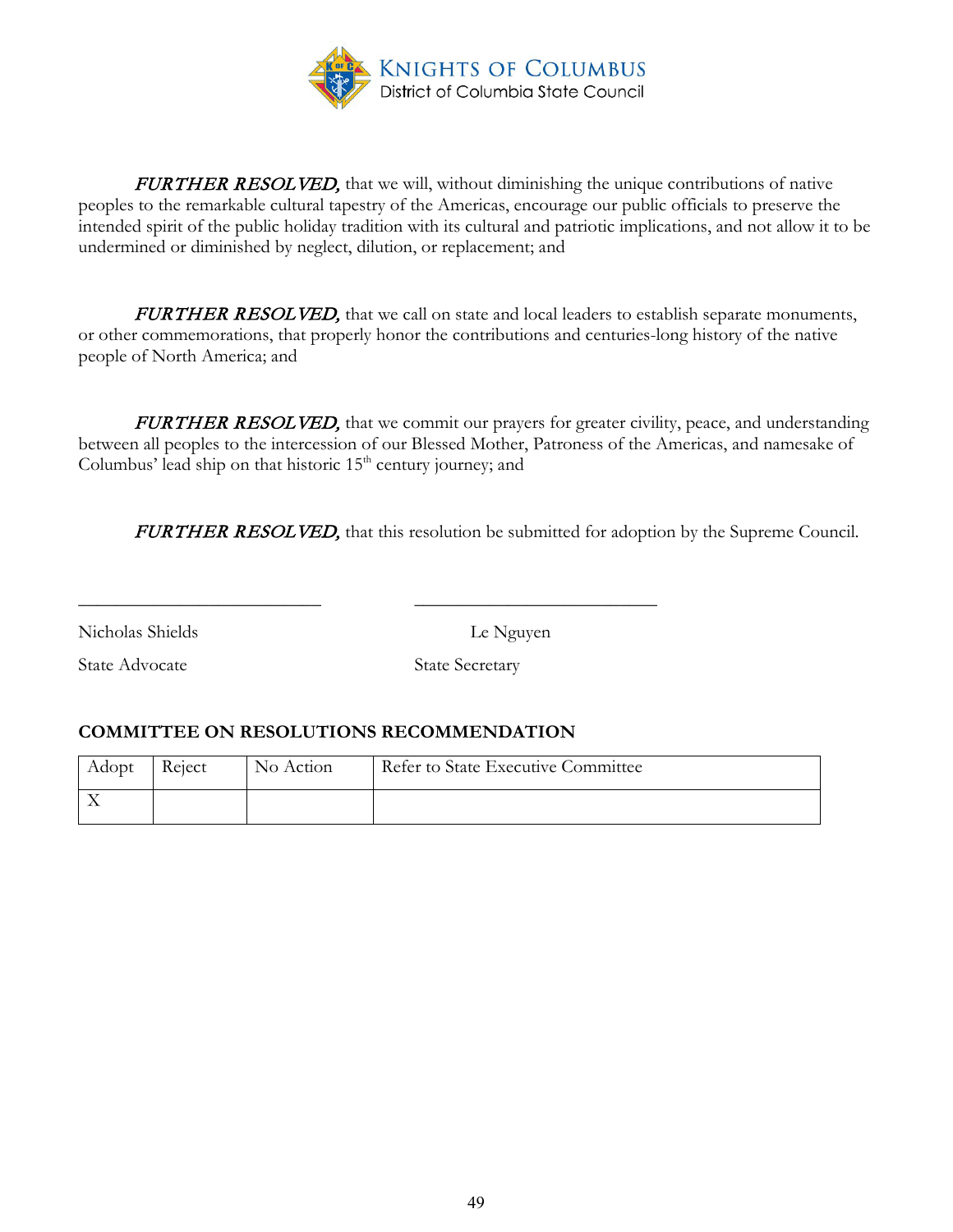

## **IN SOLIDARITY WITH PERSECUTED CHRISTIANS**

<span id="page-49-0"></span>WHEREAS, people of faith are widely targeted for persecution around the world by non-state actors such as the Islamic State of Iraq and Syria (ISIS) and Boko Haram, and by the policies and actions of states classified by the U.S. Department of State as "countries of particular concern;" and

**WHEREAS**, on several occasions Pope Francis has urged the international community to respond to the persecution of Christians, including during his recent apostolic journey to Iraq; and

WHEREAS, the Knights of Columbus played a major role in the United States' 2016 declaration that ISIS was committing genocide against Christians and other religious minorities in the Middle East by preparing and distributing a 300-page report detailing the atrocities and by successfully advocating for unanimous passage of congressional resolutions in support of such a declaration; and

WHEREAS, the Knights of Columbus signed a memorandum of understanding with the U.S. Agency for International Development to collaborate on relief efforts and to share information to help increase the effectiveness of the government's response to this crisis; and

WHEREAS, persecution of Christians in Africa continues unabated, especially in Nigeria where the terrorist organization Boko Haram, the West African branch of ISIS, and other anti-Christian entities have murdered more than 55,000 Christians since 2010 and where nearly half of all religiously-motivated murders of Christians occurred in 2020; and

WHEREAS, religious persecution in East Asia is enabled by dictatorial regimes that reject the tenets of religious freedom and enact punitive laws that ban religion, decree certain practices illegal, or subvert religious observances in favor of fealty to the state; and

WHEREAS, the Knights of Columbus dedicated its 18<sup>th</sup> Marian Prayer Program to Our Lady, Help of Persecuted Christians, thereby encouraging all Knights of Columbus families to pray that the Blessed Mother intercede on behalf of all those persecuted for their faith in her divine Son; and

WHEREAS**,** in July 2019 Past Supreme Knight Carl Anderson addressed senior government officials from around the world on these issues at the State Department's Ministerial on Religious Freedom; and

WHEREAS, Pope Francis has expressed his appreciation to the Knights of Columbus for our support of those "brothers and sisters in Christ throughout the world suffering from…violent persecution,"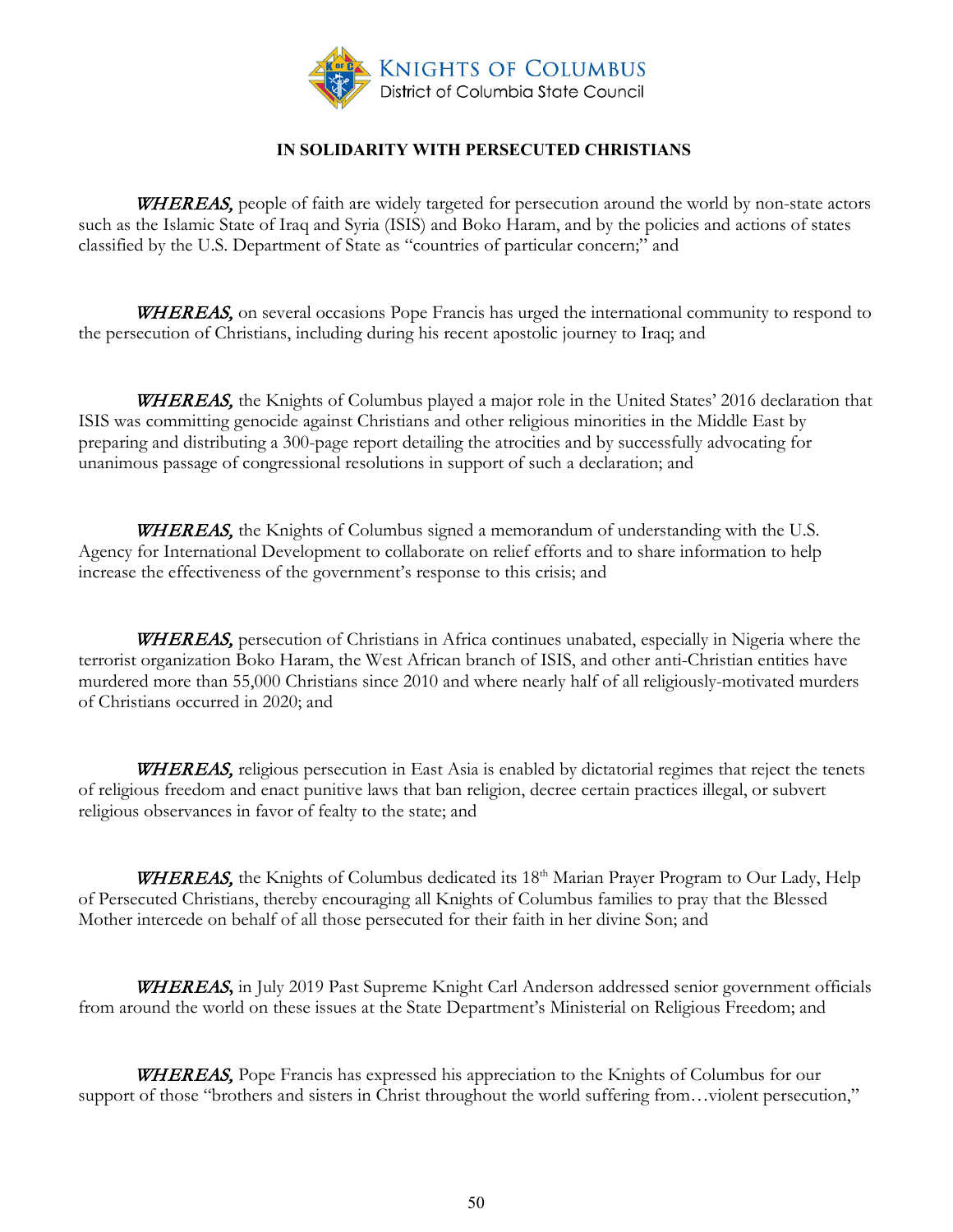

which has been accomplished through our Christian Refugee Relief Fund, which has now committed nearly \$30 million to support these communities in need.

NOW THEREFORE BE IT RESOLVED, that the Knights of Columbus stands in solidarity with all Christians around the world who are suffering from violent persecution, and we call on all Christians and people of good will to do the same; and

**FURTHER RESOLVED,** that we commend those nations providing support to religious minorities seeking to rebuild their lives after persecution and call on all governments and legislative bodies around the world to recognize this genocide against Christians and other religious minorities and to assist these persecuted communities; and

FURTHER RESOLVED, that we call on the Government of the United States to continue an aggressive pursuit of religious liberty abroad through its engagement in international organizations and by the authority granted it in the International Religious Freedom Act, the Iraq and Syria Refugee Relief and Accountability Act, and other applicable statutes; and

FURTHER RESOLVED, that the Knights of Columbus pledges to continue providing assistance to those who are victims of atrocities, especially those Christians who have faced violent persecution because of their faith; and

**FURTHER RESOLVED**, that this resolution be submitted for adoption by the Supreme Council.

Nicholas Shields Le Nguyen

State Advocate State Secretary

## **COMMITTEE ON RESOLUTIONS RECOMMENDATION**

| Adopt | Reject | No Action | Refer to State Executive Committee |
|-------|--------|-----------|------------------------------------|
|       |        |           |                                    |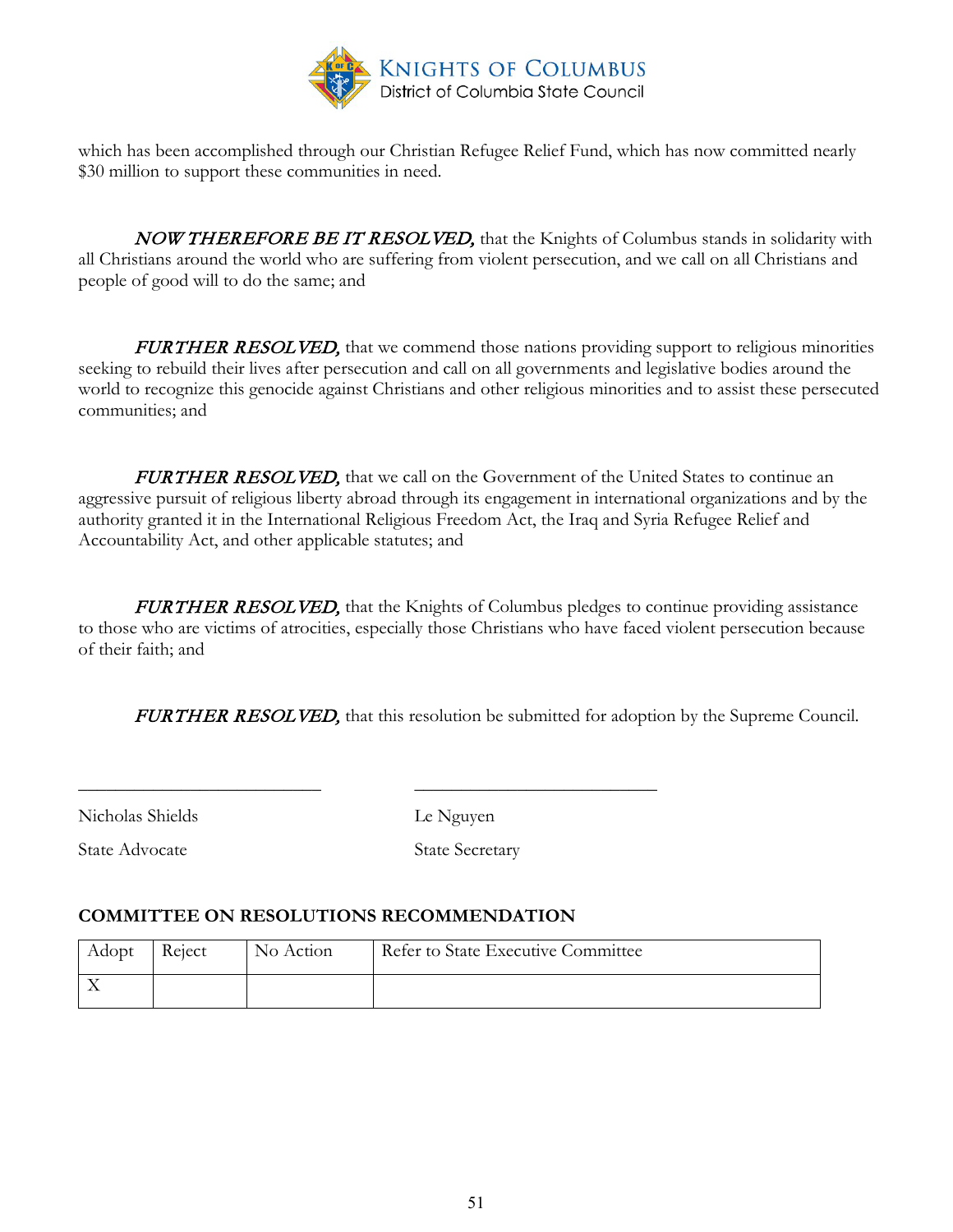

#### **IN RECOGNITION OF FOREIGN SERVICE OFFICERS AND OTHER CIVIL SERVANTS**

<span id="page-51-0"></span>WHEREAS, the United States operates embassies and consular offices throughout the world which are staffed by professional foreign service officers who work hard every day to represent our country to the outside world; and

WHEREAS, the United States government relies on the dedicated service of many civil servants throughout the world whose service is critical to the preservation of peace and the American way of life; and

**WHEREAS**, these Foreign Service Officers and civil servants put their lives on the line every day and, in some cases, pay the ultimate price in defense of American ideals and peace; and

WHEREAS, many members of the Order are current or former Foreign Service Officers or members of the civil service; and

WHEREAS, in at least in one instance Former District Warden and State Ceremonials Director Brian D. Adkins of the District of Columbia, a member of the United States Foreign Service, gave his life in this service of peace.

NOW THEREFORE BE IT RESOLVED, that we thank our foreign service officers and civil servants for all their efforts to preserve peace in the world; and

**FURTHER RESOLVED,** that this resolution be submitted for adoption by the Supreme Council.

Nicholas Shields Le Nguyen

State Advocate State Secretary

#### **COMMITTEE ON RESOLUTIONS RECOMMENDATION**

| Adopt | Reject | No Action | Refer to State Executive Committee |
|-------|--------|-----------|------------------------------------|
|       |        |           |                                    |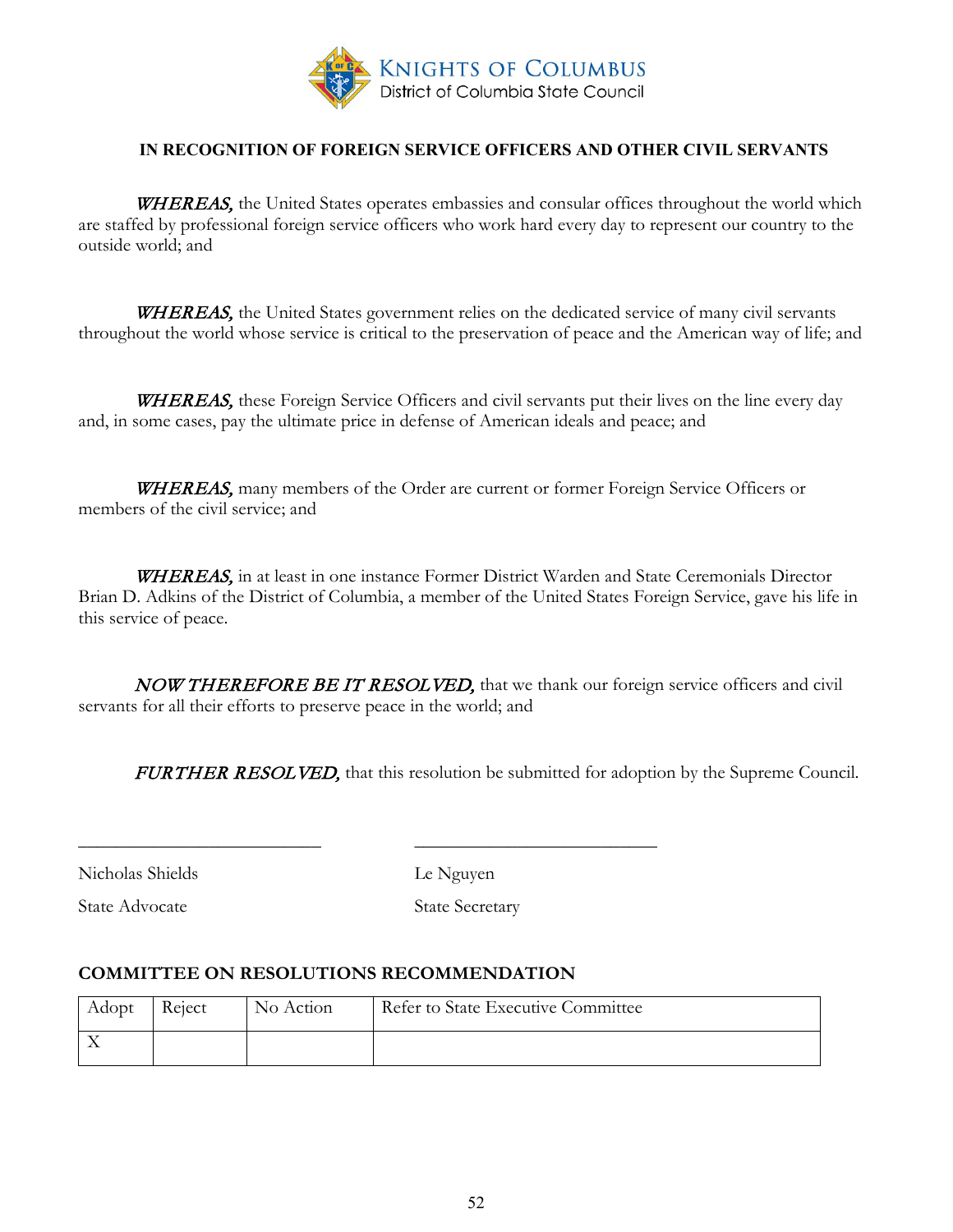

## **EXPRESSING SUPPORT FOR OUR BISHOPS AND PRIESTS**

<span id="page-52-0"></span>**WHEREAS**, the call to the priesthood is a holy call from God that should be encouraged, nurtured and celebrated by Catholic families and the entire Catholic Church community; and

**WHEREAS**, the Knights of Columbus was founded by a parish priest whose own life and ministry mirrored that of St. John Vianney, the patron saint of priests, and has inspired our Order's long history of support for the priesthood as part of our critical mission of service to the Church.

NOW THEREFORE BE IT RESOLVED, that the Knights of Columbus expresses our gratitude and appreciation for the many wonderful and gifted bishops and priests who have labored in our parishes and in our various dioceses; and

FURTHER RESOLVED, that we call upon all Knights of Columbus families to pray for an increase in vocations to the priesthood and religious life, and for all councils to support those in formation for the priesthood through the Refund Support Vocations Program with the hope that more young men in the mold of St. John Vianney come forward to guide the faithful and become the future leaders of our Church; and

**FURTHER RESOLVED,** that this resolution be submitted for adoption by the Supreme Council.

Nicholas Shields Le Nguyen

State Advocate State Secretary

#### **COMMITTEE ON RESOLUTIONS RECOMMENDATION**

| Adopt | Reject | No Action | Refer to State Executive Committee |
|-------|--------|-----------|------------------------------------|
|       |        |           |                                    |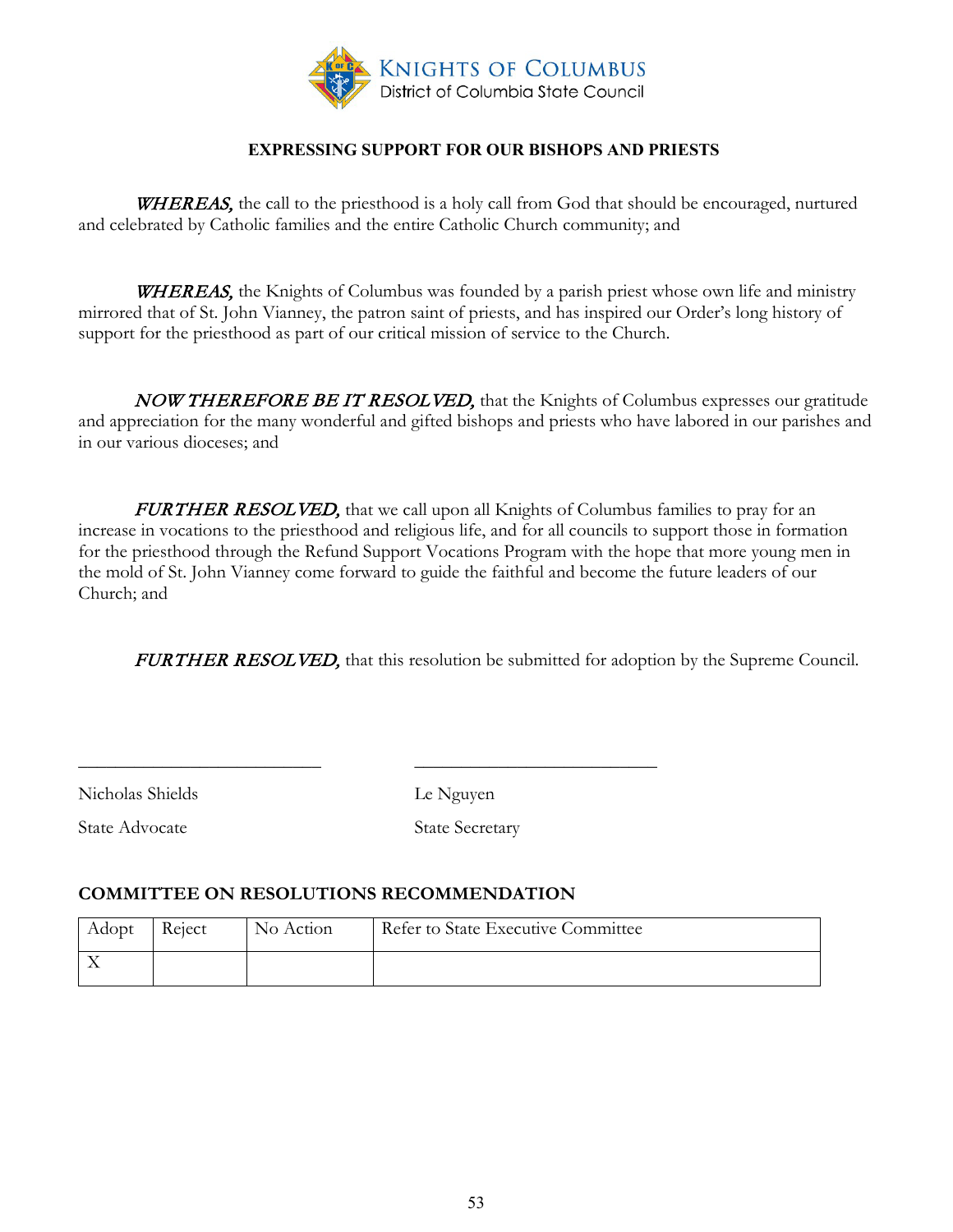

#### **FELICITATIONS TO THE ARCHBISHOP OF WASHINGTON AND HIS BROTHER BISHOPS**

**WHEREAS,** the Bishops of the Roman Catholic Church, as successors of the Apostles, define the magisterial teachings of the Church and are charged with leading their churches for the greater glory of God; and

**WHEREAS,** the Knights of Columbus form the, "strong right arm of the Church," and, as such, stand together in support of our bishops.

**NOW, THEREFORE BE IT RESOLVED,** that we express to our local ordinary His Eminence Wilton Cardinal Gregory, Archbishop of Washington, our gratitude and affection for his pastoral care and leadership of the Church with special recognition of his concern for the welfare and growth of the Knights of Columbus in the District of Columbia; and

**FURTHER RESOLVED**, that we also express our felicitations and support for the Auxiliary Bishops of Washington: the Most Reverend Mario Dorsonville and the Most Reverend Roy Campbell, Jr; and

**FURTHER RESOLVED**, that we also express our felicitations to and support for our former local ordinary and Auxiliary Bishop: His Eminence Donald Cardinal Wuerl, Archbishop Emeritus, and the Most Reverend Francisco González, S.F., D.D.

**FURTHER RESOLVED**, that we also express our felicitations and support to the Most Reverend John Huston Ricard, SSJ, former Bishop of the Diocese of Pensacola-Tallahssee and Superior General of St. Joseph's Society of the Sacred Heart.

Nicholas Shields Le Nguyen

State Advocate State Secretary

## **COMMITTEE ON RESOLUTIONS RECOMMENDATION**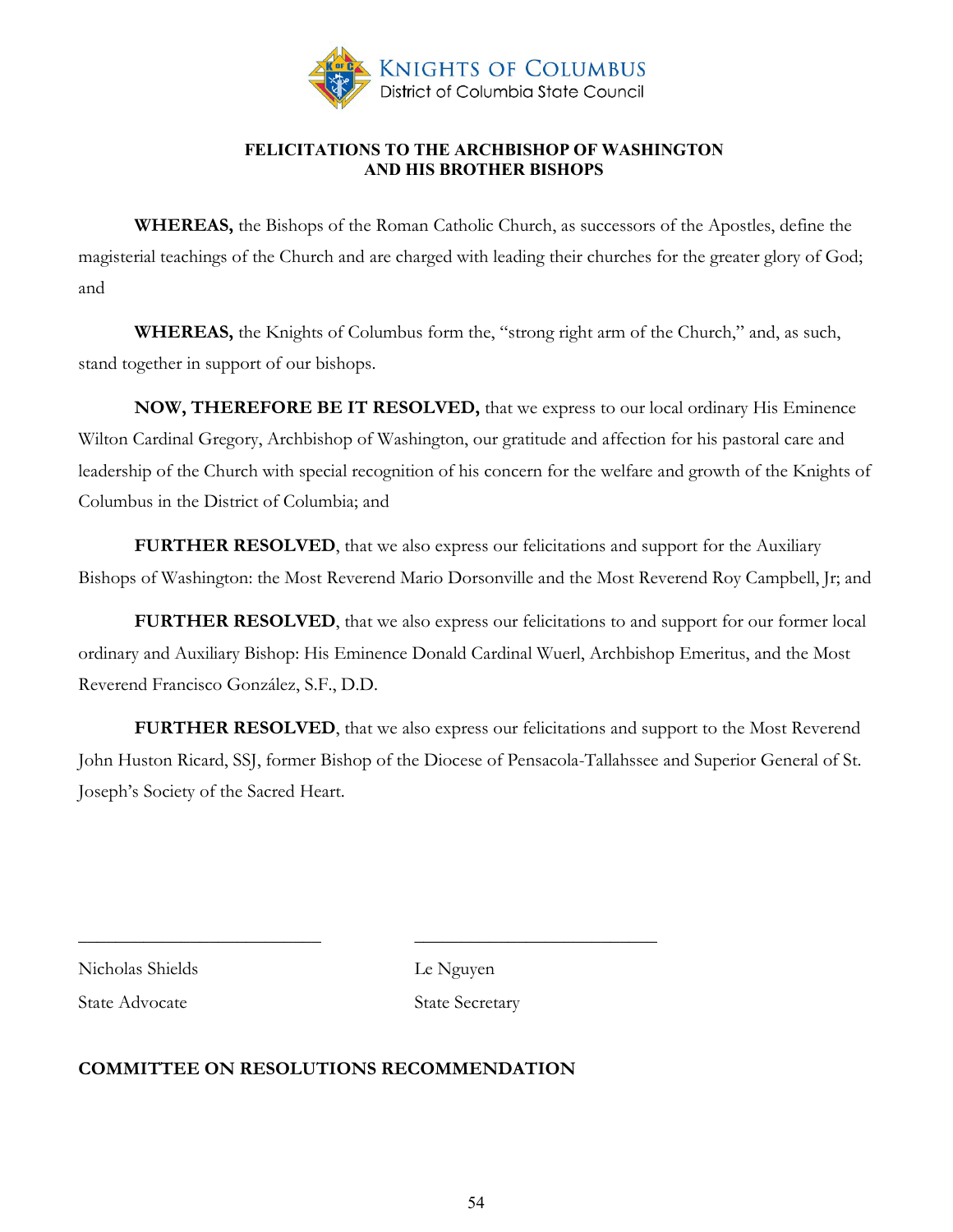

| Adopt | Reject | No Action | Refer to State Executive Committee |
|-------|--------|-----------|------------------------------------|
|       |        |           |                                    |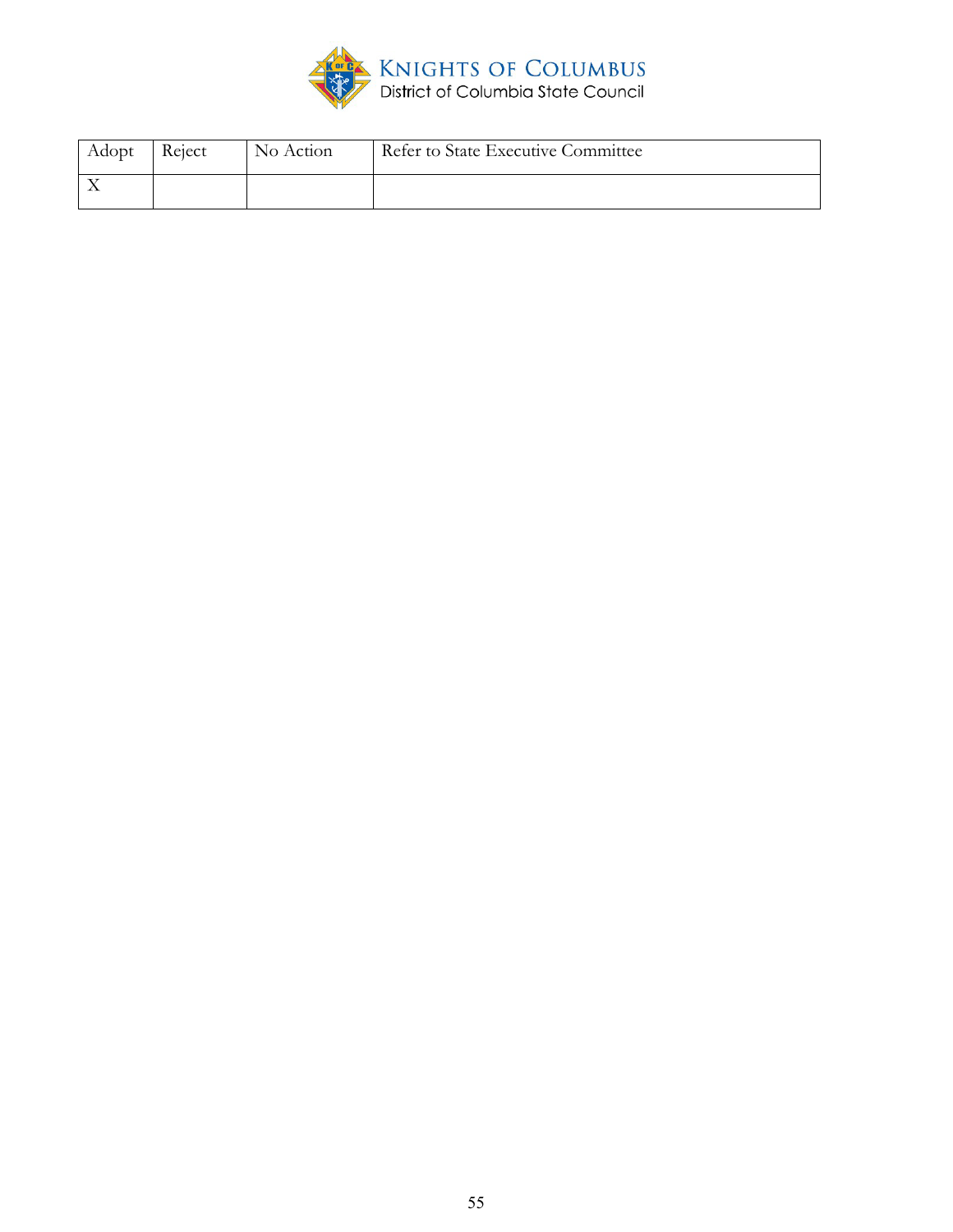

## **CAUSE OF BLESSED MICHAEL MCGIVNEY, PRIEST AND FOUNDER OF THE KNIGHTS OF COLUMBUS**

WHEREAS, on Oct. 31, 2020, Father Michael J. McGivney, diocesan priest of Hartford and Founder of the Knights of Columbus, was raised to the honors of the altar and accorded the title "Blessed" by decree of Pope Francis at a Mass celebrated in the Cathedral of Saint Joseph in Hartford, Connecticut; and

WHEREAS, this auspicious event marked a significant step in our Founder's Cause for Canonization, which was opened in the Archdiocese of Hartford in 1997, with the Knights of Columbus serving as Actor; and

**WHEREAS**, Father McGivney is only the third U.S.-born male to be beatified, and needs a second miracle attributed to his intercession to become eligible for canonization.

NOW, THEREFORE, BE IT RESOLVED, that the members and families of the Knights of Columbus join in offering fervent prayers of thanksgiving for the beatification of the Order's Founder; and

FURTHER RESOLVED, with full knowledge that a second miracle is needed for canonization, call upon all Knights and their families to invoke the proven intercession of Blessed Michael McGivney for their own needs and intentions, and to promptly report all favors received to the Father McGivney Guild, in the hope that our Founder's cause will continue to advance so that he might soon number among the saints; and

FURTHER RESOLVED, that the Order fully supports the mission of the Blessed Michael McGivney Pilgrimage Center, previously known as the Knights of Columbus Museum, as it provides greater focus on the spirituality and charitable vision of our Founder, while continuing the museum's original mission of preserving and presenting the Order's history.

Nicholas Shields Le Nguyen

State Advocate State Secretary

## **COMMITTEE ON RESOLUTIONS RECOMMENDATION**